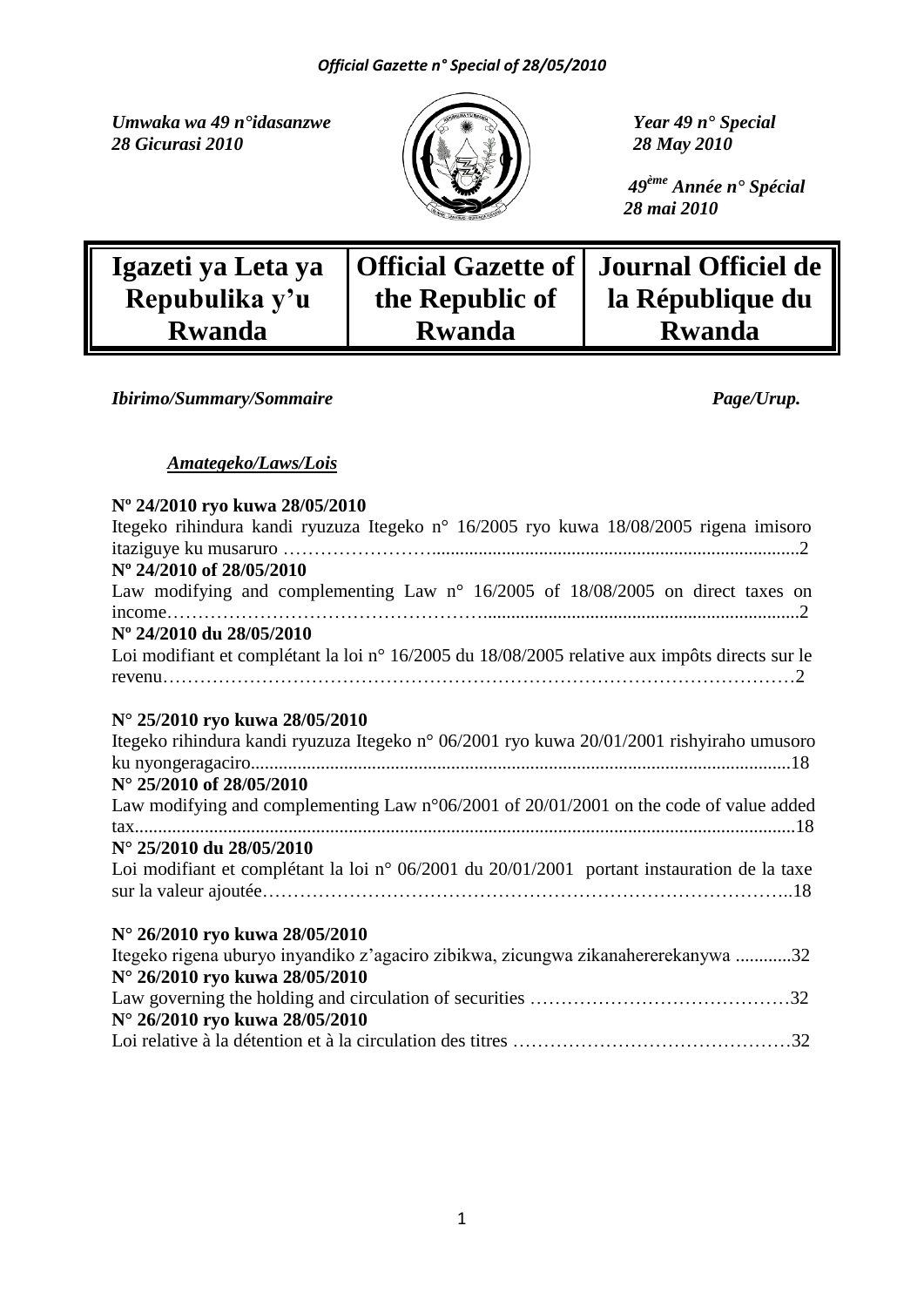**ITEGEKO Nº 24/2010 RYO KUWA LAW Nº 24/2010 OF 28/05/2010 MODIFYING LOI Nº 24/2010 DU 28/05/2010 MODIFIANT 28/05/2010 RIHINDURA KANDI RYUZUZA AND COMPLEMENTING LAW N° 16/2005 ET COMPLETANT LA LOI Nº 16/2005 DU ITEGEKO N° 16/2005 RYO KUWA OF 18/08/2005 ON DIRECT TAXES ON 18/08/2005 RELATIVE AUX IMPÔTS 18/08/2005 RIGENA IMISORO ITAZIGUYE INCOME KU MUSARURO DIRECTS SUR LE REVENU**

| <b>ISHAKIRO</b>                                                                                  | <b>TABLE OF CONTENTS</b>                                                                                                         | <b>TABLE DES MATIERES</b>                                                        |
|--------------------------------------------------------------------------------------------------|----------------------------------------------------------------------------------------------------------------------------------|----------------------------------------------------------------------------------|
| Ingingo ya mbere: Isonerwa ku musoro ku Article One: Income tax exemption<br>musaruro            |                                                                                                                                  | Article premier: Exonération de l'impôt sur le<br>revenu                         |
| by'ubuhinzi n'ubworozi                                                                           | Ingingo ya 2: Isonerwa ry'inyungu ku bikorwa Article 2: Exemption from tax on profit on<br>agricultural and livestock activities | Article 2: Exonération du revenu des activités<br>agricoles et d'élevage         |
| Ingingo ya 3: Ibitemewe kuvanwa mu nyungu Article 3: Non-deductible expenses<br>zisoreshwa       |                                                                                                                                  | Article 3: Dépenses non déductibles                                              |
| Ingingo ya 4: Ubwicungure                                                                        | <b>Article 4: Depreciation</b>                                                                                                   | <b>Article 4: Amortissements</b>                                                 |
| Ingingo ya 5: Agaciro fatizo n'ubwicungure                                                       | Article 5: Basic value rates and depreciation                                                                                    | Article 5: La base d'amortissement                                               |
| Ingingo ya 6: Isonerwa ry'umusoro ku Article 6: Exemption on capital gain<br>nyongeragaciro      |                                                                                                                                  | Article 6: Exemption sur l'imposition de la<br>plus value                        |
| Ingingo ya 7: Igipimo cy'umusoro                                                                 | <b>Article 7: Tax rate</b>                                                                                                       | <b>Article 7: Taux d'imposition</b>                                              |
| Ingingo ya 8: Umusoro ufatirwa ku yindi Article 8: Withholding tax on other payments<br>misaruro |                                                                                                                                  | Article 8: Retenue sur autres revenus                                            |
| bitumizwa mu mahanga no ku masoko ya Leta                                                        | Ingingo ya 9: Umusoro ufatirwa ku bicuruzwa Article 9: Withholding tax on imports and<br>public tenders                          | Article 9: Retenue à la source opérée sur des<br>importations et marchés publics |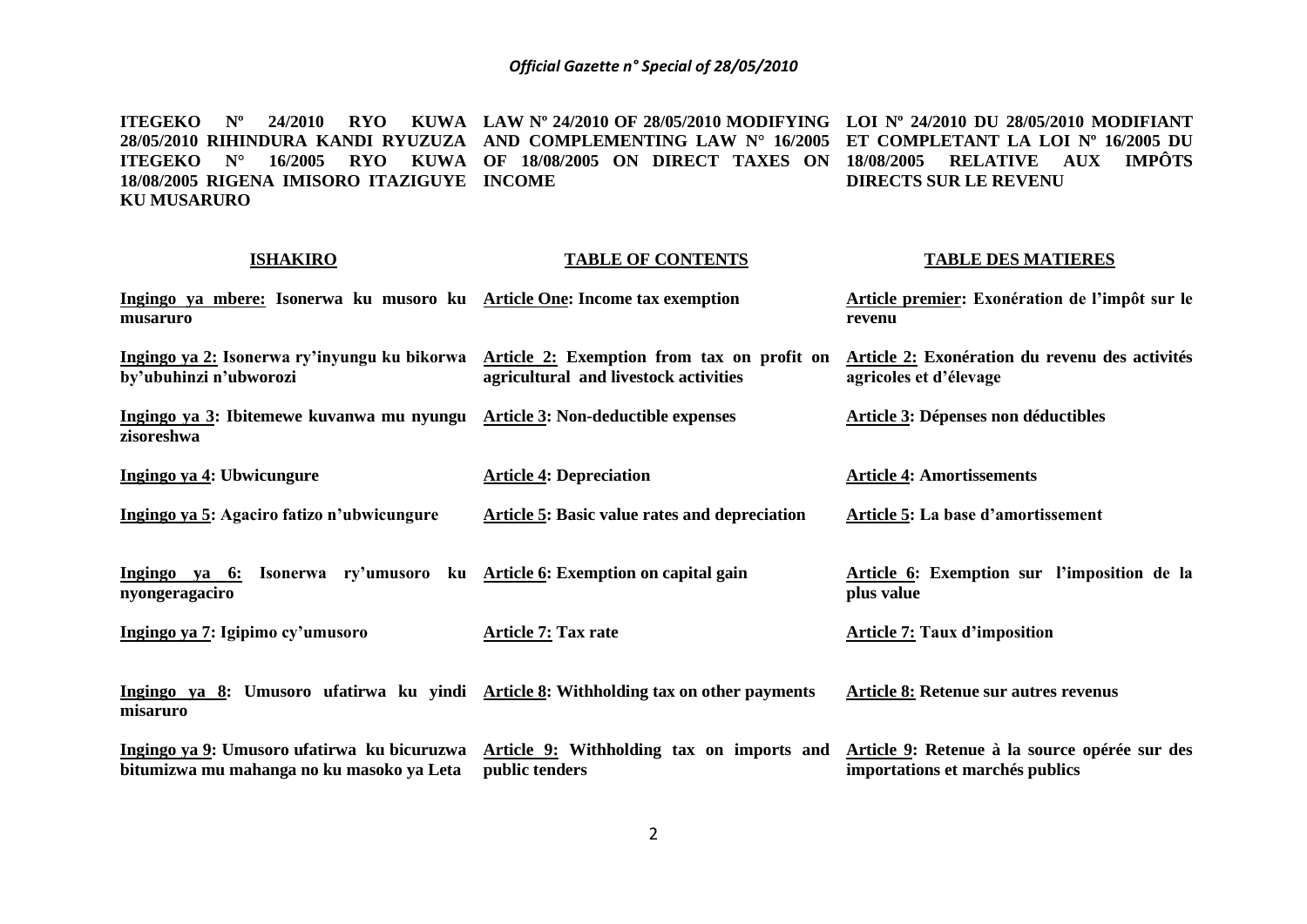| Ingingo ya 10: Itegurwa, isuzumwa n'itorwa<br>ry'iri tegeko  | Drafting,<br>consideration<br>Article 10:<br>and<br>adoption of this Law | Article 10: Initiation, examen et adoption de la<br>présente loi |
|--------------------------------------------------------------|--------------------------------------------------------------------------|------------------------------------------------------------------|
| $ya$ 11:<br>Ingingo<br>z'amategeko zinyuranyije n'iri tegeko | Ivanwaho ry'ingingo Article 11: Repealing provision                      | <b>Article 11: Disposition abrogatoire</b>                       |
| Ingingo ya 12: Igihe iri tegeko ritangira<br>gukurikizwa     | <b>Article 12: Commencement</b>                                          | Article 12: Entrée en vigueur                                    |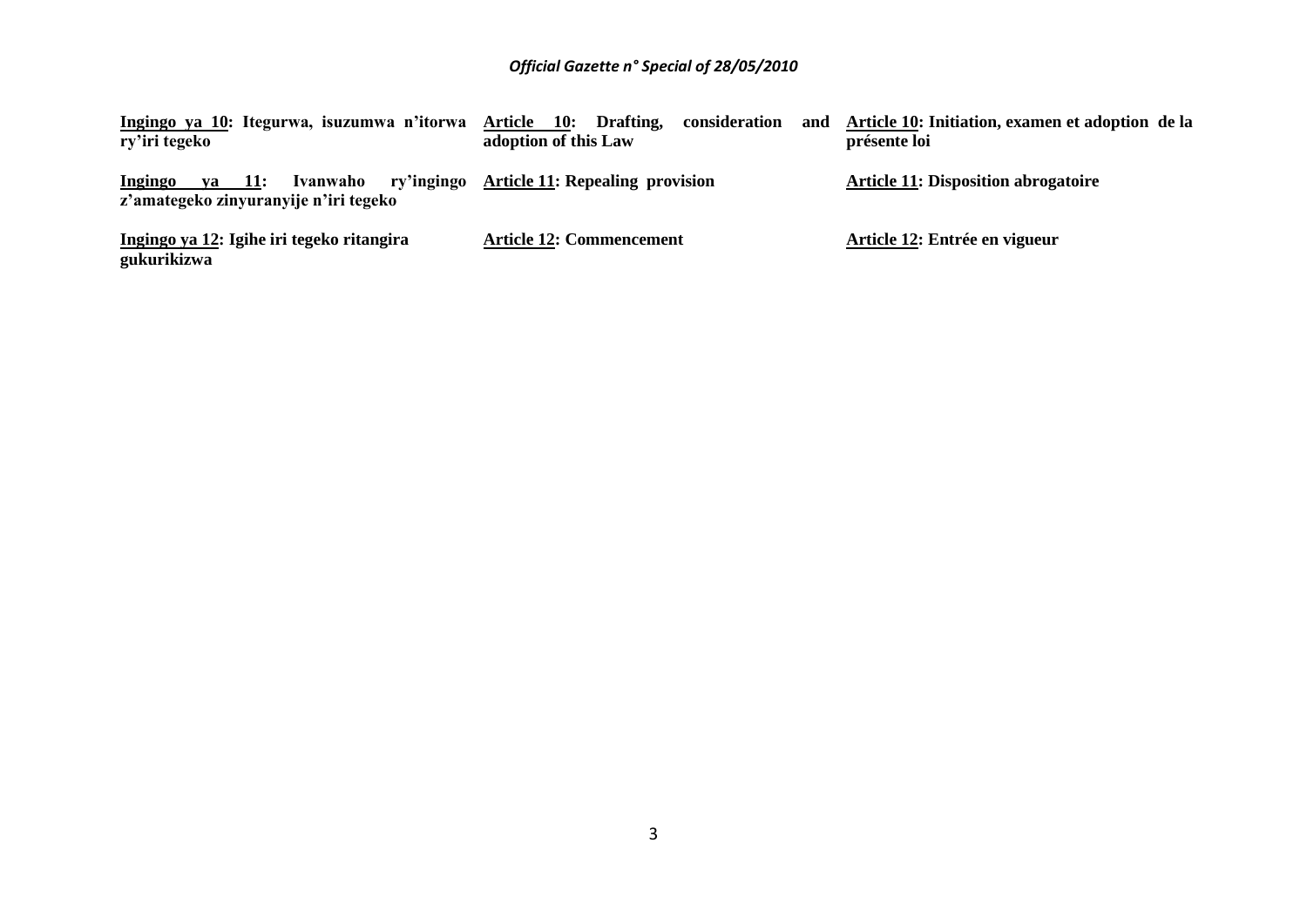**ITEGEKO Nº 24/2010 RYO KUWA LAW Nº 24/2010 OF 28/05/2010 MODIFYING LOI Nº 24/2010 DU 28/05/2010 MODIFIANT 28/05/2010 RIHINDURA KANDI RYUZUZA AND COMPLEMENTING LAW N° 16/2005 ET COMPLETANT LA LOI Nº 16/2005 DU ITEGEKO N° 16/2005 RYO KUWA OF 18/08/2005 ON DIRECT TAXES ON 18/08/2005 RELATIVE AUX IMPÔTS 18/08/2005 RIGENA IMISORO ITAZIGUYE INCOME KU MUSARURO DIRECTS SUR LE REVENU**

**Twebwe, KAGAME Paul,** Perezida wa Repubulika;

**We, KAGAME Paul,** President of the Republic; **Nous, KAGAME Paul,** Président de la République;

**INTEKO ISHINGA AMATEGEKO YEMEJE THE PARLIAMENT HAS ADOPTED AND LE PARLEMENT A ADOPTE ET NOUS NONE NATWE DUHAMIJE, DUTANGAJE WE SANCTION, PROMULGATE THE ITEGEKO RITEYE RITYA DUTEGETSE KO RYANDIKWA MU PUBLISHED IN THE OFFICIAL GAZETTE IGAZETI YA LETA YA REPUBULIKA Y'U OF THE REPUBLIC OF RWANDA RWANDA FOLLOWING LAW AND ORDER IT BE** 

#### **INTEKO ISHINGA AMATEGEKO:**

24 Gicurasi 2010;

Ishingiye ku Itegeko Nshinga rya Repubulika y'u Pursuant to the Constitution of the Republic of Rwanda ryo kuwa 04 Kamena 2003 nk'uko ryavuguruwe kugeza ubu, cyane cyane mu ngingo zaryo, iya 62, iya 66, iya 67, iya 81, iya 90, iya 93, 94,108, 118 and 201; 91, 92, iya 93, iya 94 , iya 108, iya 118 n'iya 201;

Isubiye ku Itegeko n° 16/2005 ryo kuwa Having reviewed Law nº 16/2005 of 18/08/2005 18/08/2005 rigena imisoro itaziguye ku musaruro, nk"uko ryahinduwe kandi ryujujwe kugeza ubu, cyane cyane mu ngingo zaryo iya 18, iya 22, iya 22, 24, 25, 41, 51 and 52 ; 24, iya 25, iya 41, iya 51 n"iya 52;

#### **THE PARLIAMENT:**

May 2010;

Rwanda of 04 June 2003 as amended to date, especially in Articles 62, 66, 67, 81, 90, 91, 92,

on direct taxes on income as modified and complemented to date, especially in Articles 18,

#### **LE PARLEMENT:**

**RWANDA**

Umutwe w'Abadepite, mu nama yawo yo kuwa The Chamber of Deputies, in its session of 24 La Chambre des Députés, en sa séance du 24 mai 2010;

**SANCTIONNONS, PROMULGUONS LA LOI DONT LA TENEUR SUIT ET ORDONNONS QU'ELLE SOIT PUBLIEE AU JOURNAL OFFICIEL DE LA REPUBLIQUE DU** 

Vu la Constitution de la République du Rwanda du 04 juin 2003, telle que révisée à ce jour, spécialement en ses articles 62, 66, 67, 81, 90, 91, 92, 93, 94, 108, 118 et 201;

Revu la Loi nº 16/2005 du 18/08/2005 relative aux impôts directs sur le revenu, telle que modifiée et complétée à ce jour, spécialement en ses articles 18, 22, 24, 25, 41, 51 et 52 ;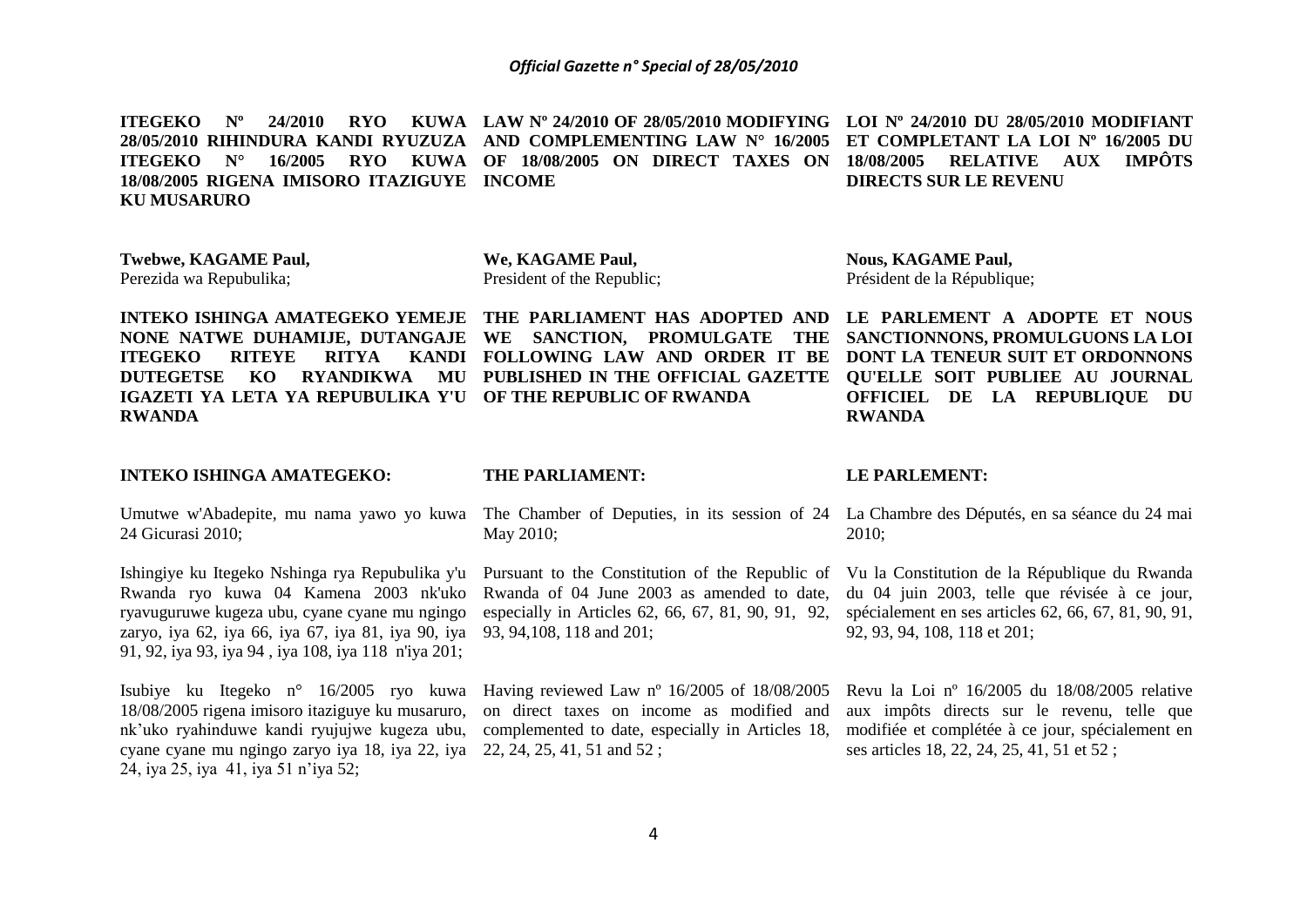| YEMEJE:                                                                                                                                                                                                                         | <b>ADOPTS:</b>                                                                                                                                                                                                                                                               | <b>ADOPTE:</b>                                                                                                                                                                                                                                      |
|---------------------------------------------------------------------------------------------------------------------------------------------------------------------------------------------------------------------------------|------------------------------------------------------------------------------------------------------------------------------------------------------------------------------------------------------------------------------------------------------------------------------|-----------------------------------------------------------------------------------------------------------------------------------------------------------------------------------------------------------------------------------------------------|
| Ingingo ya mbere: Isonerwa ku musoro ku Article One: Income tax exemption<br>musaruro                                                                                                                                           |                                                                                                                                                                                                                                                                              | Article premier: Exonération de l'impôt sur le<br>revenu                                                                                                                                                                                            |
| imisoro itaziguye ku musaruro ryongewemo<br>ingingo ya 16 bis iteye ku buryo bukurikira:                                                                                                                                        | Itegeko nº 16/2005 ryo kuwa 18/08/2005 rigena Law nº 16/2005 of 18/08/2005 on direct taxes on Loi nº 16/2005 du 18/08/2005 relative aux impôts<br>income is hereby complemented by Article 16 bis<br>as follows:                                                             | directs sur le revenu est complétée par l'article 16<br>bis ainsi libellé:                                                                                                                                                                          |
| "Ingingo ya 16 bis: Isonerwa ku musoro ku "Article 16 bis: Income tax exemption<br>musaruro                                                                                                                                     |                                                                                                                                                                                                                                                                              | «Article 16 bis: Exonération de l'impôt sur le<br>revenu                                                                                                                                                                                            |
| sosiyete bakoramo bisonewe umusoro ku scheme are exempted from income tax".<br>musaruro".                                                                                                                                       | Umusaruro ukomoka ku bigega by'ishoramari Income accruing to registered collective Le revenu résultant des fonds d'investissement<br>ry'abishyize hamwe n'imigabane y'abakozi muri investment schemes and employees' shares collectifs et des actions accordées aux employés | dans la société sont exonérés d'impôt sur le<br>revenu».                                                                                                                                                                                            |
| Ingingo ya 2: Isonerwa ry'inyungu ku bikorwa<br>by'ubuhinzi n'ubworozi                                                                                                                                                          | Article 2: Exemption from tax on profit on<br>agricultural and livestock activities                                                                                                                                                                                          | Article 2: Exonération du revenu des activités<br>agricoles et d'élevage                                                                                                                                                                            |
| Ingingo ya 18 y'Itegeko n° 16/2005 ryo kuwa<br>18/08/2005 rigena imisoro itaziguye ku musaruro<br>ihinduwe kandi yujujwe ku buryo bukurikira:                                                                                   | Article 18 of Law nº 16/2005 of 18/08/2005 on<br>direct taxes on income is modified and relative aux impôts directs sur le revenu est<br>complemented as follows:                                                                                                            | L'article 18 de la Loi $n^{\circ}16/2005$ du $18/08/2005$<br>modifié et complété comme suit:                                                                                                                                                        |
| «Inyungu ikomoka ku mirimo y'ubuhinzi<br>n'ubworozi isonerwa umusoro, iyo amafaranga<br>akomoka ku igurishwa ry'ibituruka ku buhinzi<br>n'ubworozi atarengeje miliyoni cumi n'ebyiri<br>$(12.000.000$ Frw) mu gihe cy'umusoro». | "Income derived from agricultural and livestock<br>activities is exempt, if the proceeds from these<br>activities do not exceed twelve million<br>$(12,000,000)$ Rwandan francs in a tax period."                                                                            | «Le revenu provenant des activités agricoles et<br>d'élevage est exonéré, si les recettes provenant<br>des activités agricoles et d'élevage n'excèdent pas<br>douze millions (12.000.000 Frw) de francs<br>rwandais au cours d'un exercice fiscal». |
| Ingingo ya 3: Ibitemewe kuvanwa mu nyungu Article 3: Non-deductible expenses<br>zisoreshwa                                                                                                                                      |                                                                                                                                                                                                                                                                              | <b>Article 3: Dépenses non déductibles</b>                                                                                                                                                                                                          |
|                                                                                                                                                                                                                                 | Ingingo ya 22 y'Itegeko n° 16/2005 ryo kuwa Article 22 of Law n° 16/2005 of 18/08/2005 on L'article 22 de la Loi n°16/2005 du 18/08/2005                                                                                                                                     |                                                                                                                                                                                                                                                     |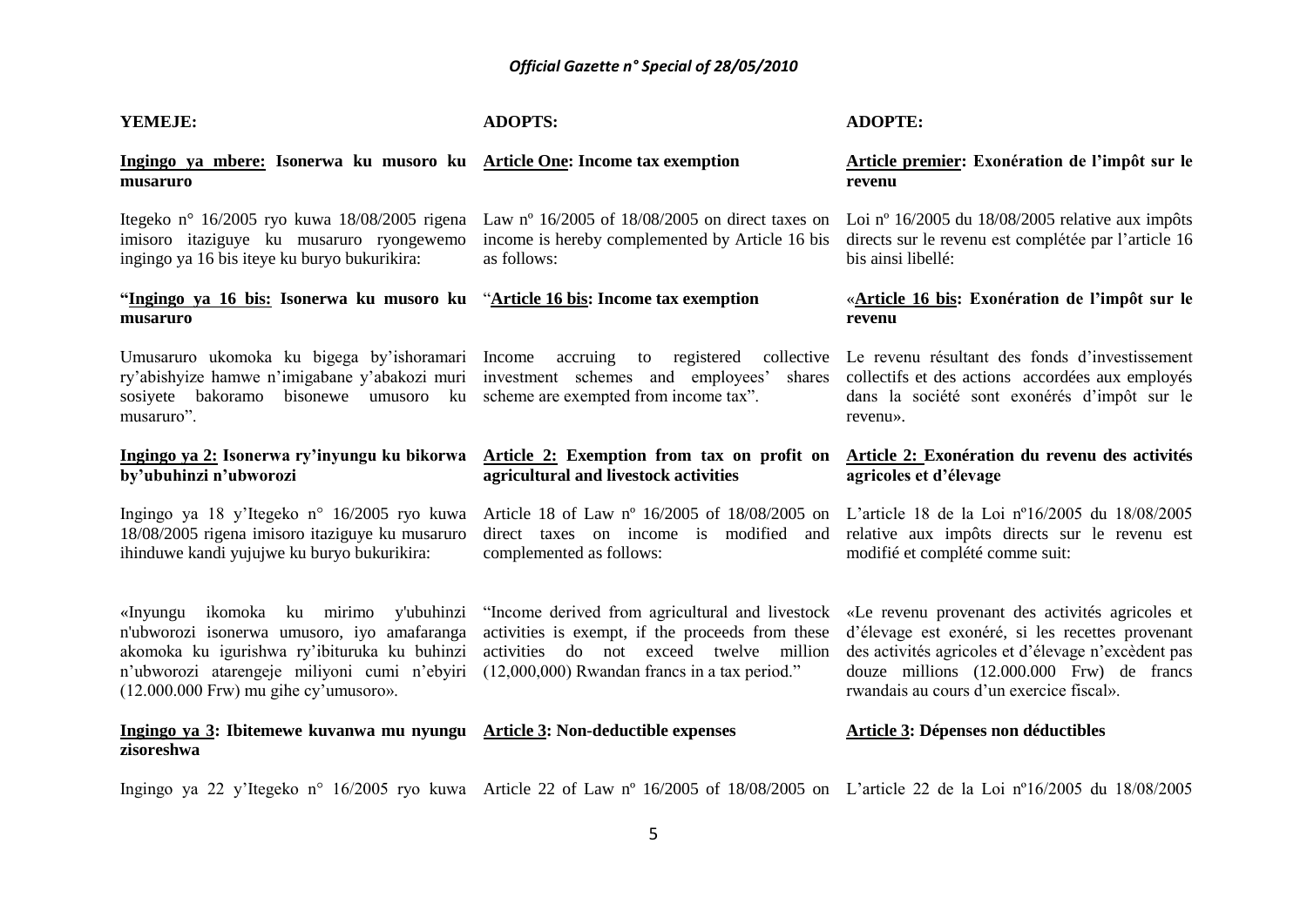| 18/08/2005 rigena imisoro itaziguye ku musaruro<br>ihinduwe kandi yujujwe ku buryo bukurikira:                                                                                                                                           | direct taxes on income is modified and relative aux impôts directs sur le revenu est<br>complemented as follows:                                                                         | modifié et complété comme suit:                                                                                                                                                                                       |
|------------------------------------------------------------------------------------------------------------------------------------------------------------------------------------------------------------------------------------------|------------------------------------------------------------------------------------------------------------------------------------------------------------------------------------------|-----------------------------------------------------------------------------------------------------------------------------------------------------------------------------------------------------------------------|
| zisoreshwa:                                                                                                                                                                                                                              | «Ibyasohotse bikurikira ntibivanwa mu nyungu «The following expenses are not deductible from «Les dépenses suivantes ne sont pas déductibles:<br>taxable profits:                        |                                                                                                                                                                                                                       |
| $1^{\circ}$<br>y'ishimwe,<br>amafaranga<br>amafaranga<br>yishyurwa mu gihe cy'inama hamwe n'andi<br>mafaranga yishyurwa atyo ahabwa abagize Inama<br>y'Ubuyobozi cyangwa Inama y'Ubutegetsi;                                             | 1° cash bonuses, attendance fees and other similar 1° les primes en espèces, les jetons de présence<br>payments made to the members of the Board of<br>Directors;                        | et autres paiements similaires versés aux membres<br>du Conseil d'Administration;                                                                                                                                     |
| $2^{\circ}$<br>hamwe n'imigabane ku nyungu yishyuwe;                                                                                                                                                                                     | inyungu $z'$ imigabane zamenyekanishijwe $2^{\circ}$ dividends declared and paid-out profit shares;                                                                                      | 2° les dividendes déclarés et les participations<br>aux bénéfices ;                                                                                                                                                   |
| $3^\circ$<br>y'igicumbi,<br>amafaranga<br>azigamwe hamwe n'andi<br>agenewe ibindi byihariye, keretse biramutse<br>byemewe ukundi n'iri tegeko;                                                                                           | amafaranga 3° reserve allowances, savings and other special-<br>mafaranga yose purpose funds, unless otherwise provided for by<br>this Law;                                              | 3° les contributions aux réserves, provisions et<br>autres fonds à des fins spécifiques, à moins que<br>la présente loi n'en dispose autrement ;                                                                      |
| 4° amahazabu n'ibihano bisa na yo;                                                                                                                                                                                                       | 4° fines and similar penalties;                                                                                                                                                          | 4° les amendes et autres pénalités similaires;                                                                                                                                                                        |
| n'impano<br>y'umubare w'ibyacurujwe<br>kimwe<br>zihawe abantu baharanira inyungu uko zaba profit making persons irrespective of the amount;<br>zingana kose;                                                                             | $5^{\circ}$ impano zirenze rimwe ku ijana (1%) $5^{\circ}$ donations and gifts exceeding one per cent<br>$(1%)$ of turnover as well as donations given to                                | 5° les dons qui excédent un pour cent (1%) du<br>chiffre d'affaires ainsi que les dons octroyés aux<br>organismes à but lucratif quel que soit<br>leur<br>montant;                                                    |
| tegeko cyangwa wishyurwa mu mahanga ku<br>nyungu ikomoka ku bucuruzi hamwe n'umusoro<br>ku nyongeragaciro ushobora gusubizwa;<br>$7^{\circ}$ amafaranga asohorwa ku bw'umuntu ku giti $7^{\circ}$ personal consumption expenses;<br>cye; | $6^{\circ}$ umusoro ku nyungu wishyurwa hakurikijwe iri $6^{\circ}$ income tax paid in accordance with this Law or<br>paid abroad on business profit and recoverable<br>Value Added tax; | 6° les impôts sur les bénéfices d'affaires<br>acquittés en application de la présente loi ou à<br>l'étranger et la taxe sur la valeur ajoutée<br>récupérable;<br>$7^\circ$ les dépenses de consommation personnelle ; |
| 8° amafaranga yo kwishimisha no kwidagadura;                                                                                                                                                                                             | 8° entertainment expenses;                                                                                                                                                               | 8° les dépenses de divertissement;                                                                                                                                                                                    |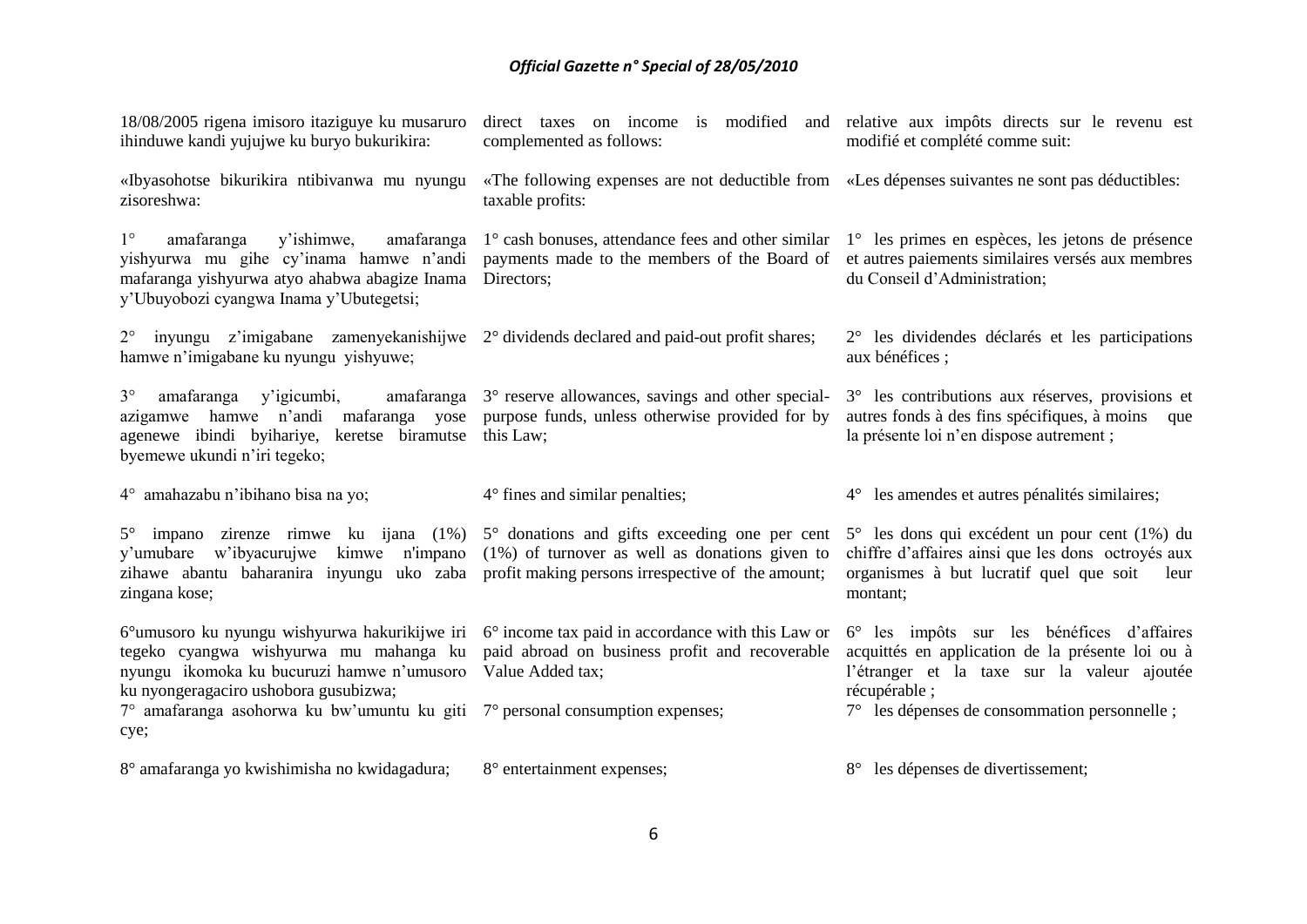k'ibintu n'ubwicungure bujyanye n'agaciro related-depreciation; gashya ;

10° ibyatunze umwuga birimo nka telefoni, umuriro w"amashanyarazi n"amavuta ya lisansi bikoreshwa ku buryo inyungu z"ubucuruzi n"inyungu bwite zidashoboka gutandukanywa, igipimo cyabyo kigenwa n"amabwiriza yUmuyobozi w"Ikigo cy"Igihugu cy"Imisoro n"Amahoro.

Inyungu ku nguzanyo zikomoka ku bigo bifitanye In the case of a taxpayer other than an individual, isano zirenze iyishyuwe ku mwenda ungana n"inshuro enye (4) z"igishoro ntizemerewe gukurwa mu nyungu zisoreshwa keretse iyo umusoreshwa ari umuntu ku giti cye. Icyo gishoro ntikibarirwamo amafaranga y"igicumbi cyangwa amafaranga azigamwe agaragara mu imenyeshamutungo rikozwe hakurikijwe amategeko remezo y"ibaruramari ry"Igihugu. Iki gika ntikireba amabanki y"ubucuruzi n"amasosiyete y"ubwishingizi».

#### **Ingingo ya 4: Ubwicungure**

Ingingo ya 24 y"Itegeko n° 16/2005 ryo kuwa Article 24 of Law nº 16/2005 of 18/08/2005 on L"article 24 de la Loi nº16/2005 du 18/08/2005 18/08/2005 rigena imisoro itaziguye ku musaruro ihinduwe kandi yujujwe ku buryo bukurikira:

«Mu ibarwa ry"inyungu ku bikorwa by"ubucuruzi, ubwicungure bw"umutungo buvanwa mu nyungu zisoreshwa n"umusoreshwa.

**9°**amafaranga yakoreshejwe mu ivuguragaciro 9° expenses incurred on re-valuation of assets and

10°expenses paid on business overheads as in the case of telephone, electricity and fuel whose use can not be practically separable from private or non business, their rate is determined by Authority rules.

interest paid on loans and advances from related entities is not deductible to the extent that the total amount of the loans and/or advances in respect of which the interest is paid exceeds four  $(4)$  times the amount of equity, during the tax period. This equity should not include provisions and reserves according to the balance sheet, which is drawn up in accordance with the National Accounting Plan. This paragraph does not apply to commercial banks and insurance companies».

#### **Article 4: Depreciation**

complemented as follows:

«In the determination of business profit, depreciation for business assets is deducted from taxable profits by the taxpayer.

9° les dépenses de réévaluation des actifs et des amortissements y afférents;

Commissioner General of Rwanda Revenue lié à l'activité, leur taux est déterminé par les 10° les dépenses payées pour les frais généraux de l'activité tels que le téléphone, l'énergie électrique et le carburant dont la consommation ne peut pas être pratiquement séparée de l"usage privé ou non directives du Commissaire Général de l"Office Rwandais des Recettes.

> Lorsque le contribuable n'est pas une personne physique, les intérêts payés sur les prêts et avances reçus des entreprises liées ne sont pas déductibles lorsque le montant total de ces prêts et/ou avances est égal au cours de l"exercice fiscal, à quatre (4) fois le montant des ressources propres. Les réserves et les provisions qui apparaissent au bilan élaboré selon le plan comptable national rwandais ne sont pas incluses. Le présent paragraphe ne s'applique pas aux banques commerciales ni aux compagnies d"assurance».

#### **Article 4: Amortissements**

direct taxes on income is modified and relative aux impôts directs sur le revenu est modifié et complété comme suit :

> « Lors de la détermination des bénéfices imposables, l"amortissement des actifs de l"entreprise est déduit du résultat imposable par le contribuable.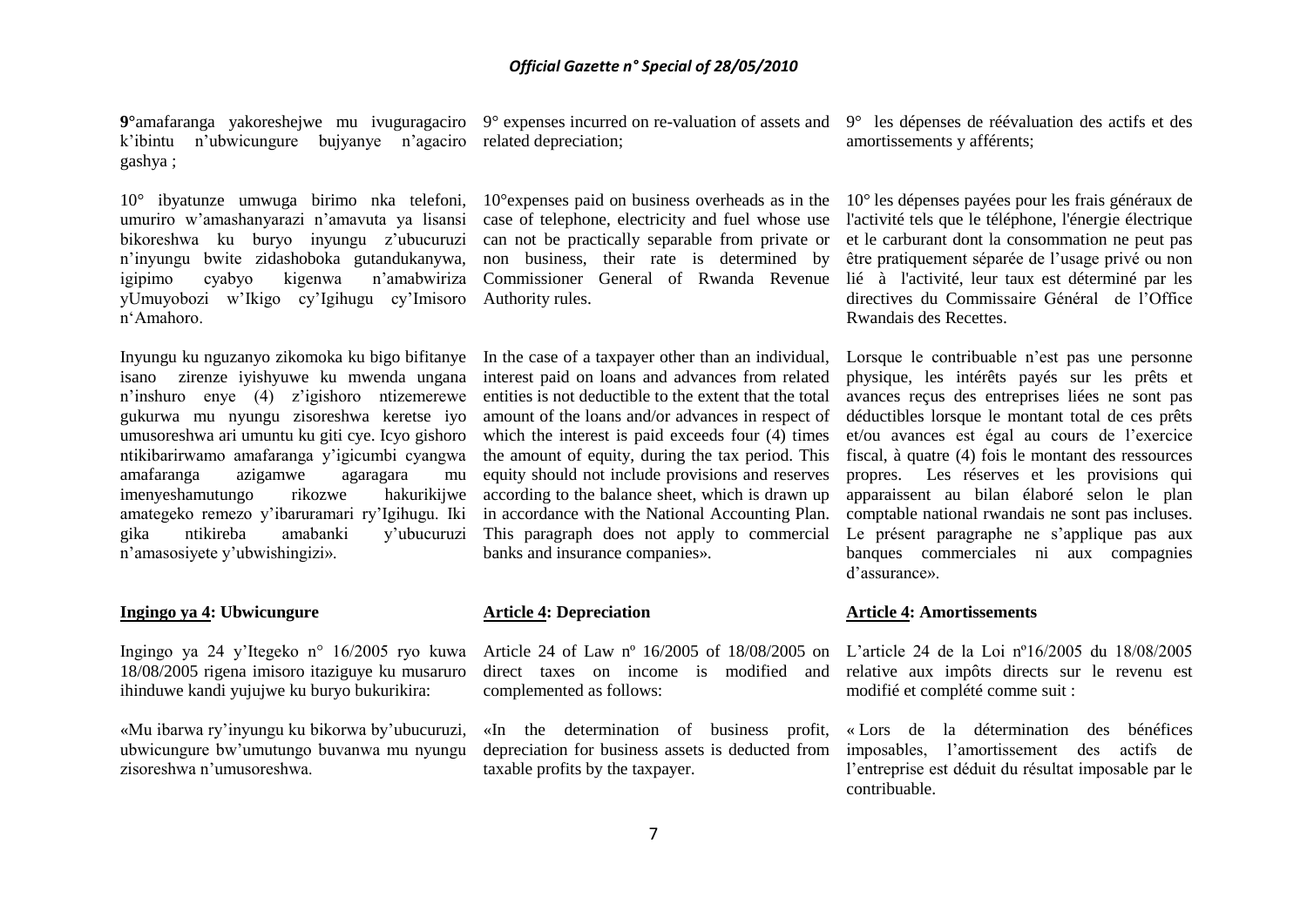kera, ibintu bikozwe mu mabuye y"agaciro other assets that are not subject to wear and tear or hamwe n'undi mutungo udasaza cyangwa udata obsolescence are not depreciated. agaciro ntibicungurwa.

Ikiguzi cyo kubona ikintu cyangwa cyo kubaka, hamwe n"ikiguzi cyo kunoza, cyo gusana, cyo kongera kubaka amazu, ibikoresho n"ibimashini binini biri mu nkuta bicungurwa buri mwaka, buri cyose ukwacyo hashingiwe ku gipimo cy"ubwicungure kingana na gatanu ku ijana (5%) by"agaciro byaguzweho.

Ikiguzi cyo kubona ikintu cyangwa kunoza, hamwe n"ikiguzi cyo kunononsora, cyo gusana, cyo kongera kubaka umutungo utagaragara harimo n"umutungo w"ubucuruzi uguzwe ku wundi muntu, bicungurwa buri mwaka, buri kintu ukwacyo hashingiwe ku gipimo cy"ubwicungure cy"icumi ku ijana (10%) by"agaciro byaguzweho.

Imitungo iri mu byiciro bibiri bikurikira icungurwa ishyizwe hamwe hakurikijwe ibipimo bikurikira:

1° imashini kabuhariwe n"ibijyanye na zo, ibikoresho by"itangazamakuru n"itumanaho: mirongo itanu ku ijana (50%);

2° undi mutungo wose w"Ikigo: makumyabiri na 2° all other business assets: twenty five percent 2° tous les autres actifs de l"entreprise : vingt cinq tanu ku ijana (25%).

Ubutaka, ibikorwa by"ubukorikori, ibintu bya Land, fine arts, antiquities, jewellery and any

The cost of acquisition or construction and the cost of refining, rehabilitation, reconstruction of buildings, equipment and heavy machinery fixed in walls are depreciated annually, each on its own, on the basis of the rate of depreciation which is equivalent to five per cent (5%) of the cost price.

Les terrains, les œuvres d'art, les objets antiques, les bijoux et les autres actifs qui ne sont pas sujets à détérioration et à l"obsolescence ne sont pas amortissables.

Les coûts d"acquisition ou de construction ainsi que les coûts d"amélioration, de rénovation et de reconstruction, des équipements et des machines lourdes fixés aux murs, sont amortis annuellement et individuellement selon le taux d"amortissement de cinq pour cent (5 %) du prix de revient.

The cost of acquisition or development and the cost of improvement, rehabilitation, and reconstruction of intangible assets including goodwill that is purchased from a third party are depreciated annually, each on its own, on the basis the cost price.

depreciated in a pooling system on the basis of the amortis par groupes aux taux suivants : following rates:

1° computers and accessories, information and data equipment: fifty percent (50 %);

of the rate of depreciation of ten percent (10%) of d"amortissement de dix pour cent (10%) du prix Les coûts d'acquisition ou de développement ainsi que les coûts d"amélioration, de rénovation et de reconstruction des actifs incorporels, dont le fonds de commerce acquis d"un tiers, sont amortis annuellement et individuellement selon le taux de revient.

The assets in the following two categories are Les actifs des deux catégories ci-après sont

communication systems, software products and systèmes d"information et de communication: 1° les ordinateurs et leurs accessoires, les cinquante pour cent (50%) ;

pour cents (25 %).

Minisitiri w'Imari ahindura The Minister of Finance shall, by way of a Le Ministre des Finances procède à la révision des

(25%).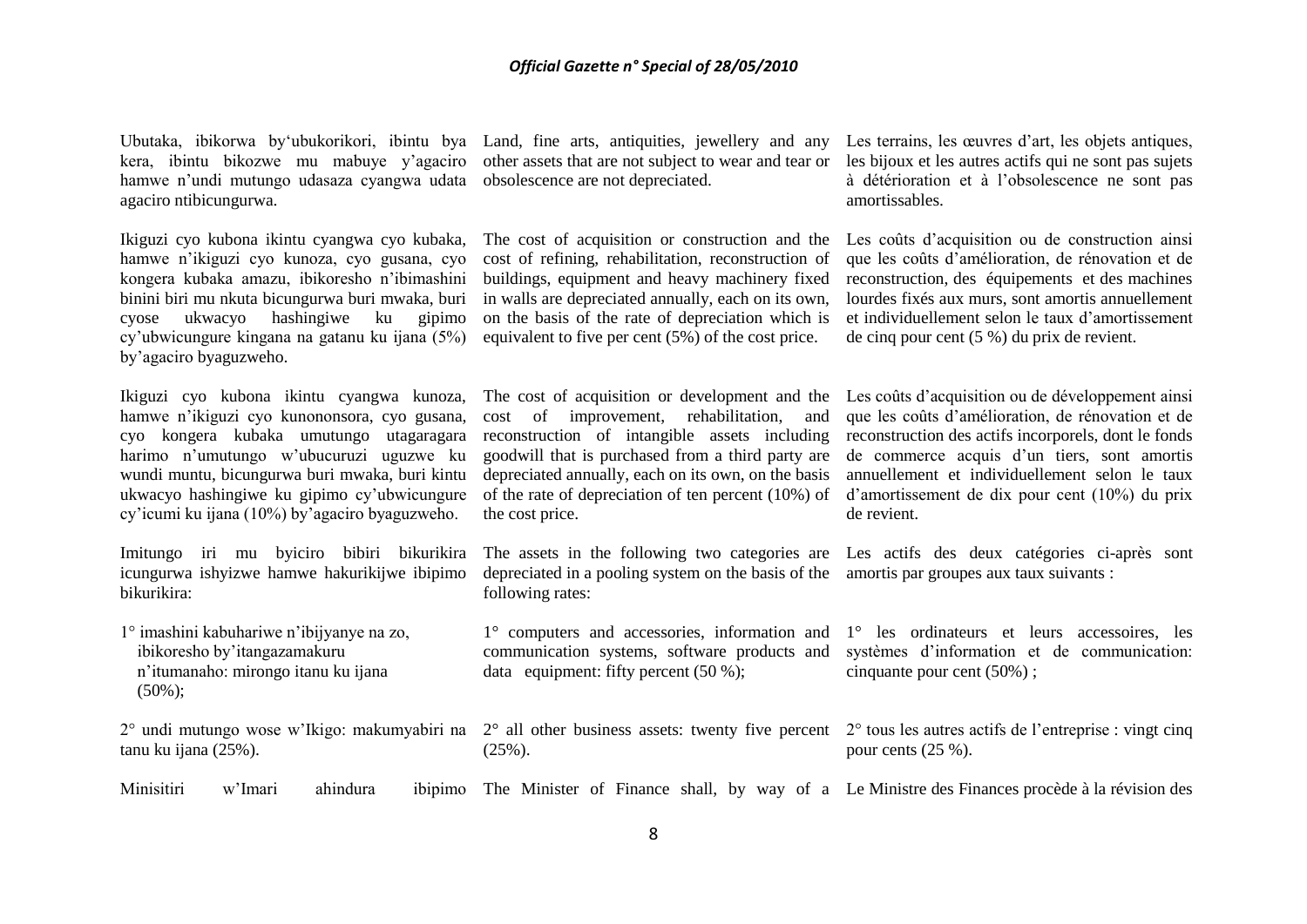| n'ibishingirwaho mu gukora ubwicungure           |  |
|--------------------------------------------------|--|
| abinyujije mu iteka rya Minisitiri, ashingiye ku |  |
| mahame ngenderwaho akoreshwa mu ibaruramari      |  |
| ku rwego mpuzamahanga».                          |  |

Ku bijyanye n"ibikoresho by"itangazamakuru n"itumanaho bifite ubuzima burengeje imyaka 10, Umuyobozi w"Ikigo cy"Igihugu cy"Imisoro n"Amahoro agena ibipimo by"ubwicungure bwabyo.

Ubwicungure bw"imitungo iri mu ikodeshagurisha bwemererwa ukoresha uwo mutungo iyo ari ikodesha-gurisha rigamije ahanini igurisha bukanemererwa nyirugukodesha iyo ari ikodeshagurisha rigamije ahanini ikodesha".

#### **Ingingo ya 5: Agaciro fatizo n'ubwicungure**

Ingingo ya 25 y"Itegeko n° 16/2005 ryo kuwa 18/08/2005 rigena imisoro itaziguye ku musaruro ihinduwe kandi yujujwe ku buryo bukurikira:

"Ifatizo ry"ubwicungure ni ikiguzi cyo kubona ikintu.

Ariko, ku bijyanye n"imitungo icungurwa ishyizwe hamwe, ifatizo ry"ubwicungure ni agaciro ko mu gitabo kari mu ifoto y"umutungo mu ntangiriro y"igihe cy"umusoro:

1° hiyongereyeho ikiguzi cy"umutungo wabonywe cyangwa waremwe hamwe n"ikiguzi cyo kunoza, cyo gusana no kongera kubaka uwo mutungo mu gihe

Ministerial Order and basing on internationally taux et critères d'amortissement par voie d'Arrêté recognized accounting standards depreciation rates».

The Commissioner General of Rwanda Revenue Authority determines the depreciation rates for information and communication system assets whose lifespan exceeds ten  $(10)$  years.

the lessee in case of finance lease and to the lessor in case of operating lease".

#### **Article 5: Basic value rates and depreciation**

direct taxes on income is modified and complemented as follows:

acquisition value.

However, for the assets depreciated in the pooling system, their depreciation basis is the book value in the balance sheet at the beginning of the tax period:

1° increased by the cost of assets acquired or created and the cost of improvement, renewal and reconstruction of the assets in the tax period;

Ministériel en se référant aux normes internationales en matière comptable».

> Pour les actifs du système de l"information et de communication dont la durée de vie dépasse dix (10) ans, le Commissaire Général de l"Office Rwandais des Recettes détermine les taux correspondants de leur amortissement.

Depreciation of leased assets shall be allowed to L'amortissement des actifs faisant l'objet du crédit-bail est permis à l'utilisateur de l"actif en cas de crédit-bail financier et au bailleur en cas de crédit-bail d'opération".

#### **Article 5: La base d'amortissement**

Article 25 of Law nº 16/2005 of 18/08/2005 on L"article 25 de la Loi nº16/2005 du 18/08/2005 relative aux impôts directs sur le revenu est modifié et complété comme suit:

"The depreciation basis for assets is the "La base d"amortissement des actifs est la valeur d"acquisition.

> Cependant, pour les biens amortis par groupes, la base d"amortissement est la valeur comptable telle qu"enregistrée dans le bilan à l"ouverture de l"exercice fiscal :

1° augmentée du coût des actifs acquis ou créés et des coûts d"amélioration, renouvellement et reconstruction des actifs de la catégorie durant l"exercice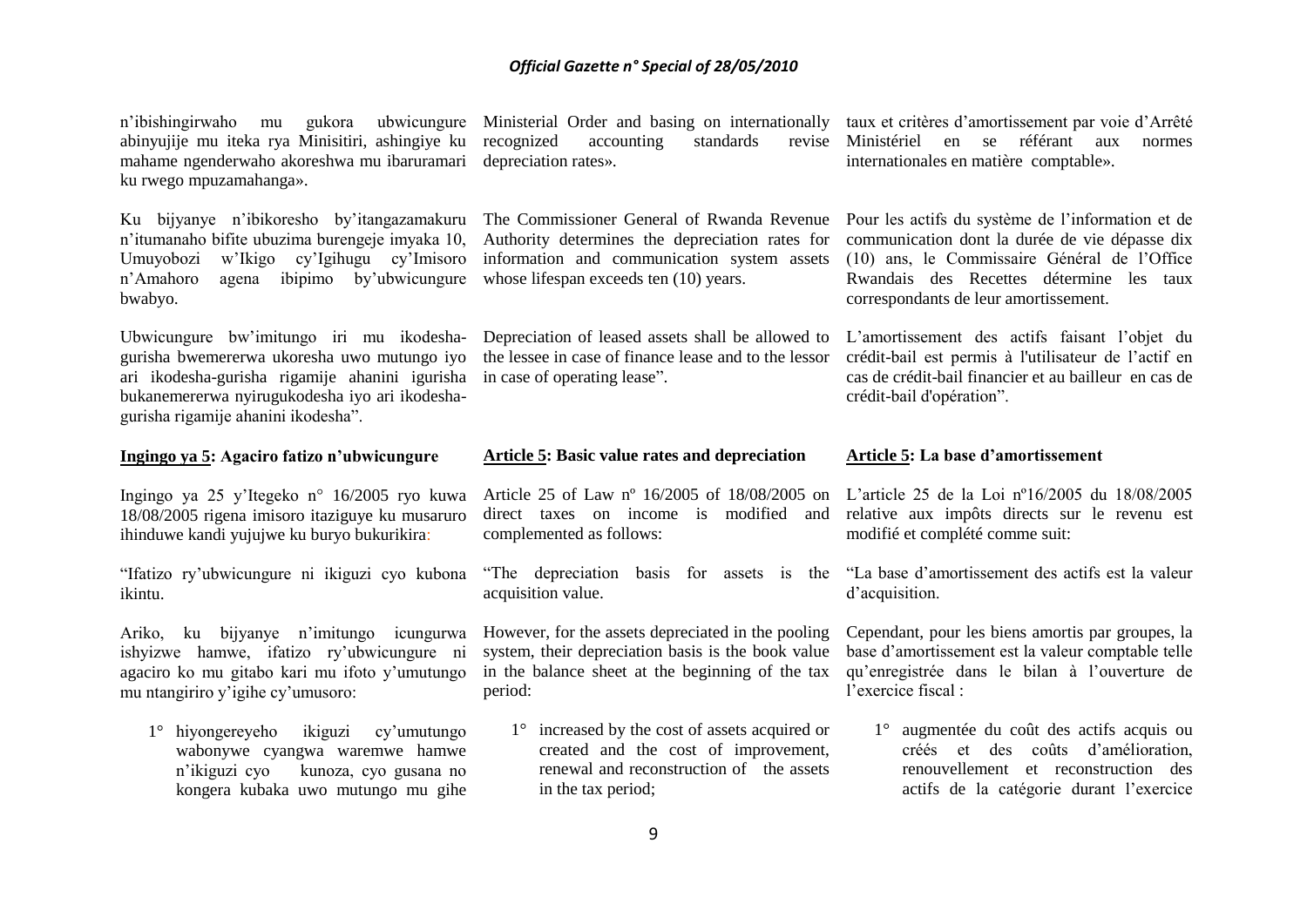cy"umusoro;

2° hagabanyijweho igiciro cy"umutungo wagurishijwe hamwe n"indishyi yakiriwe mu gihombo cy"umutungo cyatewe n"ibyago kamere cyangwa n"irindi hinduka ribaye mu gihe cy"umusoro.

y'ubucuruzi hanyuma agaciro k"ubwicungure kagahinduka zeru (0).

amafaranga ibihumbi magana atanu (500.000 Frw), ayo mafaranga yose afatwa nk"ibyemerewe kuvanwa ku nyungu y"ibikorwa by"ubucuruzi".

#### **Ingingo ya 6: Isonerwa ry'umusoro ku Article 6: Exemption on capital gain nyongeragaciro**

imisoro itaziguye ku musaruro ryongewemo ingingo ya 32 bis iteye ku buryo bukurikira:

#### **"Ingingo ya 32 bis: Isonerwa ry'umusoro ku**  «**Article 32 bis: Exemption on capital gain nyongeragaciro**

ukoreshwa mu bucuruzi isoreshwa ku gipimo cya of 30%. 30%.

ry"imari n"imigabane irasonerwa".

2° decreased by the sale price of assets disposed of and the compensation received for the loss of assets due to natural calamities or other conversion during the tax period.

thereafter the depreciation basis becomes zero (0). d"amortissement devient nulle (0).

hundred thousand (500,000) Rwandan francs, the entire depreciation basis is a deductible business expense".

income is hereby complemented by Article 32 bis impôts directs sur le revenu est complétée par as follows:

fiscal ;

2° diminuée du prix de vente des actifs cédés et des indemnités reçues pour la perte d"actifs résultant de catastrophes naturelles ou d"autres transformations durant l'exercice fiscal.

Iyo agaciro fatizo k'ubwicungure kari munsi ya If the depreciation basis is less than zero (0), that Si la base d'amortissement est un montant négatif, zeru (0), uwo mubare wongerwa ku nyungu amount is added to the business profit and ce montant est ajouté aux bénéfices et la base

Iyo agaciro fatizo k'ubwicungure katarenze If the depreciation basis does not exceed five Si la base d'amortissement n'excède pas cinq cent mille francs rwandais (500.000 Frw), la totalité de la base d"amortissement constitue une charge d"exploitation déductible".

#### **Article 6: Exemption sur l'imposition de la plus value**

Itegeko nº 16/2005 ryo kuwa 18/08/2005 rigena Law nº 16/2005 of 18/08/2005 on direct taxes on La Loi nº 16/2005 du 18/08/2005 relative aux l"article 32 bis ainsi libellé:

#### **«Article 32 bis: Exemption sur l'imposition de la plus value**

Inyongeragaciro ikomoka ku bugure cyangwa ku Capital gain resulting from sale or cession of La plus value résultant de la vente ou cession d'un mpano ikomoka ku mutungo utimukanwa commercial immovable property is taxed on a rate bien immeuble à usage commercial est taxée au taux de 30%.

Inyongeragaciro ikomoka ku bicuruzwa ku isoko Capital gain on secondary market transaction on La plus value des transactions sur le marché listed Securities shall be exempted from capital secondaire des titres de marchés de capitaux sont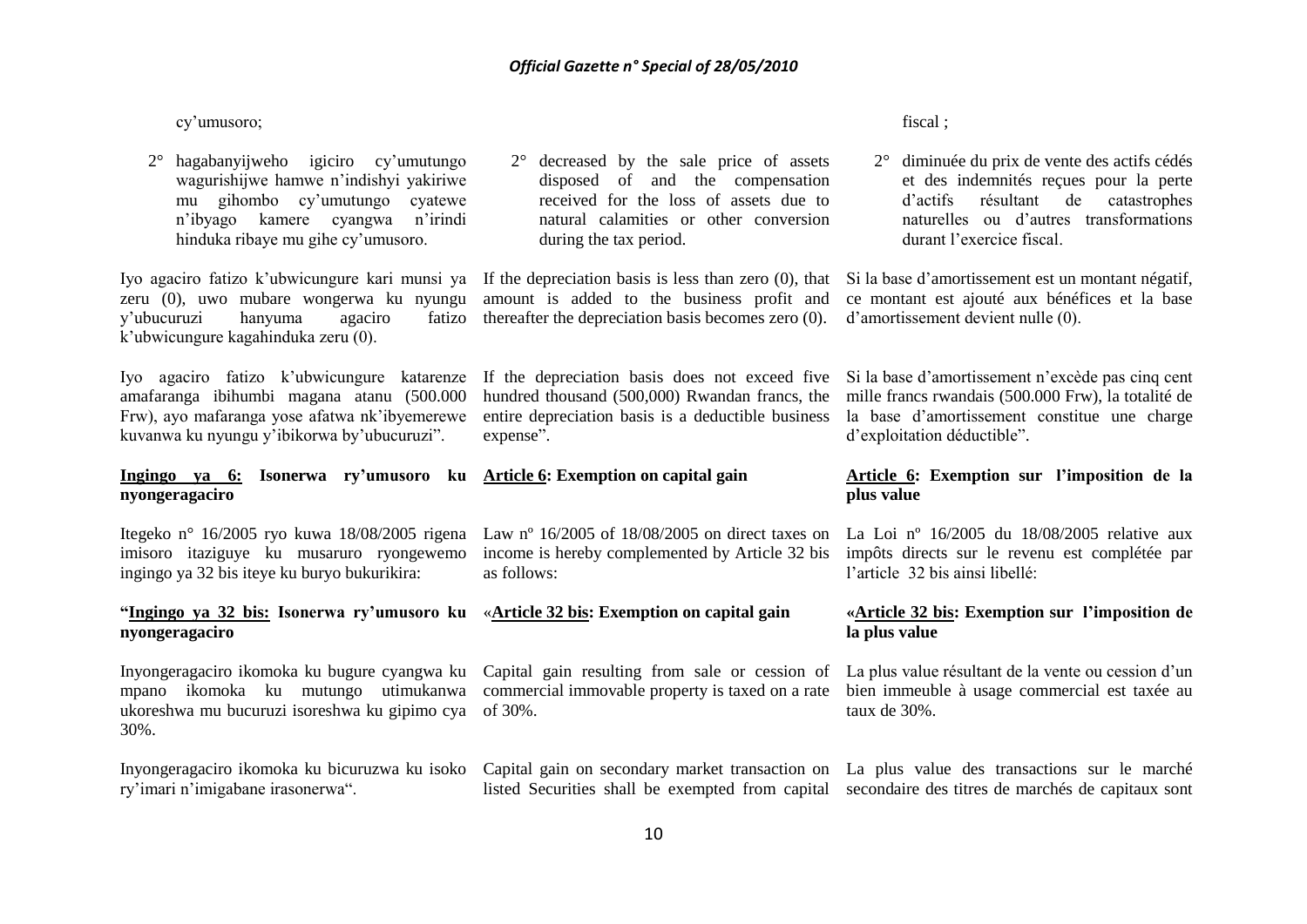**Ingingo ya 7: Igipimo cy'umusoro** Ingingo ya 41 y"Itegeko n° 16/2005 ryo kuwa 18/08/2005 rigena imisoro itaziguye ku musaruro ihinduwe kandi yujujwe ku buryo bukurikira: "Inyungu zisoreshwa zibarwa ku mubare "Taxable Business profit is rounded down to the «Le montant des bénéfices imposables est arrondi uburungushuye w'amafaranga y'u Rwanda nearest one thousand Rwandan Francs (1,000 au millier de francs rwandais (1000 Frws) et taxé igihumbi (1.000 Frw) kandi zikishyurwaho RWF) and taxable at a rate of thirty percent au taux de trente pour cent (30%). umusoro ku gipimo cya mirongo itatu ku ijana (30%).  $(30\%)$ . Sosiyeti nshya ziyandikishije kw'isoko ry'imari Newly listed companies on capital market shall be Les sociétés nouvellement enregistrées sur les n"imigabane zishyura imisoro ku bipimo bikurikira mu gihe cy"imyaka itanu: 1º 20% iyo ayo masosiyeti agurishiriza mu 1º 20% if those companies they sell at least 40% ruhame nibura 40% y"imigabane; 2º 25% iyo ayo masosiyeti agurishiriza mu 2º 25% if those companies sell at least 30% of ruhame nibura 30% y"imigabane; 3º 28% iyo ayo masosiyeti agurishiriza mu ruhame nibura 20% y"imigabane. Sosiyeti Nshoramari zanditswe ku isoko ry"imari n"imigabane n"Ikigo gishinzwe isoko ry" imari n"imigabane mu Rwanda, zisora umusoro ku nyungu ungana na "zeru"ku ijana (0%) mu gihe cy"imyaka itanu (5), guhera igihe byemejwe. gains tax». **Article 7: Tax rate** Article 41 of Law nº 16/2005 of 18/08/2005 on L"article 41 de la Loi nº 16/2005 du 18/08/2005 direct taxes on income is modified and relative aux impôts directs sur le revenu est complemented as follows: taxed for a period of 5 years on the following marchés des capitaux paient l"impôt sur les rates: of their shares to the public; their shares to the public; 3º 28% if those companies sell at least 20% of 3º 28% si ces sociétés vendent au public au moins their shares to the public. Venture capital companies registered with the Les sociétés d'investissement enregistrées sur les capital markets Authority in Rwanda benefit from marchés des capitaux par l"Office des marchés des a corporate income tax of zero percent (0%) for a period of five (5) years from the date the decision has been taken. exemptés de l"impôt sur la plus value». **Article 7: Taux d'imposition** modifié et complété comme suit: bénéfices pendant une période de 5 ans aux taux suivants : 1º 20% si ces sociétés vendent au public au moins 40% de leurs actions; 25% si ces sociétés vendent au public au moins 30% de leurs actions; 20% de leurs actions. capitaux au Rwanda paient l"impôt au taux de zéro pourcent (0%) pendant une période de cinq (5) ans à partir du jour où la décision est prise.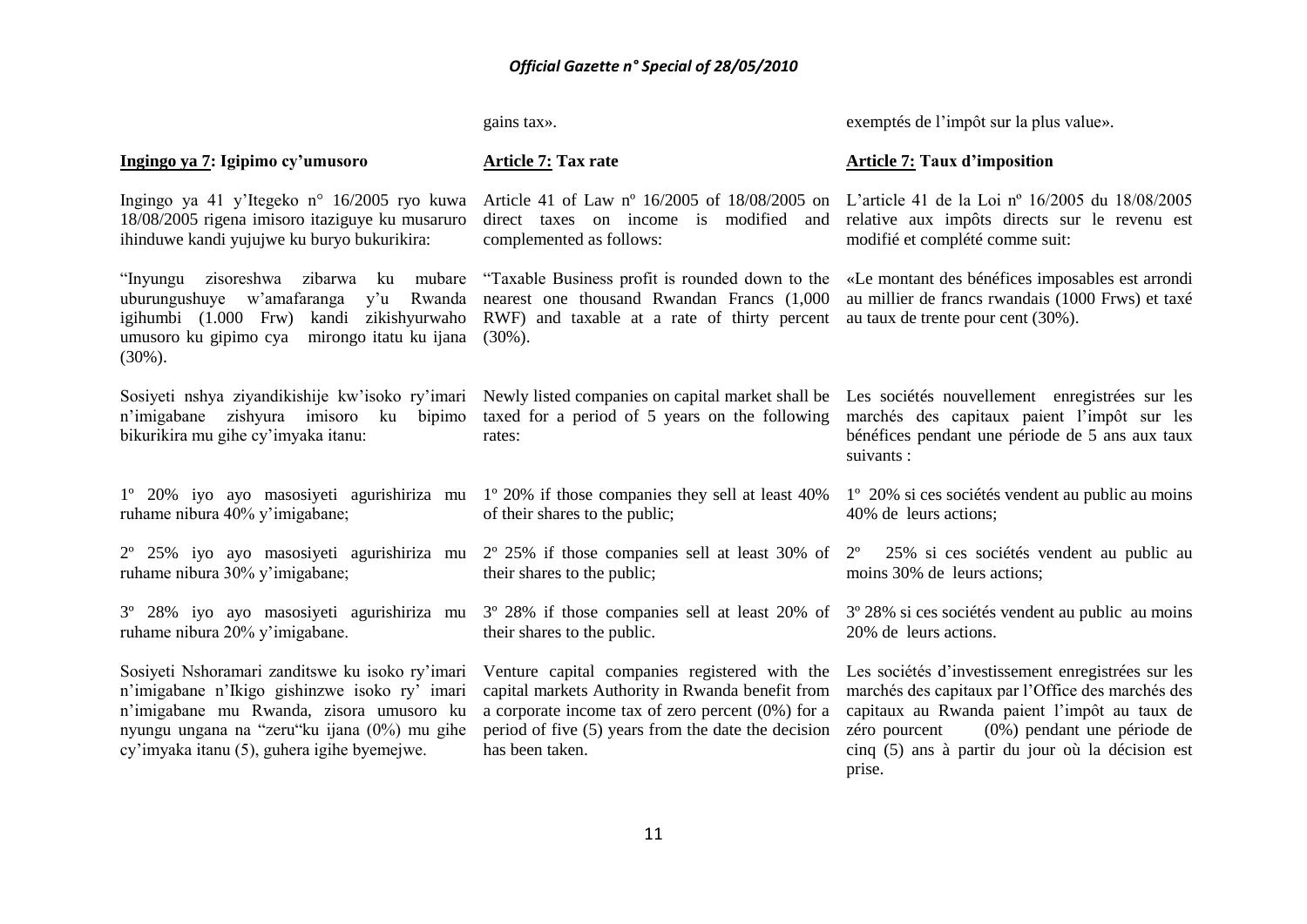| Ariko, ikigo gishora imari cyiyandikishije<br>ahagenewe<br>imirimo y'ubukungu<br>gikorera<br>idasoreshwa cyangwa isosiyete nyamahanga ifite<br>icyicaro mu Rwanda kandi byujuje ibisabwa<br>n'itegeko rigenga ishoramari mu Rwanda, bifite<br>uburenganzira bwo: | However, a registered investment entity that<br>operates in a Free Trade Zone or foreign<br>companies that has its headquarters in Rwanda<br>that fulfil the requirements stipulated in the<br>Rwandan Law on Investment Promotion, are<br>entitled to: | Toutefois, un investisseur enregistré opérant dans<br>une zone économique franche ou une société<br>étrangère ayant son siège au Rwanda, remplissant<br>les conditions prescrites par le Code des<br>Investissements au Rwanda, ont droit : |
|------------------------------------------------------------------------------------------------------------------------------------------------------------------------------------------------------------------------------------------------------------------|---------------------------------------------------------------------------------------------------------------------------------------------------------------------------------------------------------------------------------------------------------|---------------------------------------------------------------------------------------------------------------------------------------------------------------------------------------------------------------------------------------------|
| 1° gutanga umusoro ku nyungu z'amasosiyete                                                                                                                                                                                                                       | $1^\circ$ pay corporate income tax at the rate of zero per                                                                                                                                                                                              | $1^{\circ}$ de ne payer que zéro pour cent (0 %) de l'impôt                                                                                                                                                                                 |
| ungana na zero ku ijana (0 %);                                                                                                                                                                                                                                   | cent $(0\%)$ ;                                                                                                                                                                                                                                          | sur le revenu des sociétés;                                                                                                                                                                                                                 |
| 2° gusonerwa imisoro ku nyungu zivugwa mu                                                                                                                                                                                                                        | $2^{\circ}$ exemption from withholding tax mentioned in                                                                                                                                                                                                 | $2^{\circ}$ à une exemption des retenues de taxes prévues                                                                                                                                                                                   |
| ngingo ya 51 y'Itegeko n° 16/2005 ryo kuwa                                                                                                                                                                                                                       | Article 51 of the Law nº 16/2005 of 18/08/2005                                                                                                                                                                                                          | par l'article 51 de la Loi nº16/2005 du 18/08/2005                                                                                                                                                                                          |
| 18/08/2005 rigena imisoro itaziguye ku musaruro;                                                                                                                                                                                                                 | on direct taxes on income;                                                                                                                                                                                                                              | relative aux impôts directs sur le revenu;                                                                                                                                                                                                  |
| $3^\circ$ kohereza inyungu cyabonye mu mahanga nta $3^\circ$ tax free repatriation of profit.<br>musoro.                                                                                                                                                         |                                                                                                                                                                                                                                                         | 3° au rapatriement à l'étranger sans impôts des<br>bénéfices réalisés.                                                                                                                                                                      |
| Umushoramari wiyandikishije agabanyirizwa                                                                                                                                                                                                                        | Registered investor shall be entitled to a profit tax                                                                                                                                                                                                   | L'investisseur enregistré bénéficie de réduction de                                                                                                                                                                                         |
| umusoro ku nyungu ku buryo bukurikira:                                                                                                                                                                                                                           | discount of:                                                                                                                                                                                                                                            | l'impôt sur les bénéfices de la manière suivante:                                                                                                                                                                                           |
| 1° abiri ku ijana (2%) y'umusoro iyo akoresha                                                                                                                                                                                                                    | $1^{\circ}$ two percent (2%) if he/she employs between                                                                                                                                                                                                  | $1^{\circ}$ deux pour cent (2%) s'il/elle emploie entre                                                                                                                                                                                     |
| abakozi b'abanyarwanda bari hagati y'ijana (100)                                                                                                                                                                                                                 | one hundred (100) and two hundred (200)                                                                                                                                                                                                                 | cent (100) et deux cents (200) travailleurs                                                                                                                                                                                                 |
| na magana abiri (200);                                                                                                                                                                                                                                           | Rwandans employees;                                                                                                                                                                                                                                     | rwandais;                                                                                                                                                                                                                                   |
| $2^{\circ}$ atanu ku ijana (5 %) y'umusoro iyo akoresha                                                                                                                                                                                                          | $2^{\circ}$ five percent (5%) if he/she employs between                                                                                                                                                                                                 | $2^{\circ}$ cinq pour cent (5%) s'il/elle emploie entre                                                                                                                                                                                     |
| abakozi b'abanyarwanda bari hagati ya magana                                                                                                                                                                                                                     | two hundred and one (201) and four hundred                                                                                                                                                                                                              | deux cent et un $(201)$ et quatre cents $(400)$                                                                                                                                                                                             |
| abiri n'umwe $(201)$ na magana ane $(400)$ ;                                                                                                                                                                                                                     | (400) Rwandans employees;                                                                                                                                                                                                                               | travailleurs rwandais;                                                                                                                                                                                                                      |
| $3^\circ$<br>atandatu ku ijana (6%) y'umusoro iyo<br>akoresha abakozi b'abanyarwanda bari hagati ya<br>magana ane n'umwe (401) na magana cyenda<br>(900);                                                                                                        | $3^{\circ}$ six percent (6%) if he/she employs between<br>four hundred and one (401) and nine hundred<br>(900) Rwandans employees;                                                                                                                      | $3^{\circ}$ six pour cent (6%) s'il/elle emploie plus de<br>quatre cent et un $(401)$ et neuf cents $(900)$<br>travailleurs rwandais;                                                                                                       |
| $4^{\circ}$ arindwi ku ijana (7 %) y'umusoro iyo akoresha $4^{\circ}$ seven percent (7%) if he/she employs more<br>abakozi b'abanyarwanda bari hejuru ya magana than nine hundred (900) Rwandans employees.                                                      |                                                                                                                                                                                                                                                         | $4^{\circ}$ sept pour cent (7%) s'il/elle emploie au-delà<br>de neuf cents (900) travailleurs rwandais.                                                                                                                                     |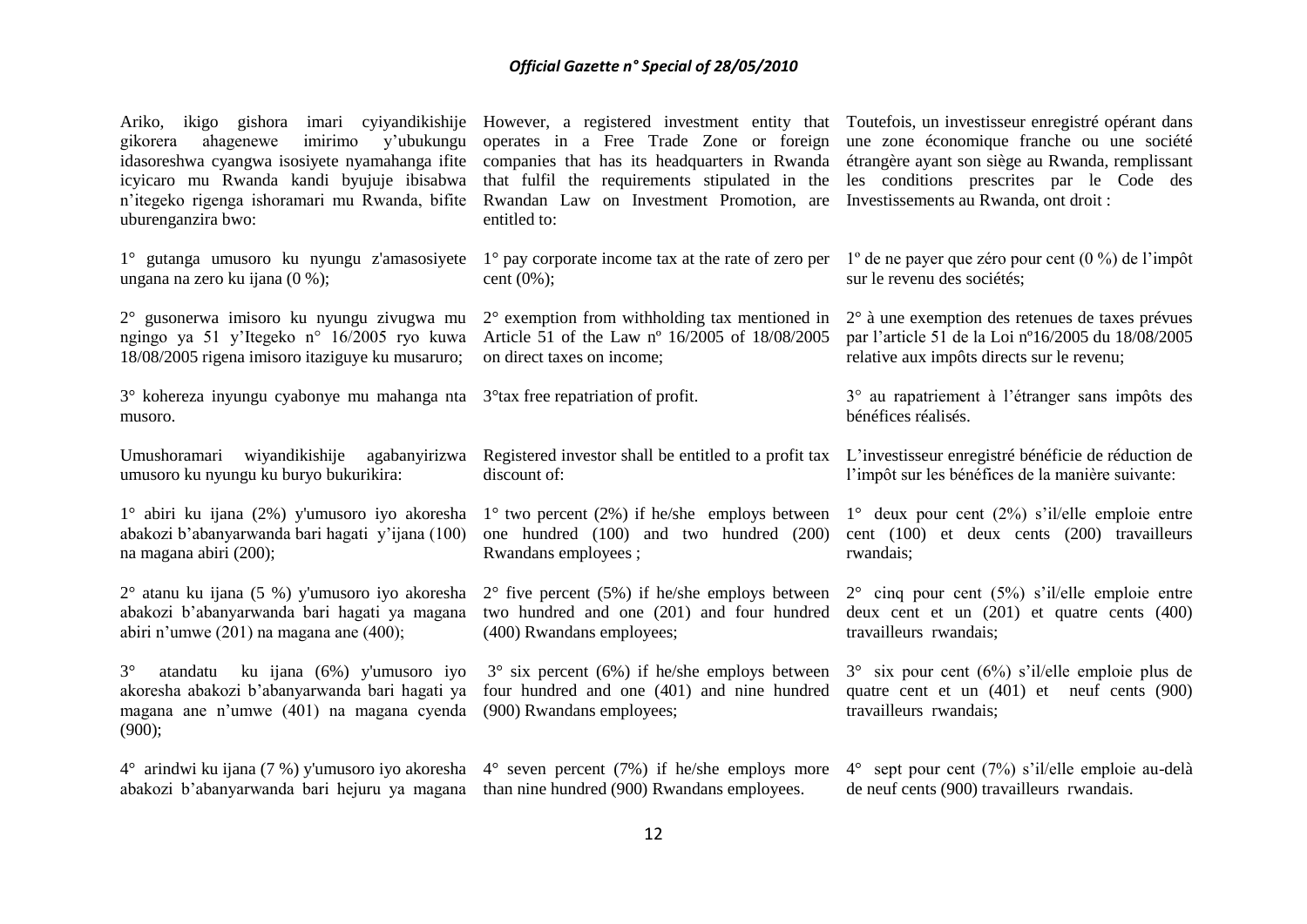#### cyenda (900).

umushoramari iyo akoresheje bariya bakozi nibura mu gihe cy"amezi andatatu (6), mu gihe cy"umusoro, kandi bakaba abakozi badasora umusoro ku gipimo cya zeru ku ijana (0%) kivugwa mu ngingo ya 50 y"Itegeko n° 16/2005 ryo kuwa 18/08/2005 rigena imisoro itaziguye ku musaruro".

stipulated in Article 50 of Law n° 16/2005 of l'exercice fiscal». 18/08/2005 on direct taxes on income".

Igabanyirizwa ry'umusoro rivugwa rikorerwa The tax discount mentioned in the previous L'abattement fiscal est accordé si l'investisseur a paragraph is granted to the investor only if he or employé des travailleurs qui ne paient pas she maintains the employees for a period of at l"impôt au taux de zéro pourcent (0%) prévu à least six (6) months during a tax period, and the l"article 50 de la Loi nº 16/2005 du 18/08/2005 employees are not in the category of employees relative aux impôts directs sur le revenu pendant who pay at the rate of zero percent (0%) as une période d'au moins six (6) mois au cours de

#### **Ingingo ya 8: Umusoro ufatirwa ku yindi Article 8: Withholding tax on other payments misaruro Article 8: Retenue sur autres revenus**

18/08/2005 rigena imisoro itaziguye ku musaruro ihinduwe kandi yujujwe ku buryo bukurikira:

(15 %), uvanwa ku mafaranga yishyurwa levied on the following payments made by akurikira atangwa n"abantu ku giti cyabo batuye resident individuals or resident entities including mu gihugu cyangwa ibigo bikorera imbere mu tax-exempt entities: gihugu harimo n"ibitishyura imisoro:

**1°** inyungu ku migabane, uretse igengwa 1° dividends, except those governed by Article 45 1° les dividendes, à l"exception de ceux relevant 18/08/2005 rigena imisoro itaziguye ku musaruro; taxes on income;

"Umusoro ufatirwa wa cumi na gatanu ku ijana "A withholding tax of fifteen percent (15%) is «Une retenue de quinze pour cent (15 %) est complemented as follows:

n'ingingo ya 45 y'Itegeko n° 16/2005 ryo kuwa of this Law n° 16/2005 of 18/08/2005 on direct de l'article 45 de la Loi n°16/2005 du 18/08/2005

Ingingo ya 51 y"Itegeko n° 16/2005 ryo kuwa Article 51 of Law nº 16/2005 of 18/08/2005 on L"article 51 de la Loi nº16/2005 du 18/08/2005 direct taxes on income is modified and relative aux impôts directs sur le revenu est modifié et complété comme suit :

> pratiquée sur les paiements ci-après effectués par les entrepreneurs résidents ou les entités résidentes y compris les entités exonérées d"impôt:

relative aux impôts directs sur le revenu;

2° inyungu; 3° ibihembo by"ubuhanzi; 4° amafaranga yishyurwa kuri za serivisi harimo 4° service fees including management and 4° les frais payés pour les services, les services n'amafaranga ya serivisi z'imicungire n'iza technical service fees; tekiniki; 2° interests; 3° royalties; 2° les intérêts; 3° les redevances ; techniques et de gestion inclus;

5° amafaranga y'akazi yishyurwa umunyabugeni, 5° performance payments made to an artist, a 5° la rémunération des prestations d'un artiste,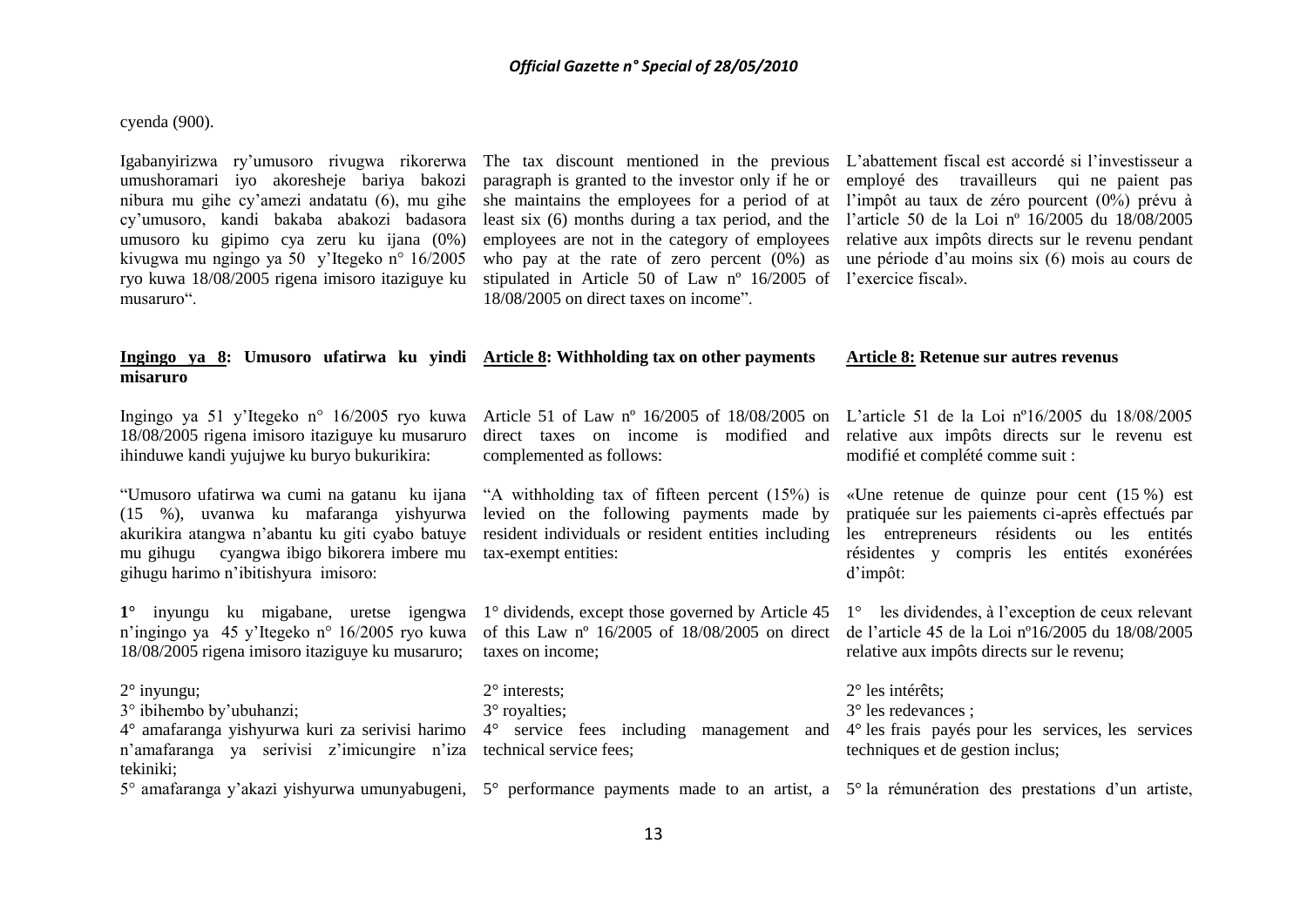umuririmbyi, cyangwa umukinnyi nta gutandukanya niba yishyuwe ako kanya cyangwa anyujijwe ku kigo kidakorera mu Rwanda;

6° imikino ya tombola ndetse n"indi mikino 6° lottery and other gambling proceeds; y"amafaranga;

sosiyete batiyandikishije mu bw"Imisoro.

Ariko, umusoro ufatirwa uvanwa ku nyungu However, the withholding tax on dividends and ikomoka ku migabane n"inyungu zikomoka ku interest income on securities listed on capital bicuruzwa byo kw"isoko ry"imari n"imigabane n"inyungu zikomoka ku mpapuro mvunjwamafaranga za Leta zifite igihe cy"imyaka nibura itatu cyangwa zirengeje zigabanyirizwa 5% iyo uwakiriye ari umusoreshwa wu Rwanda cyangwa uwo mu bihugu bigize umuryango w"Afurika y"Iburasirazuba.

Umuntu wishyuza imisoro ifatirwa asabwa gukora imenyeshamusoro mu buryo bwashyizweho n"Umuyobozi w"Ikigo cy"Igihugu cy"Imisoro n"Amahoro no koherereza Ubuyobozi bw'Imisoro, imisoro yafatiriwe hakurikijwe igika cya mbere mu gihe cy"iminsi cumi n'itanu (15) y"akazi nyuma yo kuyifatira.

Igika cya mbere n"icya 2 by"iyi ngingo bireba kandi na none abantu ku giti cyabo badatuye mu gihugu hamwe n"ibigo bidakorera imbere mu gihugu ku mafaranga yishyuwe na kimwe mu bigo bihoraho by"uwo muntu cyangwa by"icyo kigo mu Rwanda.

resident in Rwanda;

7° ibicuruzwa bigurishijwe n"abantu cyangwa 7° goods supplied by companies or physical 7° les marchandises fournies par des personnes ou persons not registered in tax administration.

> markets and interest arising from investments in listed bonds with a maturity of 3 years and above shall be reduced to 5% when the person who withhold is a resident taxpayer of Rwanda or of the East African Community.

The withholding agent is required to file a tax declaration based on procedures prescribed by the Commissioner General of Rwanda Revenue Administration according to paragraph One tax is withheld.

applicable to non-resident individuals and nonresident entities for such payments that can be person maintains in Rwanda.

musician or a sportsperson irrespective of whether d'un musicien ou d'un sportif que ce soit paid directly or through an entity that is not directement ou par l'intermédiaire d'une entité qui n"est pas résidente au Rwanda;

6° les gains des loteries et autres jeux de hasard;

sociétés non enregistrées à l"administration fiscale.

Toutefois, la retenue à la source de l"impôt pratiquée sur les dividendes, les intérêts provenant des titres de marché des capitaux ainsi que les intérêts provenant des bons de trésor cotés sur les marchés de capitaux ayant la maturité de 3 ans ou plus est réduit de 5% lorsque la personne qui a retenu est un contribuable résident au Rwanda ou dans la Communauté des Etats de l"Afrique de l"Est.

Authority and transmit the tax withheld to the Tax Rwandais des Recettes et de transférer le montant Article within fifteen (15) working days after the l"Administration Fiscale dans les quinze (15) jours La personne qui pratique la retenue est tenue de remplir une déclaration fiscale sous la forme prescrite par le Commissaire Général de l"Office prélevé en application du premier alinéa à ouvrables qui suivent le paiement.

Paragraphs 1 and 2 of this Article are also L"alinéa premier et 2 du présent article sont allocated to a permanent establishment which that paiements effectués par l"un de leurs également applicables aux entrepreneurs nonrésidents et aux entités non-résidentes pour les établissements stables au Rwanda.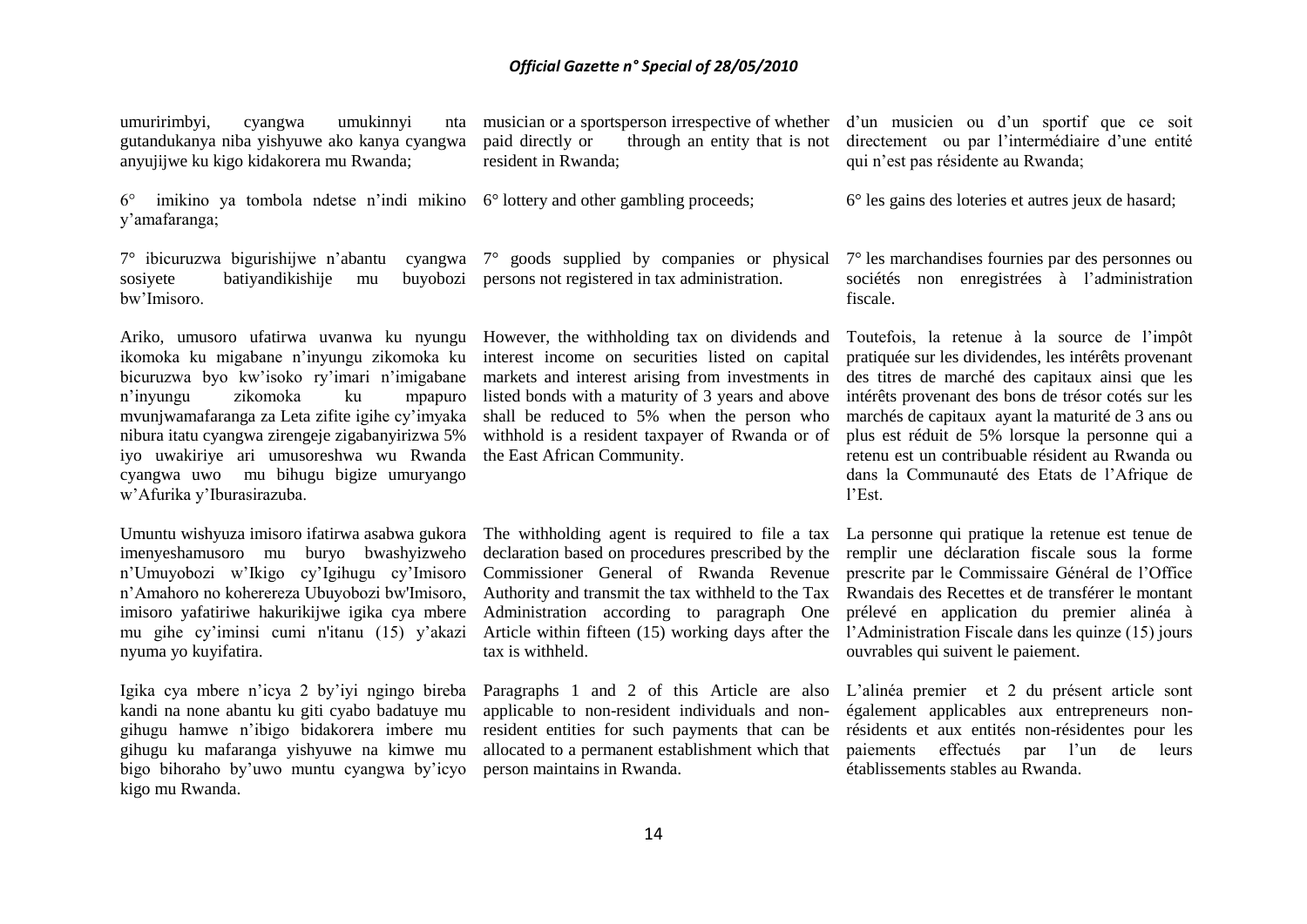Umuyobozi w"Ikigo cy"Igihugu cy"Imisoro n"Amahoro ashyiraho amabwiriza agena serivisi zicibwaho umusoro ufatirwa n'uburyo bikorwa".

#### **Ingingo ya 9: Umusoro ufatirwa ku bicuruzwa bitumizwa mu mahanga no ku masoko ya Leta**

Ingingo ya 52 y"Itegeko n° 16/2005 ryo kuwa 18/08/2005 rigena imisoro itaziguye ku musaruro ihinduwe kandi yujujwe ku buryo bukurikira:

"Avansi y"umusoro ufatirwa wa gatanu ku ijana (5%) ku gaciro k"ibicuruzwa bigeze muri gasutamo "CIF" (Cost Insurance Fret Value) cyangwa "Valeur CAF" (Coût Assurance Frais) yishyurwa mbere yo gusohora ibicuruzwa muri by customs. gasutamo.

mafaranga y"impamyabuguzi hatarimo umusoro ku nyongeragaciro ukatwa mu iyishyura ry"ababonye amasoko ya Leta.

gukora imenyeshamusoro mu buryo cy"Imisoro n"Amahoro no koherereza Ubuyobozi bw'Imisoro imisoro yafatiriwe mu gihe cy"iminsi cumi n'itanu (15) y"akazi nyuma yo kuyifatira.

Authority determines services whose payments are subjected to withholding tax and the modalities of how this tax is withheld".

#### **Article 9: Withholding tax on imports and public tenders**

direct taxes on income is modified and complemented as follows:

"A withholding tax of five percent (5%) of the value of goods imported for commercial use shall be paid at custom on the CIF (cost insurance and freight value) value before the goods are released

sum of invoice, excluding the value added tax, is winner of public tenders.

declaration of 3% based on procedures prescribed Revenue Authority and transmit the tax withheld to the Tax Administration within fifteen (15) working days after the tax is withheld.

The Commissioner General of Rwanda Revenue Le Commissaire Général de l"Office Rwandais des Recettes détermine les services dont les payements sont taxés d"une retenue à la source et les modalités de retenir".

#### **Article 9: Retenue à la source opérée sur des importations et marchés publics**

Article 52 of Law nº 16/2005 of 18/08/2005 on L"article 52 de la Loi nº16/2005 du 18/08/2005 relative aux impôts directs sur le revenu est modifié et complété comme suit :

> "Une avance sur la retenue de cinq pour cent (5 %) de la valeur coût, assurance et fret (CAF) des biens à usage commercial importés est pratiquée avant le dédouanement de ces biens.

Umusoro ufatirwa wa gatatu ku ijana (3%) ku A withholding tax of three percent (3%) on the Une retenue de trois pour cent (3%) du montant retained on payments by public institutions to the non incluse, est effectuée sur paiements des de la facture, Taxe sur la Valeur Ajoutée (TVA) attributaires des marchés publics.

Umuntu wishyuza imisoro ifatirwa ya 3% asabwa The withholding agent is required to file a tax La personne qui pratique la retenue de 3% est bwashyizweho n"Umuyobozi w"Ikigo cy"Igihugu by the Commissioner General of Rwanda forme prescrite par le Commissaire Général de tenue de remplir une déclaration fiscale sous la l"Office Rwandais des Recettes et de transférer le montant prélevé à l"Administration Fiscale dans les quinze (15) jours ouvrables qui suivent le paiement.

Abasoreshwa bakurikira basonerwa umusoro The following taxpayers are exempt from Sont exemptés des retenues visées aux

ufatirwa uvugwa mu gika cya mbere n"icya 2 withholding tax mentioned in paragraph one and 2 paragraphes premier et 2 du présent article les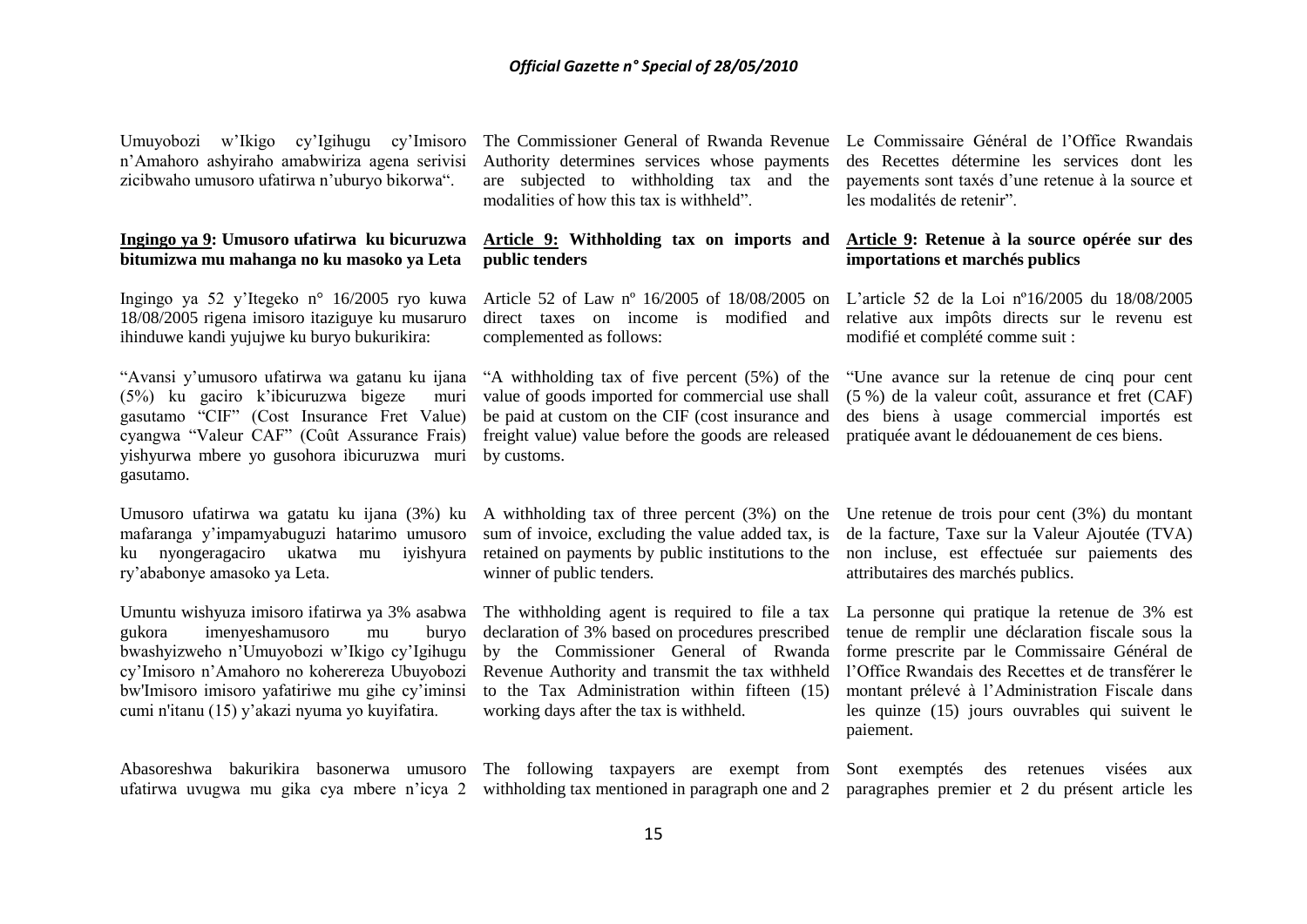| by'iyi ngingo:                                                                                                                                                                                                                                                                                           | of this Article:                                                                                                                                                                                                                                                                                                      | contribuables ci-après:                                                                                                                                                                                                                                                                                                                      |
|----------------------------------------------------------------------------------------------------------------------------------------------------------------------------------------------------------------------------------------------------------------------------------------------------------|-----------------------------------------------------------------------------------------------------------------------------------------------------------------------------------------------------------------------------------------------------------------------------------------------------------------------|----------------------------------------------------------------------------------------------------------------------------------------------------------------------------------------------------------------------------------------------------------------------------------------------------------------------------------------------|
| 1° abo inyungu yabo y'ubucuruzi itishyurwaho<br>umusoro;<br>2° abafite icyemezo cy'ubudakemwa gitangwa<br>n'Umuyobozi w'Ikigo cy'Igihugu cy'Imisoro<br>n'Amahoro.                                                                                                                                        | $1^\circ$ those whose business profit is exempt from<br>taxation;<br>2° those who have tax clearance certificate issued<br>by the Commissioner General of Rwanda<br>Revenue Authority.                                                                                                                                | 1° ceux dont les bénéfices d'affaires sont<br>exemptés ;<br>2° ceux qui ont un quitus fiscal délivré par le<br>Commissaire Général de l'Office Rwandais des<br>Recettes.                                                                                                                                                                     |
| w'Ikigo cy'Igihugu cy'Imisoro<br>Umuyobozi<br>n'Amahoro<br>aha icyemezo cy'ubudakemwa<br>abasoreshwa buzuza imenyeshamusoro ryabo ku<br>bikorwa by'ubucuruzi, bishyura neza imisoro<br>itegetswe, kandi badafite ibirarane by'imisoro.<br>Icyo cyemezo gifite agaciro mu gihe cy'umwaka<br>cyatangiwemo. | The Commissioner General of Rwanda Revenue<br>Authority issues a tax clearance certificate to<br>taxpayers who have filed their tax declarations on<br>their business activities; paid the tax due on a<br>regular basis, and have no tax arrears. The<br>certificate is valid in the year in which it was<br>issued. | Un quitus fiscal est accordé par le Commissaire<br>Général de l'Office Rwandais des Recettes aux<br>contribuables qui ont rempli leur déclaration<br>fiscale et acquitté régulièrement l'impôt exigible<br>et qui n'ont pas d'arriérés d'impôt. Ce quitus<br>fiscal n'est valable que pour l'année au cours de<br>laquelle il a été délivré. |
| cy'Imisoro<br>Umuyobozi<br>w'Ikigo<br>cy'Igihugu<br>n'Amahoro<br>ashobora<br>kuvanaho<br>icyemezo<br>cy'ubudakemwa igihe cyose ibya ngombwa,<br>bisabwa mu gika kibanziriza iki bitujujwe".                                                                                                              | The Commissioner General of Rwanda Revenue<br>Authority may revoke a tax clearance certificate at<br>any time if the conditions required in the previous<br>paragraph are not fulfilled".                                                                                                                             | Le Commissaire Général de l'Office Rwandais<br>des Recettes peut révoquer le quitus fiscal à tout<br>moment si les conditions énoncées au précédent<br>paragraphe ne sont pas remplies".                                                                                                                                                     |
| Ingingo ya 10: Itegurwa, isuzumwa n'itorwa Article 10: Drafting,<br>ry'iri tegeko                                                                                                                                                                                                                        | consideration<br>and<br>adoption of this Law                                                                                                                                                                                                                                                                          | Article 10: Initiation, examen et adoption de la<br>présente loi                                                                                                                                                                                                                                                                             |
| Iri tegeko ryateguwe mu rurimi rw' Icyongereza,<br>kandi<br>risuzumwa<br>ritorwa<br>rurimi<br>mu<br>rw'Ikinyarwanda.                                                                                                                                                                                     | This Law was drafted in English, considered and<br>adopted in Kinyarwanda.                                                                                                                                                                                                                                            | La présente loi a été initiée en Anglais et a été<br>examinée et adoptée en Kinyarwanda.                                                                                                                                                                                                                                                     |
| Ingingo ya 11: Ivanwaho ry'ingingo<br>z'amategeko zinyuranyije n'iri tegeko                                                                                                                                                                                                                              | <b>Article 11: Repealing provision</b>                                                                                                                                                                                                                                                                                | <b>Article 11: Disposition abrogatoire</b>                                                                                                                                                                                                                                                                                                   |
| Ingingo zose z'amategeko abanziriza iri kandi<br>zinyuranyije na ryo zivanyweho.                                                                                                                                                                                                                         | All prior legal provisions contrary to this Law are<br>hereby repealed.                                                                                                                                                                                                                                               | les dispositions<br>légales<br>antérieures<br>Toutes<br>contraires à la présente loi sont abrogées.                                                                                                                                                                                                                                          |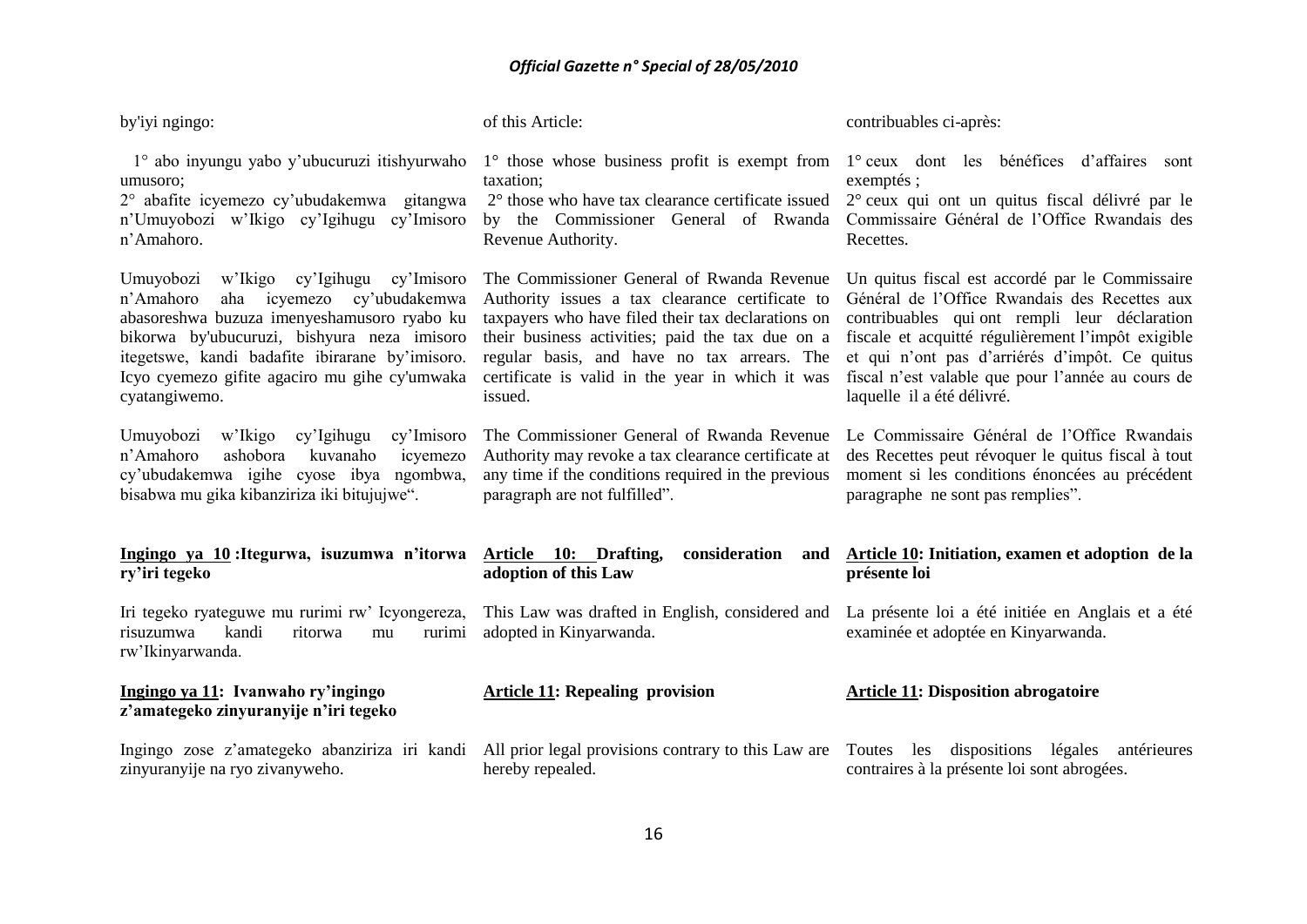**Ingingo ya 12: Igihe iri tegeko ritangira gukurikizwa** 

Iri tegeko ritangira gukurikizwa ku munsi ritangarijweho mu Igazeti ya Leta ya Repubulika y"u Rwanda.

Kigali, kuwa 28/05/2010

of Rwanda.

**Article 12: Commencement** 

Kigali, on 28/05/2010

**KAGAME Paul** President of the Republic

(sé) **MAKUZA Bernard** Prime Minister

Président de la République  $(s\acute{e})$ 

(sé) **KAGAME Paul**

**MAKUZA Bernard** Premier Ministre

**Bibonywe kandi bishyizweho Ikirango cya Repubulika:**  $(s<sub>é</sub>)$ 

(sé) **MAKUZA Bernard** Minisitiri w"Intebe

**KARUGARAMA Tharcisse** Minisitiri w"Ubutabera/Intumwa Nkuru ya Leta

(sé) **KARUGARAMA Tharcisse** Minister of Justice/Attorney General

**Seen and Sealed with the seal of the Republic: Vu et scellé du Sceau de la République:**

(sé) **KARUGARAMA Tharcisse** Ministre de la Justice/Garde des Sceaux

This Law shall come into force on the date of its La présente loi entre en vigueur le jour de sa publication au Journal Officiel de la République du Rwanda.

Kigali, le 28/05/2010

**Article 12: Entrée en vigueur**

(sé) **KAGAME Paul** Perezida wa Repubulika (sé)

publication in the Official Gazette of the Republic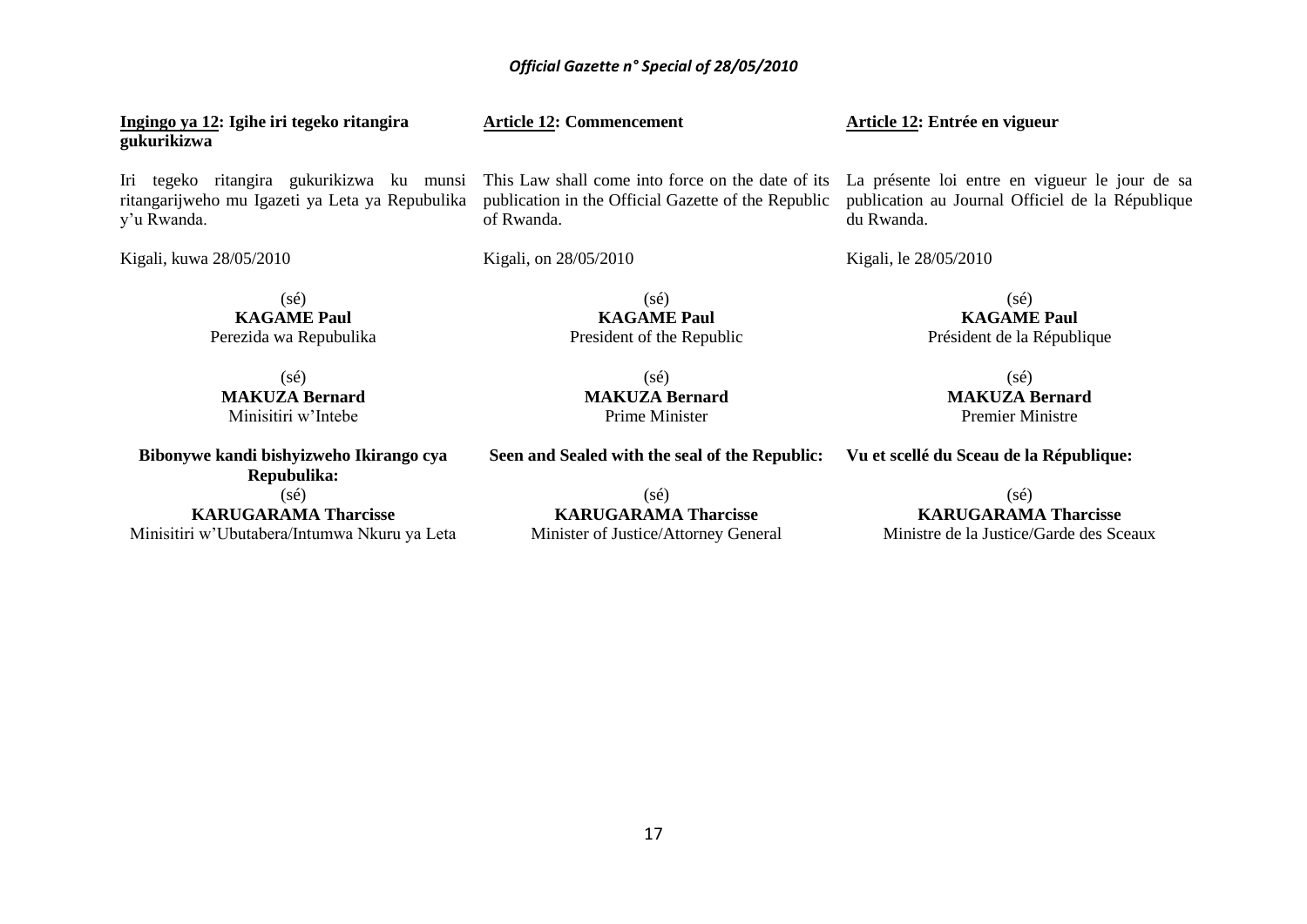**ITEGEKO N° 25/2010 RYO KUWA 28/05/2010 RIHINDURA KANDI RYUZUZA ITEGEKO N° 06/2001 RYO KUWA 20/01/2001 RISHYIRAHO UMUSORO KU NYONGERAGACIRO**

**LAW N° 25/2010 OF 28/05/2010 MODIFYING AND COMPLEMENTING LAW N°06/2001 OF 20/01/2001 ON THE CODE OF VALUE ADDED TAX**

**LOI N° 25/2010 DU 28/05/2010 MODIFIANT ET COMPLETANT LOI N° 06/2001 DU 20/01/2001 PORTANT INSTAURATION DE LA TAXE SUR LA VALEUR AJOUTEE**

#### **ISHAKIRO Ingingo ya mbere**: **Imenyekanisha ry'umusoro ku nyongeragaciro Ingingo ya 2**: **Ibintu n'Imirimo bisonewe Ingingo ya 3: Itegurwa, isuzumwa n'itorwa ry'iri tegeko Ingingo ya 4: Ivanwaho ry'ingingo z'amategeko zinyuranyije n'iri tegeko Ingingo ya 5: Igihe iri itegeko ritangira gukurikizwa TABLE OF CONTENTS Article One : VAT declaration Article 2: Goods and services exempted Article 3: Drafting, consideration and adoption of this law Article 4**: **Repealing provision Article 5: Commencement TABLE DES MATIERES Article Premier: Déclaration de la TVA Article 2**: **Biens et Services exonérés Article 3 : Initiation et examen de la présente loi Article 4 : Disposition abrogatoire Article 5: Entrée en vigueur**

#### 18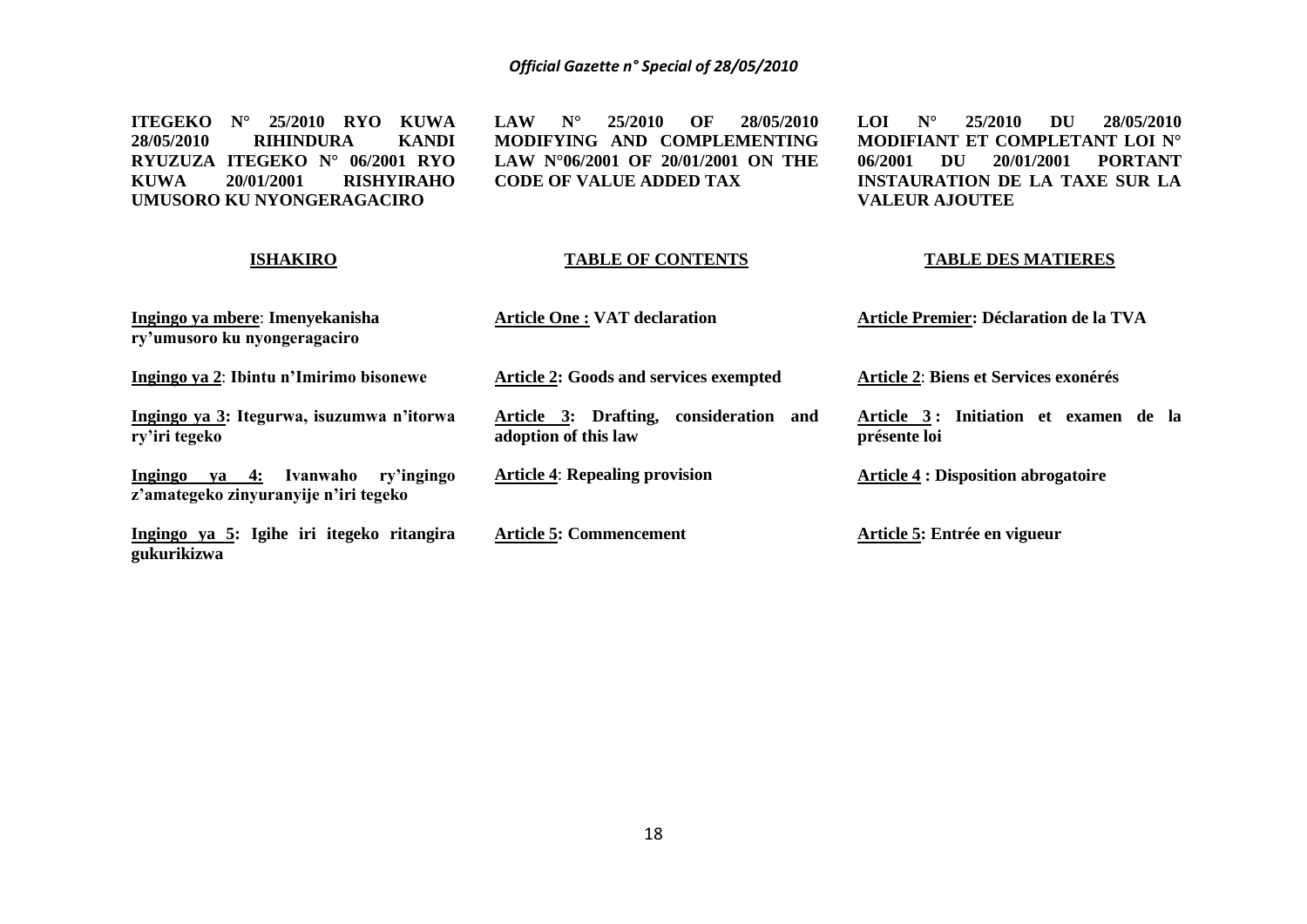**ITEGEKO N° 25/2010 RYO KUWA 28/05/2010 RIHINDURA RYUZUZA ITEGEKO N°06/2001 RYO KUWA 20/01/2001 RISHYIRAHO UMUSORO KU NYONGERAGACIRO**

**LAW N° 25/2010 OF 28/05/2010 MODIFYING AND COMPLEMENTING LAW N°06/2001 OF 20/01/2001 ON THE CODE OF VALUE ADDED TAX**

**LOI N° 25/2010 DU 28/05/2010 MODIFIANT ET COMPLETANT LOI N° 06/2001 DU 20/01/2001 PORTANT INSTAURATION DE LA TAXE SUR LA VALEUR AJOUTEE**

**Twebwe, KAGAME Paul,**

Perezida wa Repubulika;

**INTEKO ISHINGA AMATEGEKO YEMEJE, NONE NATWE DUHAMIJE, DUTANGAJE ITEGEKO RITEYE RITYA KANDI DUTEGETSE KO RYANDIKWA MU IGAZETI YA LETA YA REPUBULIKA Y'U RWANDA**

#### **INTEKO ISHINGA AMATEGEKO:**

Umutwe w'Abadepite, mu nama yawo yo kuwa 24 Gicurasi 2010 ;

Ishingiye ku Itegeko Nshinga rya Repubulika y'u Rwanda ryo kuwa 04 Kamena 2003 nk'uko ryavuguruwe kugeza ubu, cyane cyane mu ngingo zaryo iya 62, iya 66, iya 67, iya 81, iya 90, iya 91, iya 92, iya 93, iya 94**,** iya 108 n'iya 201;

Isubiye ku itegeko n° 06/2001 ryo kuwa 20/01/2001 rishyiraho umusoro kunyongeragaciro nk"uko ryahinduwe kandi ryujujwe kugeza ubu, cyane cyane mu ngingo zaryo iya 37 n'iya 86;

**We, KAGAME Paul,** President of the Republic;

**THE PARLIAMENT HAS ADOPTED AND WE SANCTION, PROMULGATE THE FOLLOWING LAW AND ORDER IT BE PUBLISHED IN THE OFFICIAL GAZETTE OF THE REPUBLIC OF RWANDA**

#### **THE PARLIAMENT:**

The Chamber of Deputies, in its session of 24 May 2010 ;

Pursuant to the Constitution of the Republic of Rwanda of June 04, 2003, as amended to date, especially in Articles 62, 66, 67, 81, 90, 91, 92, 93, 94, 108 and 201;

Reviewed Law n° 06/2001 of 20/01/2001 on the code of value added tax as modified and complemented to date , especially in its articles 37 and 86;

**Nous, KAGAME Paul,** Président de la République;

**LE PARLEMENT A ADOPTE ET NOUS SANCTIONNONS, PROMULGUONS LA LOI DONT LA TENEUR SUIT, ET ORDONNONS QU'ELLE SOIT PUBLIEE AU JOURNAL OFFICIEL DE LA REPUBLIQUE DU RWANDA**

#### **LE PARLEMENT :**

La Chambre des Députés, en sa séance du 24 mai 2010 ;

Vu la Constitution de la République du Rwanda du 04 juin 2003 telle que révisée à ce jour, spécialement en ses articles 62, 66, 67, 81,90, 91, 92, 93, 94, 108 et 201 ;

Revu la Loi n° 06/2001 du 20/01/2001 portant instauration de la taxe sur la valeur ajoutée telle que modifiée et complétée à ce jour, spécialement en ses articles 37 et 86 ;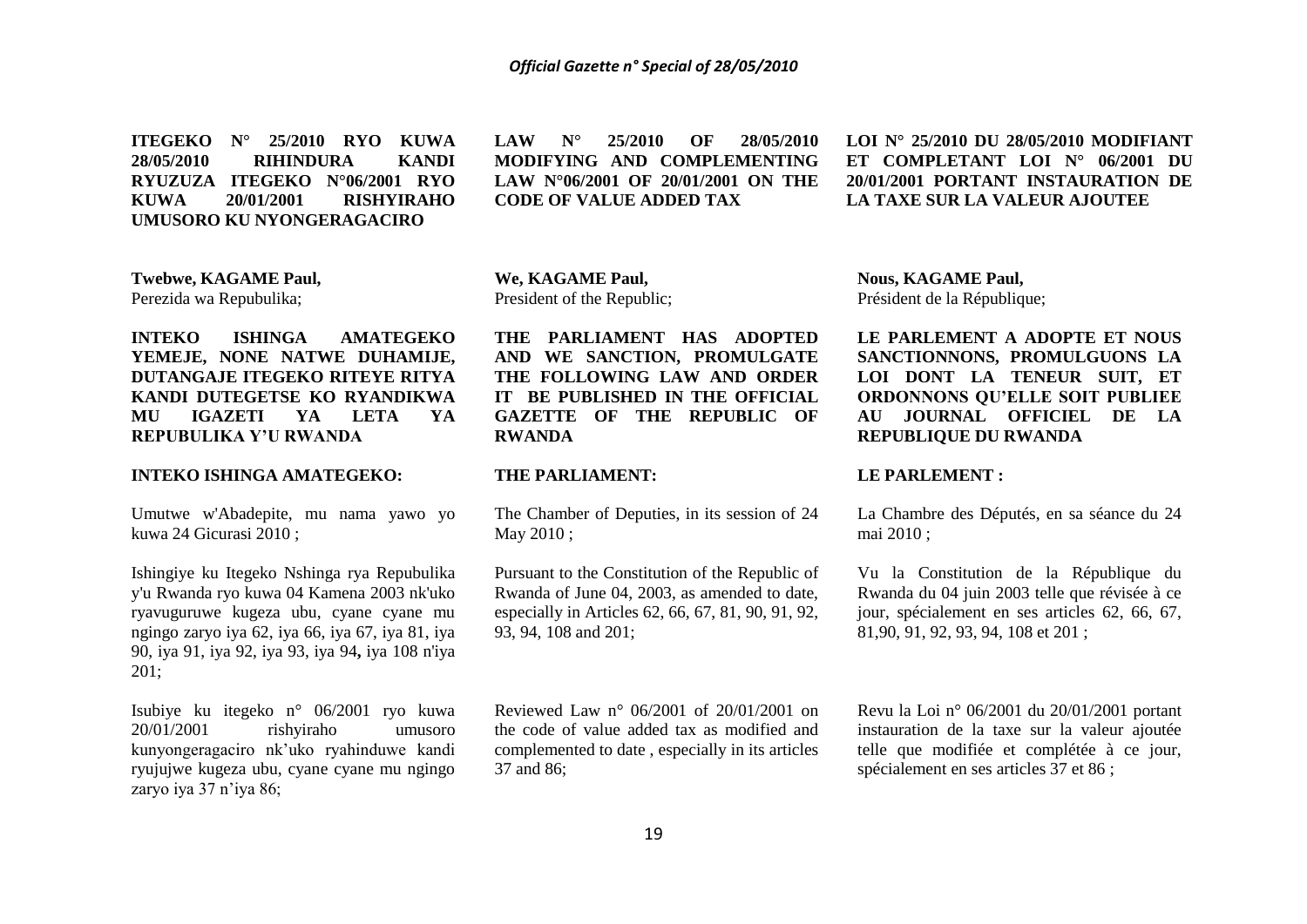#### **YEMEJE:**

#### **Ingingo ya mbere**: **Imenyekanisha ry'umusoro ku nyongeragaciro**

Ingingo ya 37 y"itegeko n° 06/2001 ryo kuwa 20/01/2001 rishyiraho umusoro ku nyongeragaciro ihinduwe kandi yujujwe ku buryo bukurikira:

"Umusoreshwa wiyandikishije agomba gukora imenyekanisha ry"umusoro ku nyongeragaciro hakurikijwe impapuro n"uburyo bwabigenewe mu gihe kitarenze iminsi cumi n"itanu (15) nyuma y"igihe cy"umusoro ku nyongeragaciro.

Ku basoreshwa bafite ibyacurujwe bingana cyangwa biri munsi y"amafaranga y"amanyarwanda miliyoni magana abiri (200.000.000 Frw) ku mwaka, imenyekanisha ry"umusoro ku nyongeragaciro rikorwa buri gihembwe kandi rigatangwa riherekejwe n"ubwishyu bw"umusoro mu minsi itarenze cumi n"itanu (15) nyuma y"icyo gihembwe.

Icyakora, abasoreshwa bafite ibyacurujwe bingana cyangwa biri munsi y"amafaranga y"amanyarwanda miliyoni magana abiri (200.000.000 Frw) babishaka bemerewe gukora imenyekanisha ry"umusoro ku nyongeragaciro rya buri kwezi.

Umusoreshwa wiyandikishije agomba gukora imenyekanisha ry"umusoro ku nyongeragaciro, haba hari umusoro yishyura, yaba asaba

#### **ADOPTS:**

#### **Article One : VAT declaration**

Article 37 of law n° 06/2001 of 20/01/2001 on the code of value added tax is modified and completed as follows:

"A taxable person must furnish a VAT tax declaration, in the prescribed form, for each VAT period within fifteen (15) days after the end of the period of the value added tax.

For taxpayers whose annual turnover is equal or less than two hundred million Rwandan francs (200.000.000 Rwf), the tax declaration of VAT is quarterly and is deposited with payment of the tax due within fifteen (15) days after the end of the quarter to which the VAT is referred.

However, voluntary declaration on a monthly basis by any taxpayer is still admissible for VAT taxpayers whose turnover is equal or less than two hundred million Rwandan francs (200,000,000 Rwf).

A taxable person must submit a VAT tax declaration, whether there is an output tax to pay, whether the balance is in favour of the

#### **ADOPTE :**

#### **Article Premier: Déclaration de la TVA**

L"article 37 de la loi n° 06/2001 du 20/01/2001 portant instauration de la taxe sur la valeur ajoutée est modifié et complété comme suit :

"L"assujetti enregistré doit remettre une déclaration de la taxe sur la valeur ajoutée, sur un formulaire spécifié pour chaque période taxable endéans 15 jours après la fin de la période de la taxe sur la valeur ajoutée.

Pour les assujettis dont le chiffre d"affaires annuel est inférieur ou égal à deux cent millions de francs rwandais (200.000.000 Frws), la déclaration de la TVA est trimestrielle et est déposée avec paiement de la taxe due endéans quinze (15) jours après la fin du trimestre.

Toutefois, les assujettis dont le chiffre d"affaires est inférieur ou égal à deux cent millions de francs rwandais (200.000.000 Frws) qui le désirent peuvent opter pour la déclaration mensuelle.

Un assujetti enregistré doit remettre la déclaration, que cet assujetti ait de l"impôt aval à déclarer, qu"il soit dans la position de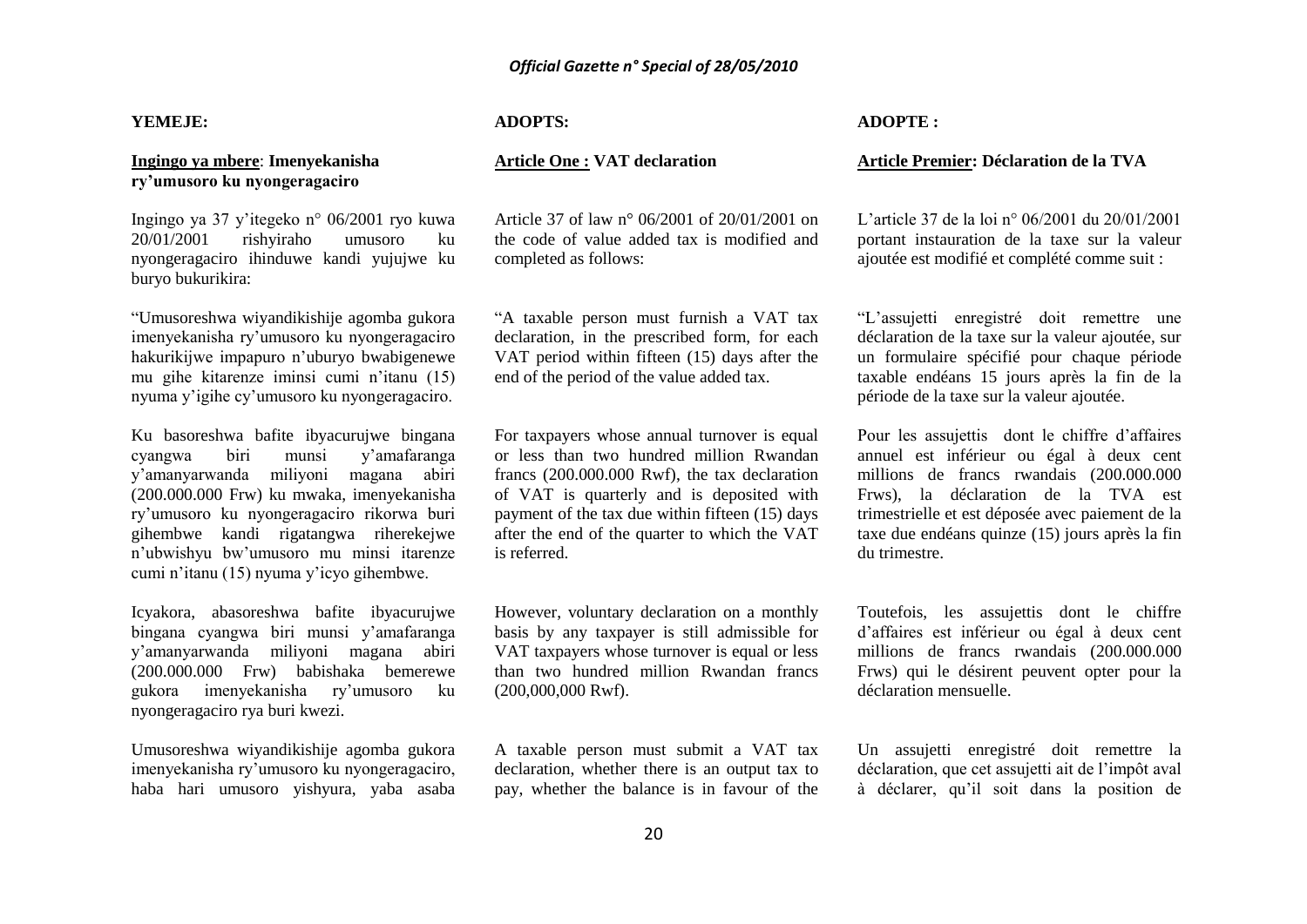gusubizwa umusoro cyangwa ikinyuranyo ari zeru."

taxable person or where the balance is zero."

restitution ou que la différence soit nulle.

#### **Ingingo ya 2**: **Ibintu n'Imirimo bisonewe**

Ingingo ya 86 y"itegeko n° 06/2001 ryo ku wa 20/01/2001 rishyiraho umusoro ku nyongeragaciro nk"uko yahinduwe kandi yujujwe kugeza ubu ihinduwe kandi yujujwe ku buryo bukurikira:

Haseguriwe ububasha bwa Minisitiri buteganywa mu ngingo ya 15 y'iri tegeko, ibintu n'imirimo bikurikira bisonewe umusoro ku nyongeragaciro:

#### **1. Imirimo yo gukwirakwiza amazi:**

- a) Imirimo yo gutunganya no gukwirakwiza amazi meza ;
- b) gutunganya amazi yanduye mu rwego rwo kutangiza ibidukikije iyo bitagamije gucuruza.

#### **2. Ibintu n'Imirimo bijyana no kubungabunga ubuzima**:

- a) imirimo yo kubungabunga ubuzima n'imirimo ikorwa mu buvuzi;
- b) ibikoresho bigenewe abafite ubumuga;
- c) ibintu n'imiti bihawe ibitaro n'amavuliro ;
- d) ibintu n'imiti bitanzwe cyangwa

## **Article 2: Goods and services exempted**

Article 86 of law n° 06/2001 of 20/01/2001 on the code of value added tax as modified and complemented to date, is modified and completed as follows:

Notwithstanding the powers vested in the Minister by the provisions of article 15 of this law, the following goods and services are exempted from Value Added tax:

#### **1. Water supply services:**

a) the main supply of clean water; b)sewage treatment services to protect environment for non-profit motive.

#### **2. Goods and services for health purposes:**

- a) the supply of health and medical services;
- b) articles designed for the person with disability;
- c) the supply of equipment and drugs to hospitals and health centres;
- d) supply or importation of drugs and

#### **Article 2**: **Biens et Services exonérés**

L"article 86 de la loi n° 06/2001 du 20/01/2001 portant instauration de la taxe sur la valeur ajoutée tel que modifié et complété à ce jour est modifié et complété comme suit :

Sous réserve des pouvoirs du Ministre stipulés à l'article 15 de la présente loi, les biens et services suivants sont exonérés de la taxe sur la valeur ajoutée:

#### **1. Les services de distribution d'eau:**

- a) les services de distribution d'eau potable ;
- b) les services de traitement d"eau usagée pour la protection de l"environnement à des fins non commerciales.

#### **2. Les biens et services de santé :**

- a) la prestation des services de santé et services médicaux ;
- b) les articles destinés aux personnes avec handicap ;
- c) la livraison des médicaments, équipements et matériels médicaux aux hôpitaux ou aux centres de santé ;
- d) la livraison ou l'importation des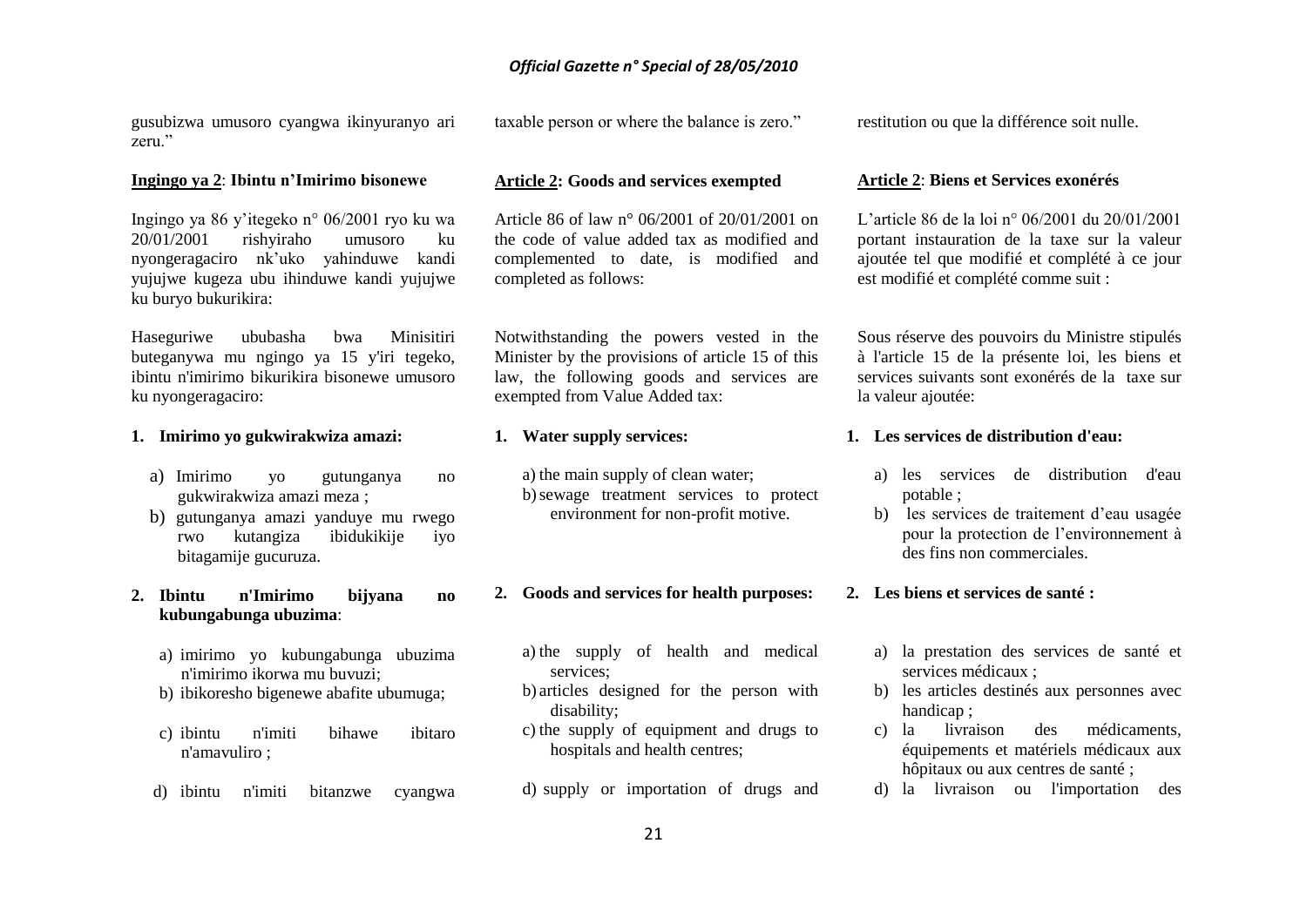bitumijwe mu mahanga n'ababyemerewe n'ibikoresho bihabwa abarwayi byagenewe gukoreshwa mu buvuzi cyangwa ubusimburangingo.

Ibigo bigaragara ko bishobora gusonerwa mu gace ka 2 b) bigomba kuba bizwi n'amategeko akurikizwa mu Rwanda nk'ibigo bya Leta, imiryango igamije imibereho myiza y'abaturage n'ibindi bigo ibyo ari byo byose bikora ibikorwa byo gufasha bidaharanira inyungu.

### **3. Imirimo n'ibikoresho mfashanyigisho mu burezi :**

- a) imirimo y'uburezi igenewe abanyeshuri bo mu mashuri y"incuke, amashuri abanza n'ayisumbuye;
- b) imirimo y'uburezi ikorwa n'imiryango iharanira imibereho myiza y'abaturage ikorewe abanyeshuri n'urundi rubyiruko mu iterambere ry"umuryango, ry'ubumenyi n'iry'amadini kandi igakorwa ku buryo budaharanira inyungu;
- c) imirimo y'uburezi ikorewe ibigo bihugura abakozi n'ibigo by'amashuri makuru ;
- d) ibikoresho mfashanyigisho bihita bihabwa ibigo by'uburezi.

medical equipment made by authorized persons for medical use, to patients and persons with disability.

The eligible bodies for the exemption under point 2 b) shall be those recognised by the laws of Rwanda as public institutions, social organisations and any other form of voluntary or charity institution.

#### **3. Educational materials and services:**

- a) educational services provided to pre-primary, primary and secondary students;
- b) educational services provided by social organizations to students and other youths, meant for promoting the social, intellectual and spiritual development of the members other than for profit;
- c) educational services provided to vocational and to other high learning institutions;
- d) educational materials supplied directly to learning institutions.

médicaments ou d'équipement destinés aux malades ou à usage exclusivement médical ou prothétique par les personnes agréés.

Les établissements susceptibles de bénéficier de l'exonération en vertu du point 2 b) doivent être reconnus par la législation rwandaise comme étant des institutions publiques, des organismes à caractère social et toute autre forme d'institutions caritatives sans but lucratif.

#### **3. Les biens et services pédagogiques :**

- a) services pédagogiques destinés aux élèves des écoles maternelles, primaires et secondaires ;
- b) services pédagogiques octroyés par des organismes à caractère social aux élèves et aux autres jeunes pour le développement social, intellectuel et spirituel de leurs membres et dans un but non lucratif ;
- c) services pédagogiques octroyés par des institutions à caractère professionnel et autres institutions d"enseignement Supérieur ;
- d) matériels didactiques livrés directement à des institutions pédagogiques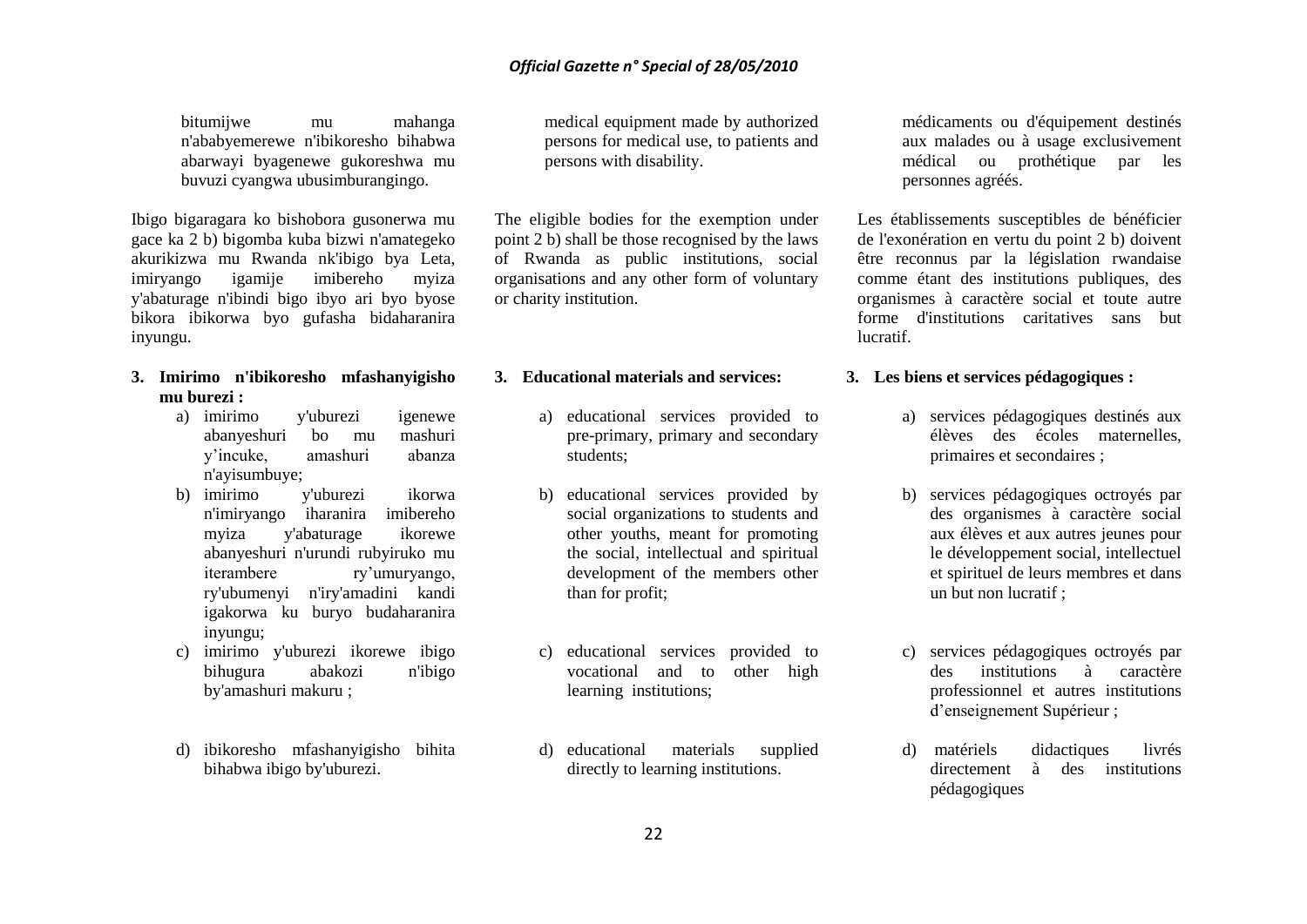Ibigo byemererwa gusonerwa uwo musoro bigomba kuba byemewe n'amategeko kandi byujuje ibisabwa, byaba ibigo bya Leta, imiryango iharanira imibereho myiza y'abaturage cyangwa indi miryango y'ubwoko ubwo ari bwo bwose ikora ibikorwa byo gufasha idaharanira inyungu.

4. **Ibitabo, ibinyamakuru, amagazeti n'ibindi bikoresho by'ikoranabuhanga byakoreshwa nk'imfashanyigisho.**

#### **5. Imirimo y'ubwikorezi :**

- a) gutwara abantu ku nzira y'ubutaka mu matagisi n'amabisi yabiherewe uruhushya n'itegeko rigenga ibinyabiziga binyura mu muhanda kandi bifite ubushobozi bwo gutwara abantu 14 bicaye cyangwa barenga;
- b) gutwara abantu mu ndege;
- c) gutwara abantu muri gari ya moshi;
- d) gutwara abantu cyangwa imizigo mu mato ;
- e) gutwara ibintu ku nzira y"ubutaka.
- **6. Gutiza, kugwatiriza no kugurisha:**
	- a) kugurisha cyangwa kugwatiriza isambu;

The eligible bodies for this exemption shall be those recognised by the laws as public institutions, not for profit social organisations and any other form of voluntary or charity institutions.

- **4. Books, newspapers, journals and other electronic equipments used as educational materials.**
- **5. Transport services:**
- a) transportation of persons by road in bus and coach licensed under the law governing the law on vehicles in traffic and having a seating capacity for fourteen persons or more;
	- b)Transportation of persons by air;
	- c) transportation of persons by railway;

d)transportation of persons or goods by boat; e) transport of goods by road**.**

- **6. Lending, lease and sale :**
	- a) the sale or lease of an interest in land;

Les établissements susceptibles de bénéficier de cette exonération doivent être reconnus par la législation rwandaise comme étant des institutions publiques, des organismes à caractère social et toute autre forme d'institutions caritatives sans but lucratif.

- **4. Livres et journaux officiels et autres outils électroniques susceptibles d'être utilisés comme matériels pédagogiques.**
- **5. Les services du transport :**
	- a) le transport des personnes par route dans des minibus et bus autorisés à cet effet par la loi régissant la circulation routière et ayant une capacité de 14 places assises ou plus ;
	- b) le transport des personnes par avion ;
	- c) le transport des personnes par voie ferroviaire ;
	- d) le transport des personnes ou des marchandises par bateau ;
	- e) le transport des biens par voie terrestre.

## **6. Prêt, bail et vente:**

a) la vente ou le bail d'une propriété foncière ;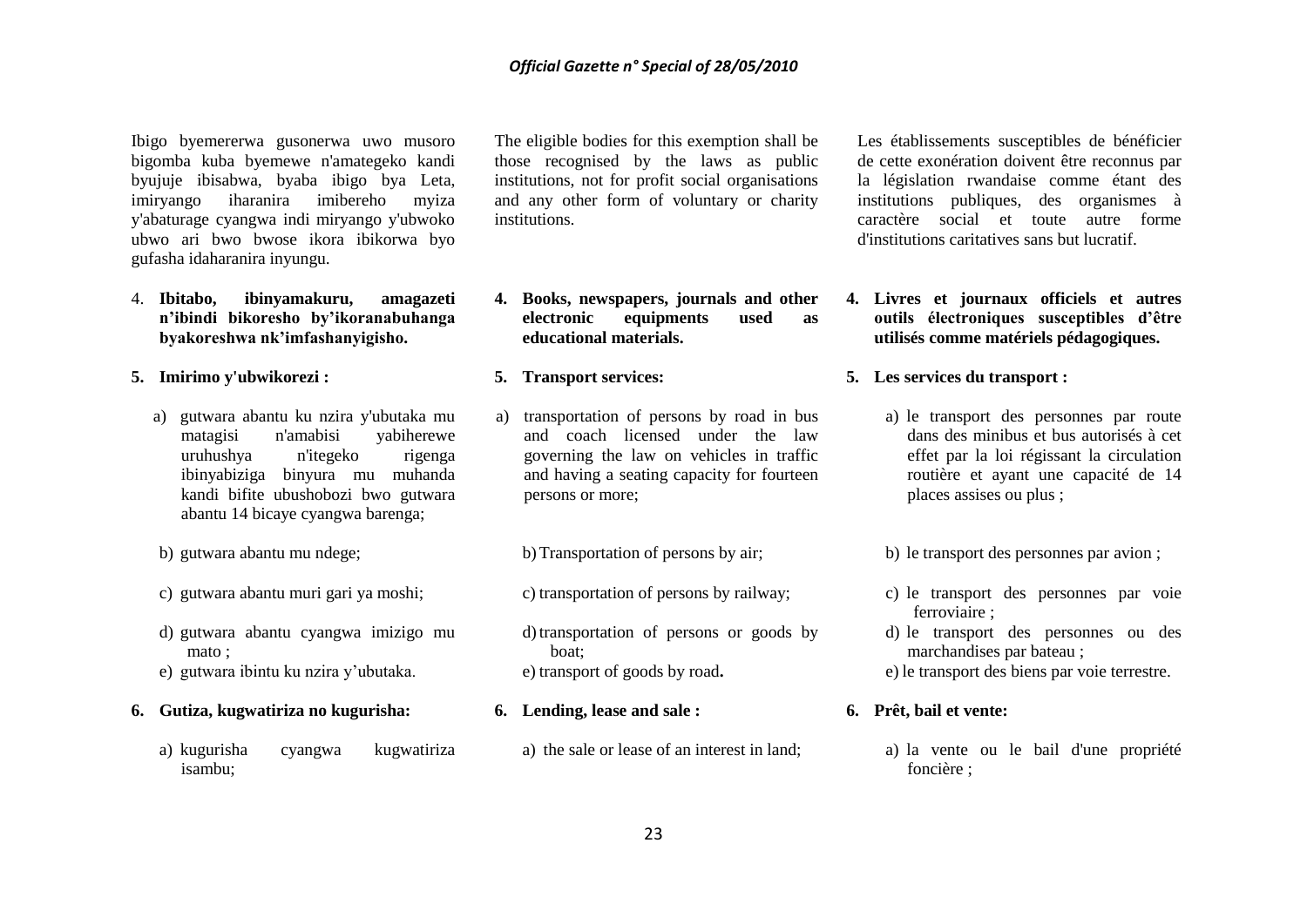- b) kugurisha igice cyangwa inzu yose yagenewe guturwamo bisanzwe;
- c) gukodesha cyangwa gutanga uburenganzira bwo kuba mu nzu yagenewe by"umwihariko guturwamo n"umuntu umwe hamwe n"umuryango we, igihe cyose ubwo burenganzira bwo kuyibamo burengeje iminsi 90, keretse igihe byagaragaye ko ikoreshwa nk"icumbikira abagenzi.

#### **7. Imirimo yerekeye imari n'ubwishingizi:**

- a) amafaranga yerekeye ubwishingizi bw"umubiri no kwivuza;
- b) amafaranga banki ikura ku bantu bakoresha konti zitunguka;
- c) ihererekanya ry"imigabane;
- d) ibicuruzwa byo kw"isoko ry"imari n"imigabane

#### **8. Amabuye y'agaciro**

Kugurisha banki ibimanyu bya zahabu.

#### **9. Imirimo ikorwa mu ishyingura:**

Ibintu cyangwa imirimo ijyana no gushyingura cyangwa gutwika umurambo harimo n"itangwa ry"uruhushya cyangwa icyemezo cyo

- b) sale of a building or part of a building, flat or tenement meant for residential purposes;
- c) the renting of, or other grant of the right to use, accommodation in a building used- predominantly as a place of residence of any person and his family, if the period of accommodation for a continuous term exceeds 90 days, unless the building is meant for accommodation.

#### **7. Financial and Insurance Services:**

- a) the premium charged on the provision of life and medical insurance services;
- b) fees charged on the operation of current accounts;
- c) transfer of shares;
- d) capital market transactions for listed securities

#### **8. Precious metals**

The supply of gold to a Bank in bullion form.

#### **9. Funeral services:**

The supply of any goods or services in the course of a person's burial or cremation, including the provision of any licence or

- b) la vente de tout ou d'une partie d'un immeuble, d'un appartement à usage résidentiel ;
- c) la location ou la cession du droit d'occupation d'un logement dans un bâtiment conçu principalement comme résidence d'une personne et sa famille, lorsque la période de logement ou d'hébergement dépasse 90 jours, à moins que le bâtiment serve habituellement comme maison d"hébergement.

#### **7. Services financiers et d'assurances :**

- a) les primes relatives à l'assurance vie et médicale ;
- b) frais bancaires imposés sur les opérations des comptes courants ;
- c) transfert d"actions ;
- d) les titres cotés sur le marché des capitaux

#### **8. Métaux précieux**

La livraison à une banque de lingots d'or.

#### **9. Services funéraires :**

La livraison de biens ou la prestation de service se rapportant à l'inhumation ou à l'incinération d'une personne y compris l"octroi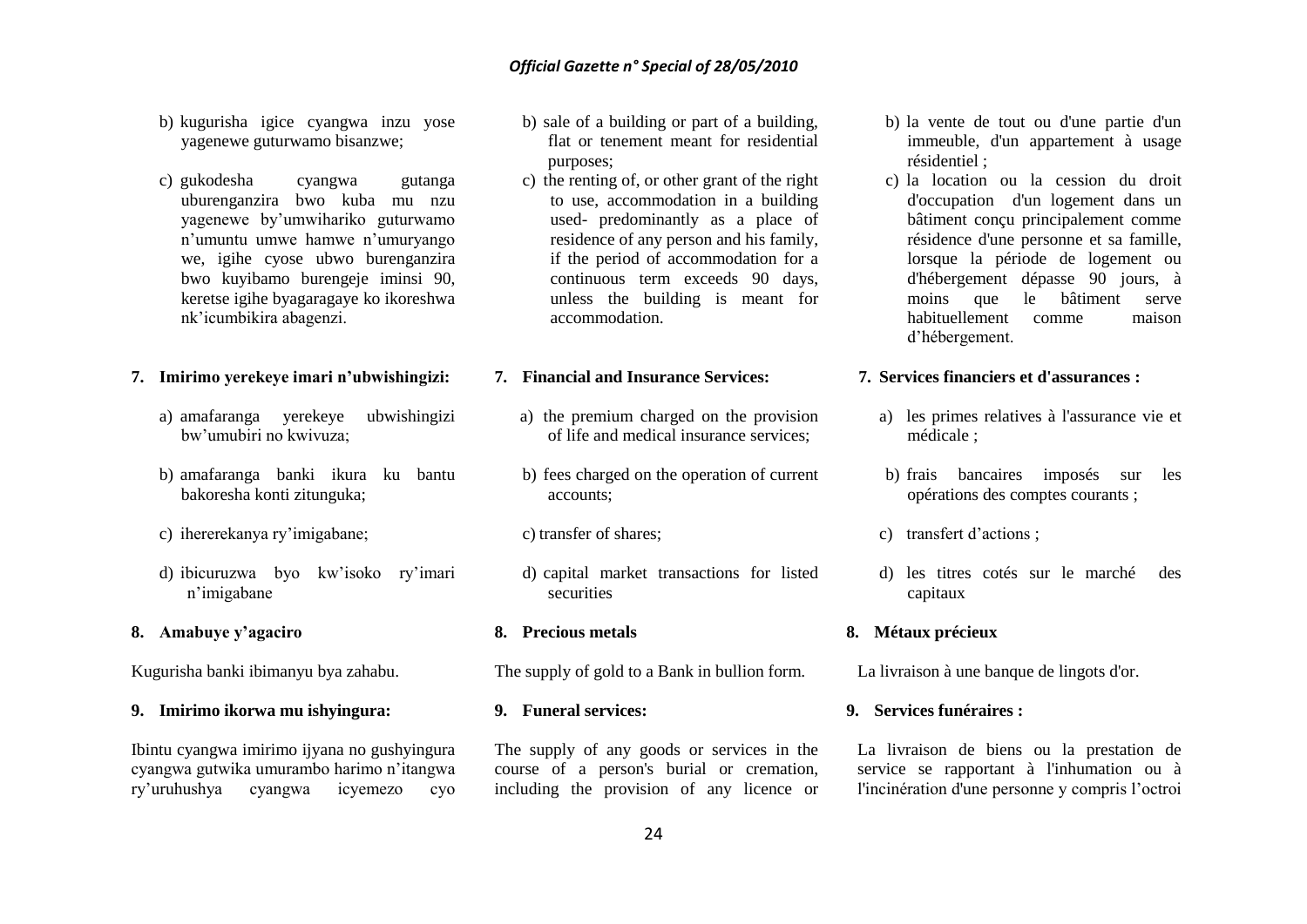| gushyingura.                                                                                                                                                                           | certificate.                                                                                                                                                                                                           | d'une licence ou d'un certificat ad hoc.                                                                                                                                                                                          |
|----------------------------------------------------------------------------------------------------------------------------------------------------------------------------------------|------------------------------------------------------------------------------------------------------------------------------------------------------------------------------------------------------------------------|-----------------------------------------------------------------------------------------------------------------------------------------------------------------------------------------------------------------------------------|
| 10. Ibikoresho bitanga ingufu:                                                                                                                                                         | 10. Energy supplies :                                                                                                                                                                                                  | 10. Approvisionnements en énergie:                                                                                                                                                                                                |
| a) amatara akoresha umuriro muke;                                                                                                                                                      | a) energy saving lamps;                                                                                                                                                                                                | a) lampes économiseuses d'énergie;                                                                                                                                                                                                |
| b) ibikoresha bishyushya amazi bikoresha<br>imirasire y'izuba;                                                                                                                         | b) solar water-heaters;                                                                                                                                                                                                | b) réchauffeurs solaires d'eau;                                                                                                                                                                                                   |
| c) uburyo bukoresha ingufu z'umuyaga;<br>d) gazi, amacupa yayo n'ibindi bijyana na<br>yo;                                                                                              | c) wind energy systems;<br>d) liquefied petroleum gas, cylinders and<br>invertors;                                                                                                                                     | c) systèmes énergétiques éoliens;<br>d) gaz de pétrole liquéfié, cylindres et<br>inverseurs;                                                                                                                                      |
| e) ibikoresho bya biogazi;                                                                                                                                                             | e) equipment used in the supply of biogas<br>energy;                                                                                                                                                                   | e) le matériel utilisé dans la fourniture de<br>l'énergie du biogaz;                                                                                                                                                              |
| f) peteroli icanwa.                                                                                                                                                                    | f) kerosene intended for domestic use.                                                                                                                                                                                 | f) pétrole<br>lampant<br>l'usage<br>pour<br>domestique.                                                                                                                                                                           |
| 11. Imigabane<br>itangwa<br>mu<br>mashyirahamwe y'abakozi.                                                                                                                             | 11. Trade Union subscriptions.                                                                                                                                                                                         | 11. Cotisations syndicales.                                                                                                                                                                                                       |
| 12. Ikodesha gurisha ry'ibintu bisonewe.                                                                                                                                               | 12. Leasing of exempted goods.                                                                                                                                                                                         | 12. Location –vente des biens exonérés.                                                                                                                                                                                           |
| 13. Ibikomoka ku buhinzi n'ubworozi<br>byose uretse ibitunganyijwe, bisonewe<br>umusoro ku nyongeragaciro. Ariko,<br>amata yatunganyijwe mu nganda zo mu<br>gihugu asonewe uwo musoro. | <b>13. All</b><br><b>Agricultural</b><br>Livestock<br>and<br>products, except for those processed, are<br>exempted from VAT. However, the milk<br>which is processed in local industries is<br>exempted from this tax. | 13. Tous les produits agricoles et d'élevage,<br>sauf s'ils sont transformés,<br>sont<br>exonérés de la Taxe sur la Valeur<br>Ajoutée. Toutefois, le lait transformé dans<br>les industries locales est exonéré de cette<br>taxe. |
| 14. Inyongeramusaruro n'ibindi bikoresho<br>byo mu buhinzi n'ubworozi.                                                                                                                 | 14. Agricultural inputs and equipments.                                                                                                                                                                                | 14. Les intrants, matériels et équipements<br>agricoles.                                                                                                                                                                          |
| 15. Ibintu n'imirimo bikurikira bitumijwe<br>mu mahanga n'abantu bafite icyemezo<br>cy'ishoramari bisonewe umusoro ku                                                                  | 15. The following goods and services<br>imported by persons with investment<br>certificate are exempted from value                                                                                                     | biens<br>suivants<br>15. Les<br>services<br>et<br>importés<br>des<br>personnes<br>par<br>certificat<br>détentrices<br>d'un                                                                                                        |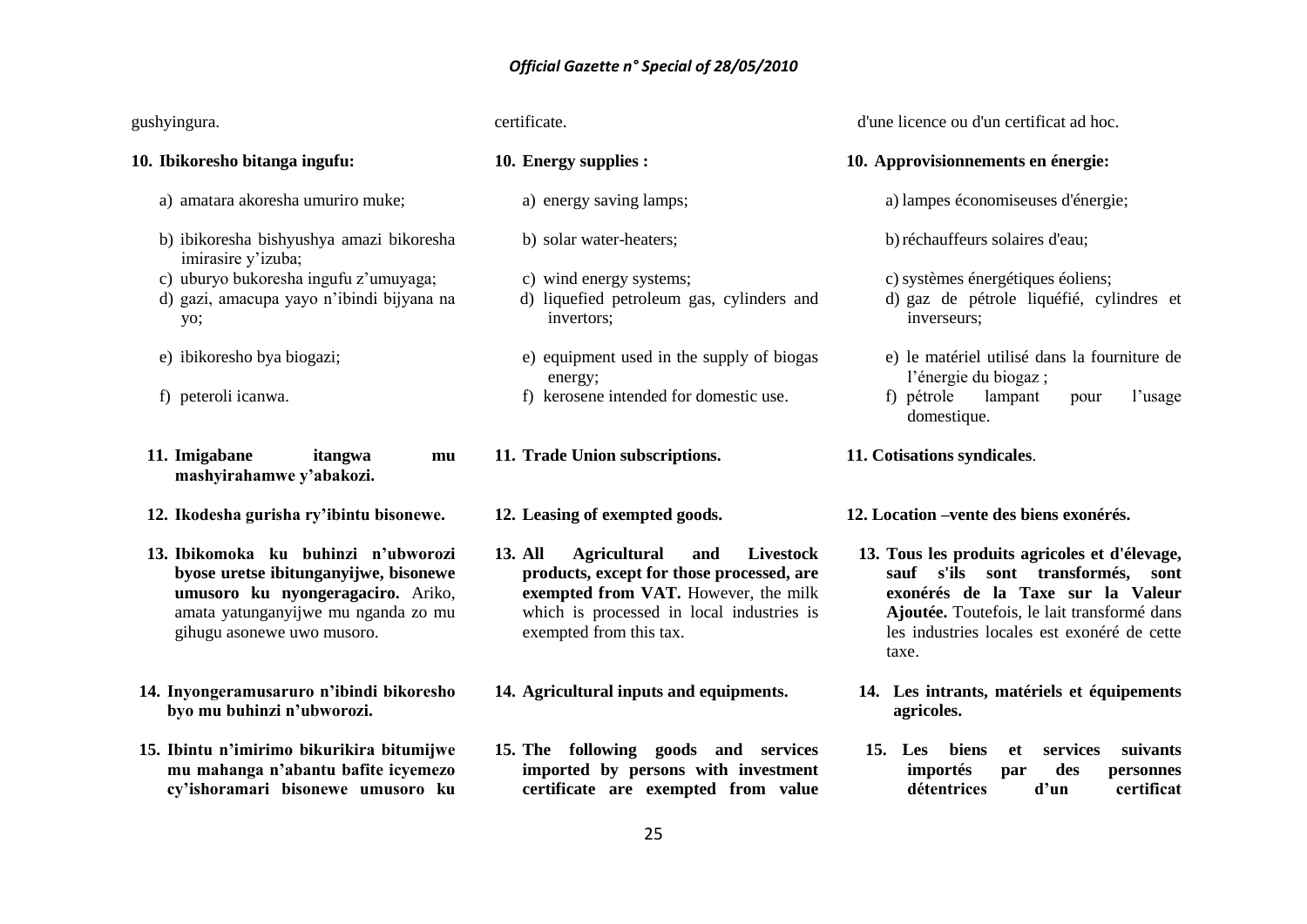#### **nyongeragaciro:**

- a) imashini zo mu nganda;
- b) ibikoresho fatizo byo mu nganda;
- c) ibikoresho by"ubwubatsi n"ibikoreshwa mu kurangiza neza ibyubatswe bitumijwe n"umushoramari wujuje ibyangombwa bigenwa n"iteka rya Minisitiri ufite imari mu nshingano ze;
- d) imodoka zifite ibyuma bikonjesha, imodoka zikoreshwa mu bukerarugendo, imodoka zitwara abarwayi, imodoka zizimya inkongi y"umuriro n"izitwara imirambo;
- e) imodoka n"ibikoresho byimukanwa by"abashoramari b"abanyamahanga n"ab"abanyarwanda batuye mu mahanga n"abakozi babo b"abanyamahanga;
- f) ibikoresho byo mu bukerarugendo no mu mahoteli n"iby"ahantu ho kuruhukira biri ku rutonde rugenwa na Minisitiri ufite imari mu nshingano ze;
- g) ibikoresho na serivisi bigenewe ahantu hakorerwa ibikorwa by"ubukungu bidasoreshwa;
- h) ibikoresho by"ubuvuzi, imiti, ibikoresho byo mu buhinzi, ubworozi, uburobyi n"intuburamusaruro;

#### **added tax:**

- a) machinery for industries;
- b) raw materials for industries;
- c) building and finishing materials imported by an investor fulfilling the requirements determined by an order of the Minister in charge of finance;
- d) refrigerating vehicles, tourist vehicles, ambulances, fire-extinguishing vehicles, hearses;
- e) vehicles and movable property and equipments for foreign and Rwanda"s diaspora investors and their expatriate staff;
- f) equipment for tourism and hotel industry and relaxation places appearing on the list determined by an order of the Minister in charge of finance;
- g) goods and services meant for free economic zone;
- h) medical equipment, medicinal products, agricultural, livestock, fishing

#### **d'investissement sont exemptés de la taxe sur la valeur ajoutée:**

- a) les machines industrielles ;
- b) les matières premières pour les industries ;
- c) les matériaux de construction et de finissage importés par un investisseur remplissant les conditions fixées par arrêté du Ministre ayant les finances dans ses attributions;
- d) les véhicules frigorifiques, les véhicules pour touristes, les ambulances, les camions-citernes pour service d"incendie et les corbillards ;
- e) les véhicules et les biens meubles et équipements pour les investisseurs étrangers et la diaspora rwandaise ainsi que leur personnel expatrié ;
- f) les équipements destinés au tourisme, à l"hôtellerie et aux lieux de détente déterminés par arrêté du Ministre ayant les finances dans ses attributions;
- g) les biens et les services destinés à une zone économique franche ;
- h) les équipements médicaux, produits pharmaceutiques, produits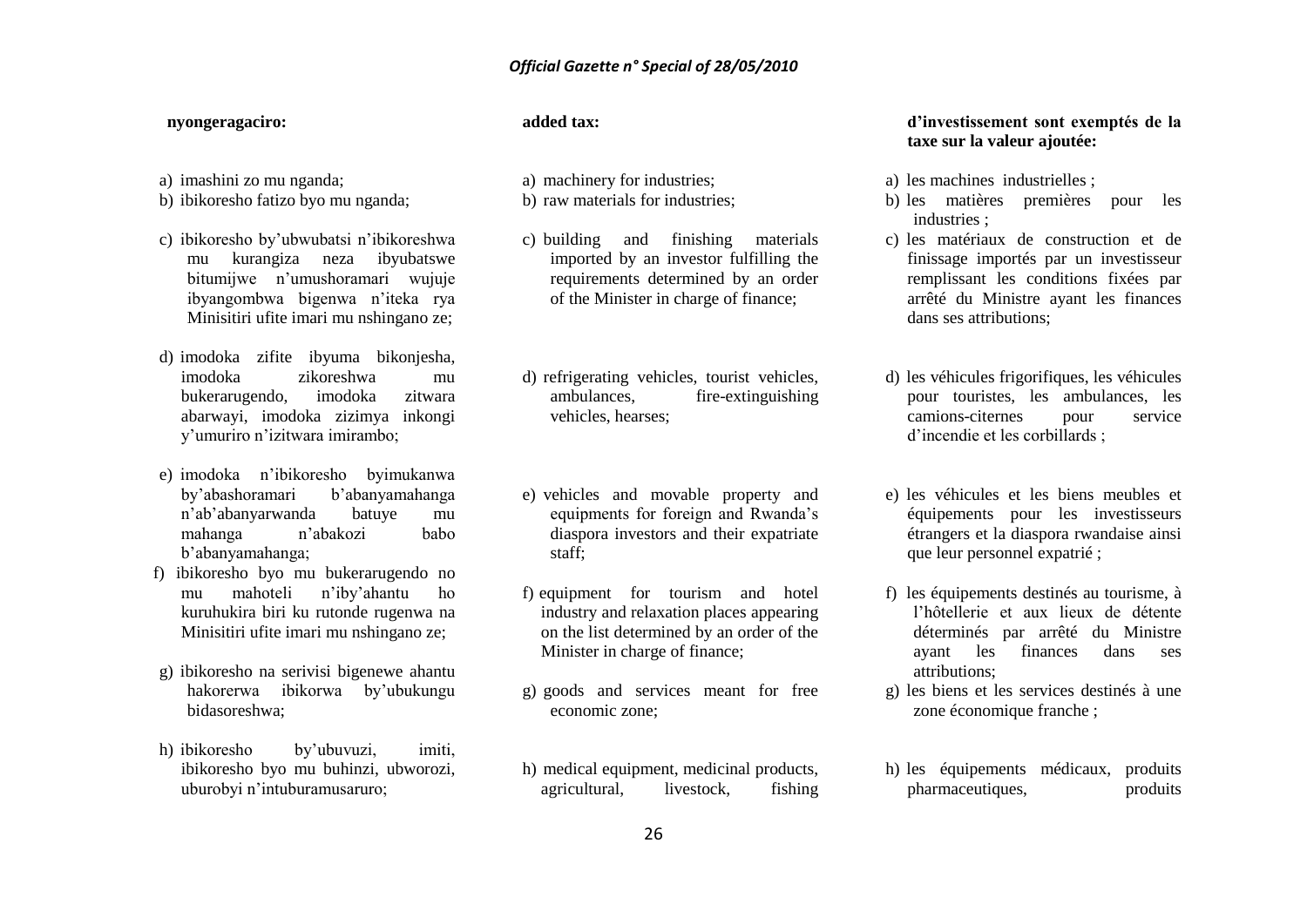equipment and agricultural inputs;

- i) ibikoresho byo mu rwego rw"uburezi;
- j) indege zihariye zitwara ba mukerarugendo.

Ubusonerwe buvugwa muri a), muri h) no muri i) bugenewe abashoramari bose n'ivo baba badafite icyemezo cy"ishoramari.

16. **Ibikoresho by'ikoranabuhanga, itumanaho n'ikwirakwizwa ry'amakuru bigaragara ku mugereka w'iri tegeko bisonewe umusoro ku nyongeragaciro.**

#### **Ingingo ya 3: Itegurwa, isuzumwa n'itorwa ry'iri tegeko**

Iri tegeko ryateguwe mu rurimi rw"Icyongereza, risuzumwa kandi ritorwa mu rurimi rw"Ikinyarwanda

#### **Ingingo ya 4: Ivanwaho ry'ingingo z'amategeko zinyuranyije n'iri tegeko**

Ingingo zose z"amategeko abanziriza iri kandi zinyuranyije naryo zivanyweho.

i) equipment in education field;

j) tourist chartered aeroplanes.

The exemptions referred to under points a), h) and i) concern all investors even those not possessing the investment certificate.

**16. Equipments of information, communication and technology as they appear on annex to this law are exempted from the value added tax.**

**Article 3: Drafting, consideration and adoption of this law**

This Law was drafted in English, considered and adopted in Kinyarwanda.

#### **Article 4**: **Repealing provision**

All prior legal provisions inconsistent with this law are hereby repealed.

phytosanitaires, produits phytopathologiques, ceux de prophylaxie sanitaire, matériel agricole, d"élevage, piscicole et intrants agricoles;

- i) les équipements destinés à l"enseignement ;
- j) les avions spéciaux pour touristes.

Les exemptions prévues aux points a), h) et i) concernent tous les investisseurs même ceux qui ne possèdent pas les certificats d"investissement.

**16. Le matériel de la technologie, de la communication et de l'information, dont la liste se trouve en annexe de la présente loi est exonéré de la taxe sur la valeur ajoutée.**

**Article 3 : Initiation et examen de la présente loi**

La présente loi a été initiée en Anglais, examinée et adoptée en Kinyarwanda.

#### **Article 4 : Disposition abrogatoire**

Toutes les dispositions légales antérieures contraires à la présente loi sont abrogées.

**Ingingo ya 5: Igihe iri itegeko ritangira**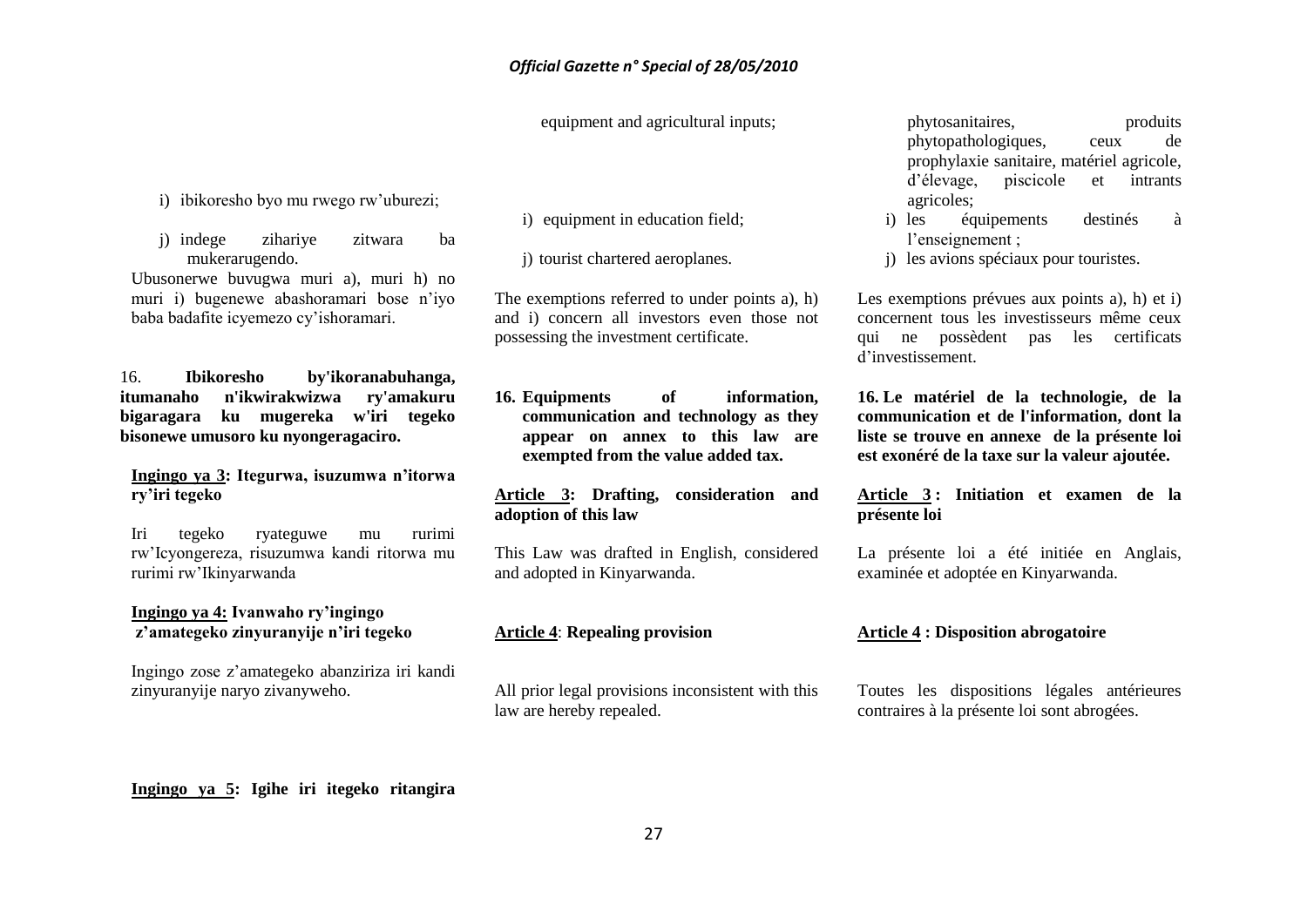| gukurikizwa                                                                                                                            | <b>Article 5: Commencement</b>                                                                                                             | Article 5: Entrée en vigueur                                                                                                              |
|----------------------------------------------------------------------------------------------------------------------------------------|--------------------------------------------------------------------------------------------------------------------------------------------|-------------------------------------------------------------------------------------------------------------------------------------------|
| Iri tegeko ritangira gukurikizwa ku munsi<br>ritangarijweho mu Igazeti ya Leta ya<br>Repubulika y'u Rwanda.<br>Kigali, kuwa 28/05/2010 | This law comes into force on the date of its<br>publication in the Official Gazette of the<br>Republic of Rwanda.<br>Kigali, on 28/05/2010 | La présente loi entre en vigueur le jour de sa<br>publication au Journal Officiel de la<br>République du Rwanda.<br>Kigali, le 28/05/2010 |
| $(s\acute{e})$                                                                                                                         | $(s\acute{e})$                                                                                                                             | $(s\acute{e})$                                                                                                                            |
| <b>KAGAME Paul</b><br>Perezida wa Repubulika                                                                                           | <b>KAGAME Paul</b><br>President of the Republic                                                                                            | <b>KAGAME Paul</b><br>Président de la République                                                                                          |
| $(s\acute{e})$                                                                                                                         | $(s\acute{e})$                                                                                                                             | $(s\acute{e})$                                                                                                                            |
| <b>MAKUZA Bernard</b><br>Minisitiri w'Intebe                                                                                           | <b>MAKUZA Bernard</b><br>Prime Minister                                                                                                    | <b>MAKUZA Bernard</b><br><b>Premier Ministre</b>                                                                                          |
| Bibonywe kandi bishyizweho Ikirango cya<br>Repubulika:                                                                                 | Seen and sealed with the Seal of the<br><b>Republic</b>                                                                                    | Vu et scellé du Sceau de la République :                                                                                                  |
| $(s\acute{e})$                                                                                                                         | $(s\acute{e})$                                                                                                                             | $(s\acute{e})$                                                                                                                            |
| <b>KARUGARAMA Tharcisse</b><br>Minisitiri w'Ubutabera / Intumwa Nkuru ya                                                               | <b>KARUGARAMA Tharcisse</b><br>Minister of Justice/Attonery General                                                                        | <b>KARUGARAMA Tharcisse</b><br>Ministre de la Justice/Garde des Sceaux                                                                    |

Leta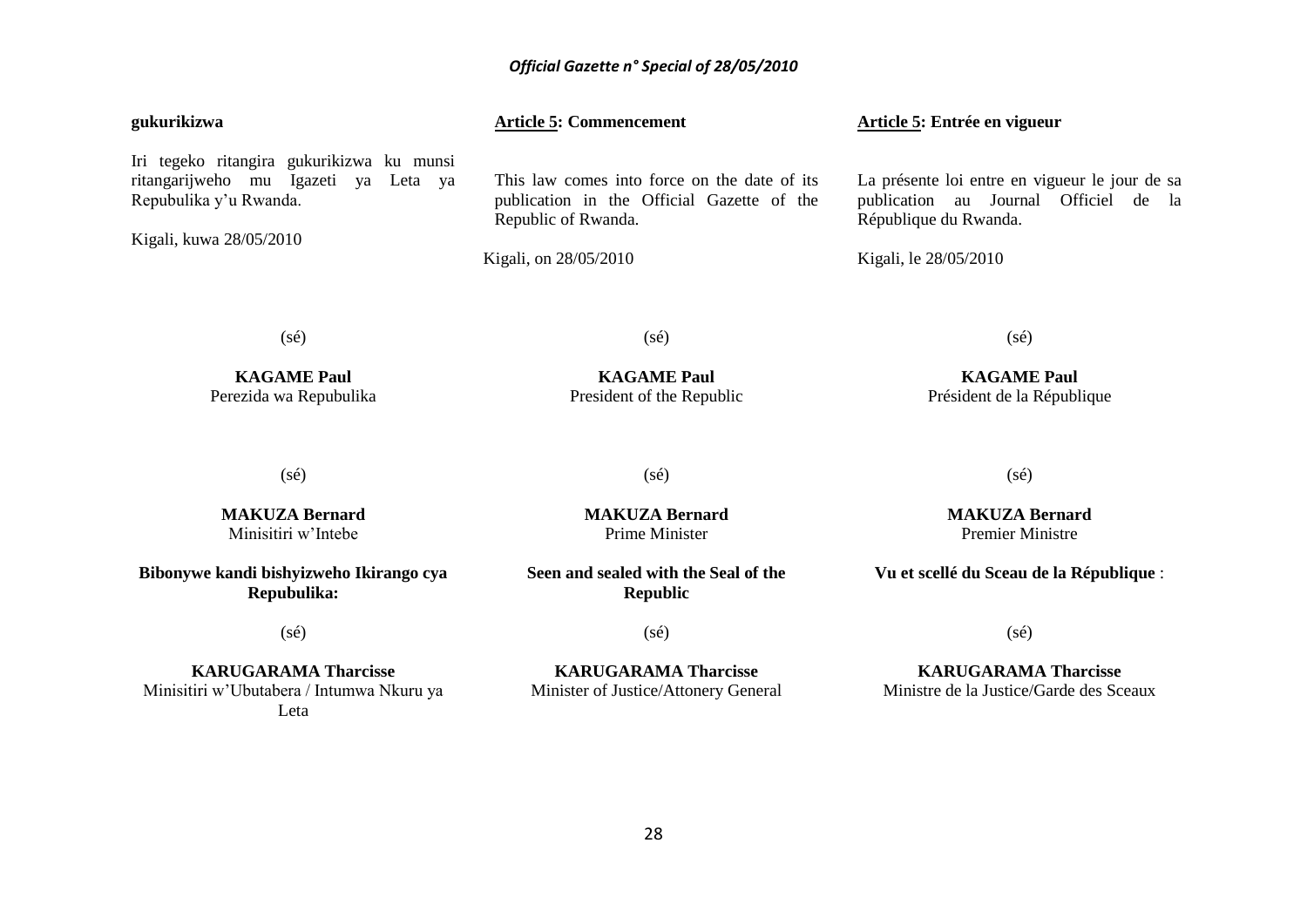**UMUGEREKA W'ITEGEKO N°25/2010 RYO KUWA 28/05/2010 RIHINDURA KANDI RYUZUZA ITEGEKO N° 06/2001 RYO KUWA 20/01/2001 RISHYIRAHO UMUSORO KU NYONGERAGACIRO ANNEX TO THE LAW N°25/2010 OF ANNEXE DE LA LOI N°25/2010 DU 28/05/2010 MODIFYING COMPLEMENTING LAW N° 06/2001 OF LA LOI N° 06/2001 DU 20/01/2001 PORTANT 20/01/2001 ON THE CODE OF VALUE INSTAURATION DE LA TAXE SUR LA ADDED TAX 28/05/2010 MODIFIANT ET COMPLETANT VALEUR AJOUTEE**

#### **LIST OF ITEMS EXEMPTED FROM VAT**

| <b>CODE</b><br>SH | <b>DENOMINATION OF PRODUIT</b>                                                                                                                                                                                    | rates |
|-------------------|-------------------------------------------------------------------------------------------------------------------------------------------------------------------------------------------------------------------|-------|
| 84711000          | Analogue or hybrid automatic data processing machines                                                                                                                                                             | 0%    |
| 84713000          | Portable digital automatic data processing machines, weighing not more than 10 kg, consisting of a least a central processing<br>unit, a keyboard and a display                                                   | $0\%$ |
| 84714100          | Comprising in the same housing at least a central processing unit and an input and output unit, whether or not combined                                                                                           | $0\%$ |
| 84714900          | Other, presented in the form of systems                                                                                                                                                                           | 0%    |
| 84715000          | Digital processing units other than those of sub-heading 8471.41 or 8471.49, whether or not containing in the same housing one<br>or two of the following types of unit: storage units, input units, output units | $0\%$ |
| 84716000          | -Input or output units, whether or not containing storage units in the same housing                                                                                                                               | 0%    |
| 84717000          | -Storage units                                                                                                                                                                                                    | 0%    |
| 84718000          | Other units of automatic data processing machines                                                                                                                                                                 | 0%    |
| 84719000          | Other automatic data processing machines                                                                                                                                                                          | 0%    |
|                   | 84733000 Parts and accessories of the machines of heading 84.71                                                                                                                                                   | 0%    |
|                   | 85044000 Static converters                                                                                                                                                                                        | 0%    |
|                   | 85171100 Line telephone sets with cordless handsets                                                                                                                                                               | 0%    |
| 85171900 Other    |                                                                                                                                                                                                                   | 0%    |
|                   | $ 85172200 $ Teleprinters                                                                                                                                                                                         | 0%    |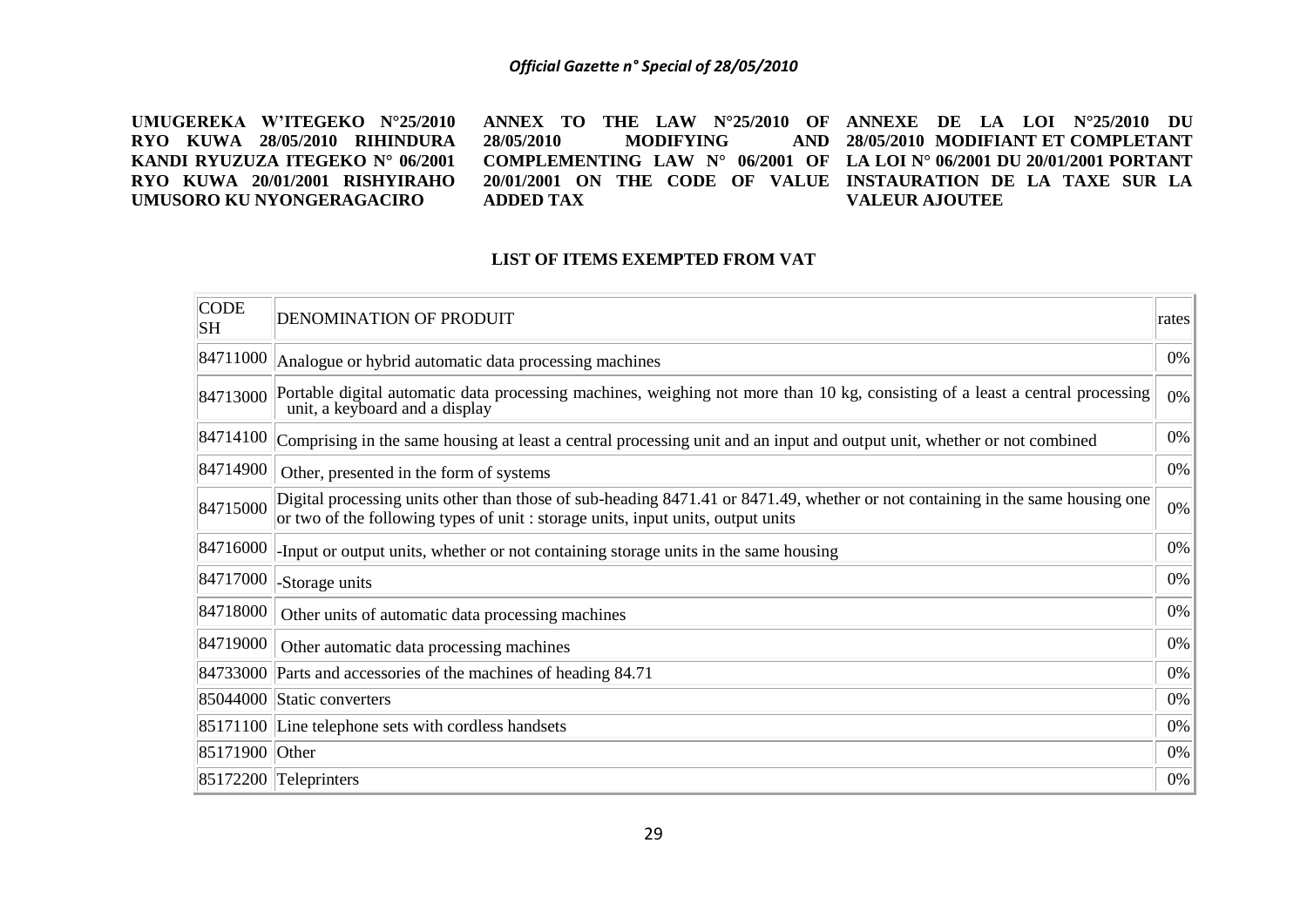|                | 85173000 Telephonic or telegraphic switching apparatus                                                                                      | $0\%$ |
|----------------|---------------------------------------------------------------------------------------------------------------------------------------------|-------|
|                | 85175000 Other apparatus, for carrier-current line systems or for digital line systems                                                      | 0%    |
|                | 85178000 Other apparatus                                                                                                                    | 0%    |
| 85179000 Parts |                                                                                                                                             | 0%    |
| 85229000       | Parts and accessories suitable for use solely or principally with the apparatus of headings 85.19 to 85.21 other than Pick-up<br>cartridges | 0%    |
|                | 85243190 Discs for laser reading systems for reproducing phenomena other than sound or image other                                          | 0%    |
|                | 85244000 Magnetic tapes for reproducing phenomena other than sound or image                                                                 | 0%    |
|                | 85246000 Cards incorporating a magnetic stripe                                                                                              | 0%    |
|                | 85421000 Cards incorporating an electronic integrated circuit ("smart" cards)                                                               | 0%    |
|                | 85421300 Semi-conducteur à oxyde allique (technologie MOS)                                                                                  | 0%    |
|                | 85421400 Circuits obtenus par technologie bipolaire                                                                                         | 0%    |
|                | 85421900 Autres, y compris les circuits obtenus par l'association des (technologies MOS et bipolaire technologie BIMOS)                     | 0%    |
|                | 85423000 Autres que circuits intégrés monolithiques                                                                                         | 0%    |
|                | 85424000 circuits intégrés hybrides                                                                                                         | 0%    |
| 85429000 Parts |                                                                                                                                             | 0%    |
|                | 85425000 Micro-assemblages électroniques                                                                                                    | 0%    |
|                | $ 94031000 $ Metal furniture of a kind used in offices                                                                                      | 0%    |

Bibonywe kugira ngo bishyirwe ku mugereka w"Itegeko n°25/2010 ryo kuwa 28/05/2010 rihindura kandi ryuzuza Itegeko n° 06/2001 ryo kuwa 20/01/2001 rishyiraho umusoro ku nyongeragaciro.

tax.

Seen to be annexed to the Law n°25/2010 of Vu pour être annexé à la loi n°25/2010 du 28/05/2010 modifying and complementing Law n° 28/05/2010 modifiant et complétant la Loi n° 06/2001 of 20/01/2001 on the code of value added 06/2001 du 20/01/2001 portant instauration de la taxe sur la valeur ajoutée.

Kigali, kuwa 28/05/2010

Kigali, on 28/05/2010

Kigali, le 28/05/2010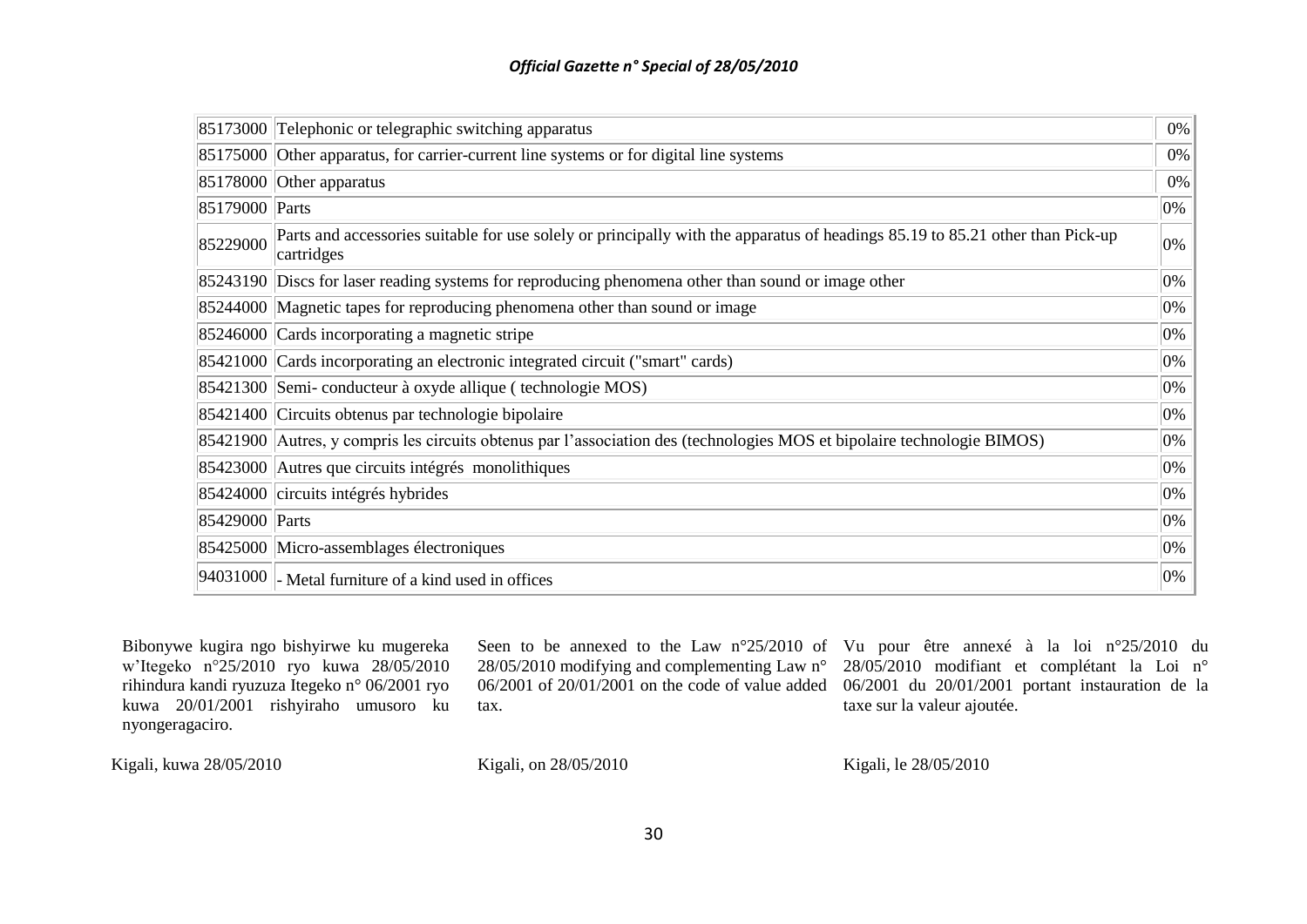(sé)

**KAGAME Paul** Perezida wa Repubulika (sé)

**KAGAME Paul** President of the Republic

(sé)

(sé)

**MAKUZA Bernard** Prime Minister

**MAKUZA Bernard** Minisitiri w"Intebe

**Bibonywe kandi bishyizweho Ikirango cya Repubulika:**

(sé)

**KARUGARAMA Tharcisse** Minisitiri w"Ubutabera / Intumwa Nkuru ya Leta

**Seen and sealed with the Seal of the Republic:**

(sé)

**KARUGARAMA Tharcisse** Minister of Justice/Attonery General

(sé)

**KAGAME Paul** Président de la République

> **MAKUZA Bernard** Premier Ministre

(sé)

**Vu et scellé du Sceau de la République** :

(sé)

**KARUGARAMA Tharcisse** Ministre de la Justice/Garde des Sceaux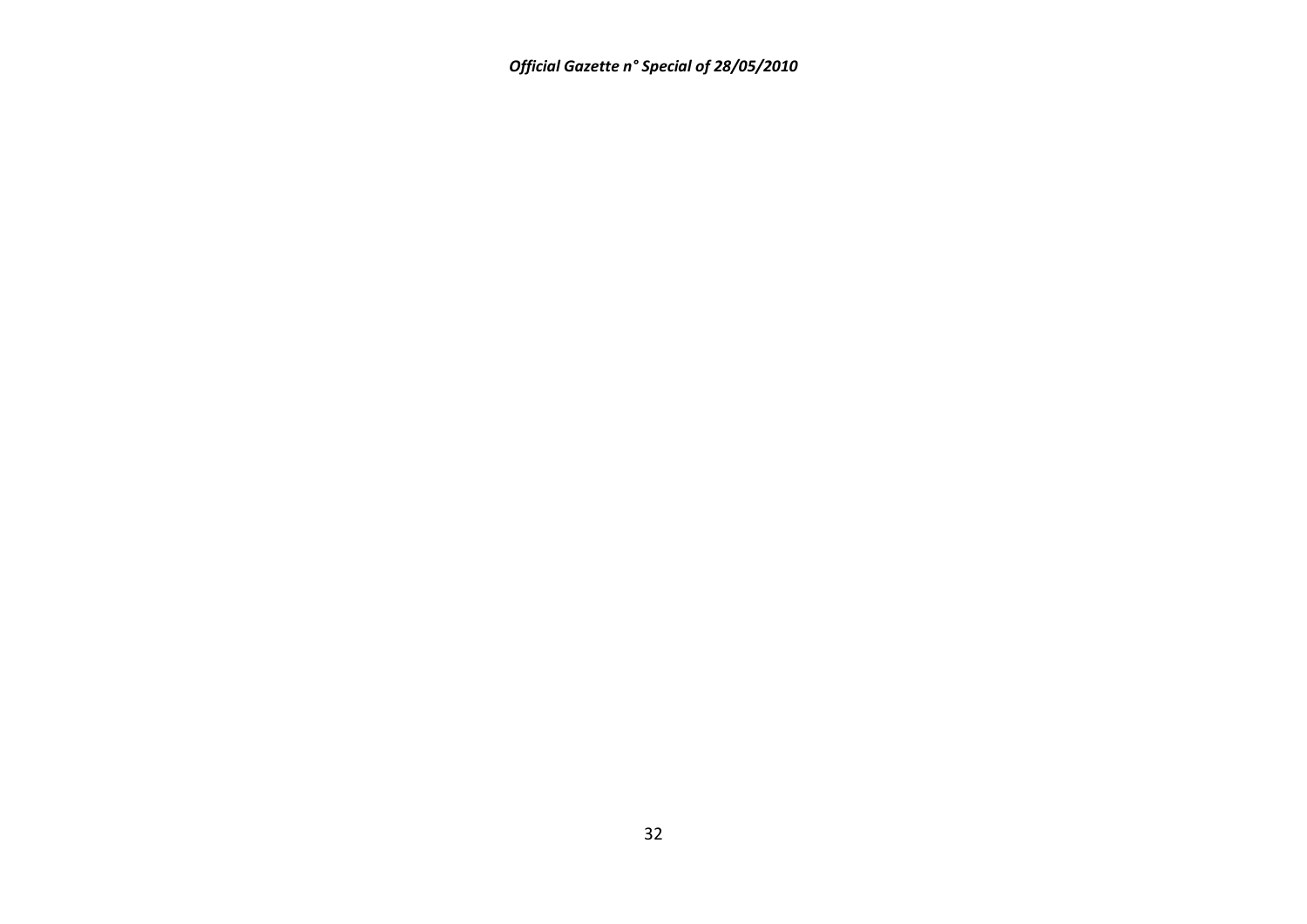**ITEGEKO N° 26/2010 RYO KUWA LAW N° 26/2010 RYO KUWA 28/05/2010 LOI N° 26/2010 RYO KUWA 28/05/2010 28/05/2010 RIGENA UBURYO INYANDIKO GOVERNING THE HOLDING AND RELATIVE A LA DETENTION ET A LA Z'AGACIRO ZIBIKWA, ZICUNGWA CIRCULATION OF SECURITIES ZIKANAHEREREKANYWA CIRCULATION DES TITRES** 

| <b>ISHAKIRO</b>                                                                                     | <b>TABLE OF CONTENT</b>                                                             | <b>TABLE DES MATIERES</b>                                                 |
|-----------------------------------------------------------------------------------------------------|-------------------------------------------------------------------------------------|---------------------------------------------------------------------------|
| <b>UMUTWE</b><br><b>INGINGO</b><br><b>WA</b><br><b>MBERE:</b><br><b>RUSANGE</b>                     | <b>CHAPTER ONE: GENERAL PROVISIONS</b>                                              | <b>CHAPITRE PREMIER : DISPOSITIONS</b><br><b>GENERALES</b>                |
| Ingingo ya mbere: Icyo iri tegeko rigamije                                                          | <b>Article One: Purpose of this law</b>                                             | Article premier : Objet de la présente loi                                |
| Ingingo ya 2: Ibisobanuro by'amagambo                                                               | <b>Article 2: Definitions of terms</b>                                              | <b>Article 2 : Définitions des termes</b>                                 |
| UMUTWE WA II: URWEGO RUSHINZWE<br>GUCUNGA INYANDIKO Z'AGACIRO N'<br><b>ABAFITE URUHARE MURI CSD</b> | <b>CHAPTER II : CENTRAL SECURITIES</b><br><b>DEPOSITORY AND ITS PARTICIPANTS</b>    | <b>CHAPITRE II : DÉPOSITAIRE CENTRAL</b><br>DE TITRES ET SES PARTICIPANTS |
| Icyiciro cya mbere:<br>Urwego rushinzwe<br>gucunga inyandiko z'agaciro                              | <b>Section One: Central Securities Depository</b>                                   | Section première : Dépositaire Central de<br><b>Titres</b>                |
| Ingingo ya 3: Kuzuza inshingano z'Urwego<br>rushinzwe gucunga inyandiko z'agaciro                   | Article 3: Exercise of the functions of the<br><b>Central Securities Depository</b> | Article 3 : Exercice des fonctions du<br>Dépositaire Central de Titres    |
| Ingingo ya 4: Ibikorerwa muri CSD                                                                   | <b>Article 4: Functions in CSD</b>                                                  | <b>Article 4: Prestations assurées par CSD</b>                            |
| Ingingo ya 5: Uburyo bwo kwishyura<br>bukoreshwa na CSD                                             | Article 5: Settlement mechanism applied by<br><b>CSD</b>                            | Article 5 : Système de règlement du CSD                                   |
| Icyiciro cya 2: Abafite uruhare muri CSD                                                            | <b>Section 2: Participants in CSD</b>                                               | Section 2 : Participants au sein du CSD                                   |
| Ingingo ya 6: Abagomba kugira uruhare muri                                                          | <b>Article 6: Persons who qualify for participation</b>                             | Article 6: Participants au sein du CSD                                    |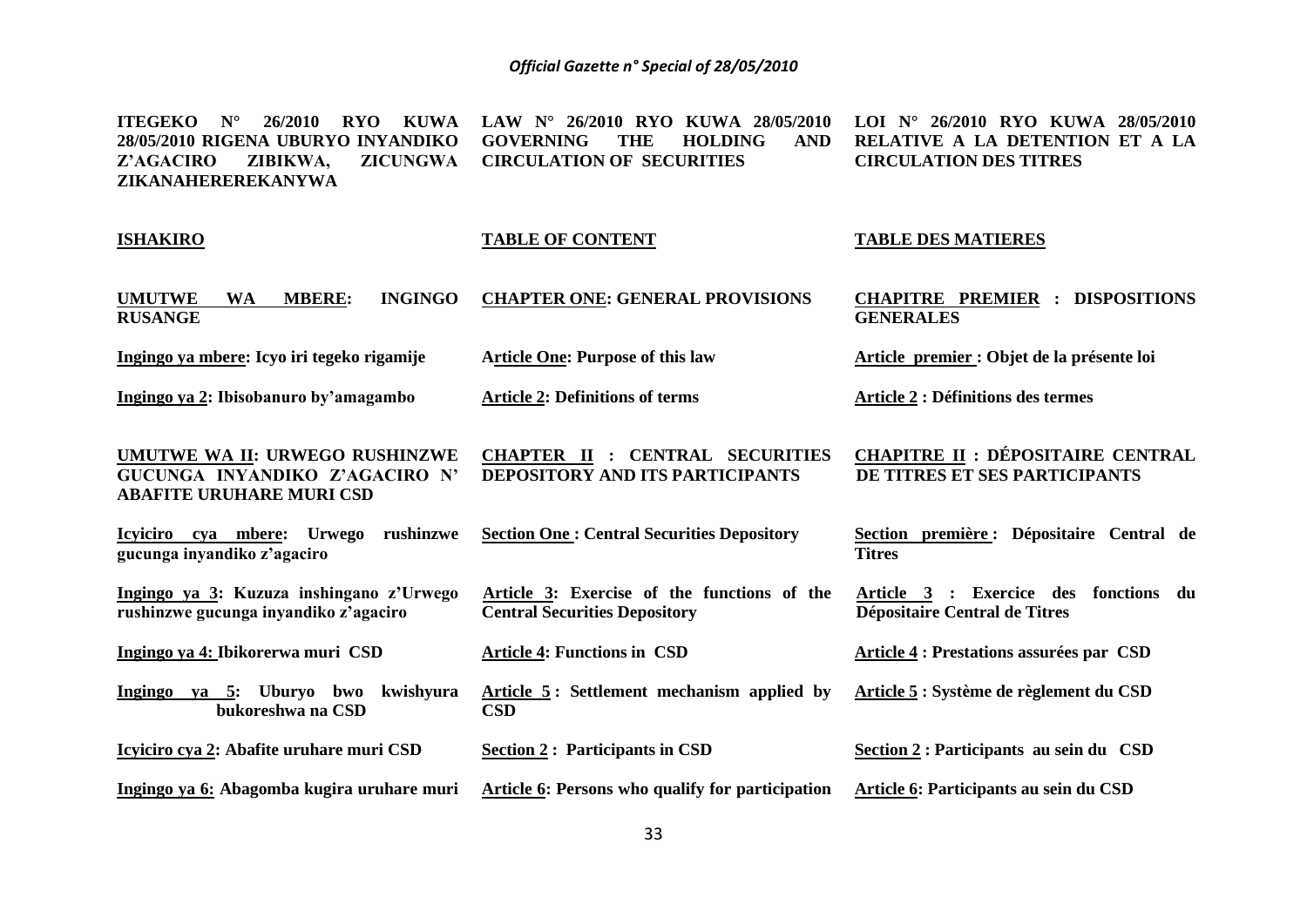| <b>CSD</b>                                                                                                            | within CSD                                                                                                                           |                                                                                                                                                            |
|-----------------------------------------------------------------------------------------------------------------------|--------------------------------------------------------------------------------------------------------------------------------------|------------------------------------------------------------------------------------------------------------------------------------------------------------|
| ya 7:Uburenganzira<br>bw'abafite<br><b>Ingingo</b><br>uruhare muri CSD                                                | Article 7: Rights of participants in CSD                                                                                             | <b>Article 7: Droits des participants</b>                                                                                                                  |
| Ingingo ya 8: Inshingano z'Abafite uruhare<br>muri CSD                                                                | Article 8: Obligations of participants in CSD                                                                                        | <b>Article 8: Obligations des participants</b>                                                                                                             |
| Ingingo ya 9: Gushyiraho<br>amabwiriza<br>n'igenzura ry'abafite uruhare muri CSD                                      | Article 9:<br><b>Establishing</b><br>regulations<br>and<br>supervision of participants in CSD                                        | Article 9 : Réglementation et supervision des<br>participants du CSD                                                                                       |
| <b>UMUTWE</b><br><b>IMICUNGIRE</b><br><b>WA</b><br>III:<br><b>N'IHEREREKANYWA</b><br><b>RY'INYANDIKO</b><br>Z'AGACIRO | <b>CHAPTER</b><br><b>AND</b><br>III:<br><b>HOLDING</b><br><b>CIRCULATION OF SECURITIES</b>                                           | <b>CHAPTER</b><br><b>DETENTION</b><br>III:<br>ET<br><b>CIRCULATION DES TITRES</b>                                                                          |
| Ingingo ya 10: Gutandukanya inyandiko<br>z'agaciro                                                                    | <b>Article 10: Separation of securities</b>                                                                                          | Article 10 : Ségrégation des titres                                                                                                                        |
| Ingingo ya 11: Gutunga inyandiko z'agaciro<br>zinjijwe muri konti n'inshingano zo kuzirinda                           | Article 11: Holding book entry securities and<br>the obligation to safeguard them                                                    | Article 11 : Détention de titres scripturaux et<br>obligation de leur sécurité                                                                             |
| Ingingo ya 12: Ibikwa ry'inyandiko                                                                                    | <b>Article 12: Archives of records</b>                                                                                               | <b>Article 12: Tenue des registres</b>                                                                                                                     |
| Ingingo ya 13:<br><b>Igenzura</b><br>ry'amakonti<br>n'inyandiko z'agaciro                                             | <b>Article 13: Audits of accounts and securities</b>                                                                                 | Article 13 : Audit des comptes et des titres                                                                                                               |
| Ingingo ya 14: Kubuza gufatira                                                                                        | <b>Article 14: Prohibition of attachments</b>                                                                                        | <b>Article 14 : Interdiction de saisies</b>                                                                                                                |
| Ingingo ya 15 : Uburenganzira bw'ibanze                                                                               | <b>Article 15: Lien</b>                                                                                                              | Article 15 : Privilège de premier rang                                                                                                                     |
| Ingingo ya 16: Kurangiza<br>inshingano<br>z'utanga inyandiko kubirebana n'inyungu ku<br>migabane, inyungu n'igishoro  | <b>Article 16: Discharge of the duties of the issuer</b><br>of securities in respect of dividends, interest<br>and principal amounts | Article 16: Caractère libératoire en ce qui<br>concerne les obligations de l'émetteur relatives<br>à des dividendes, des intérêts et des capitaux<br>échus |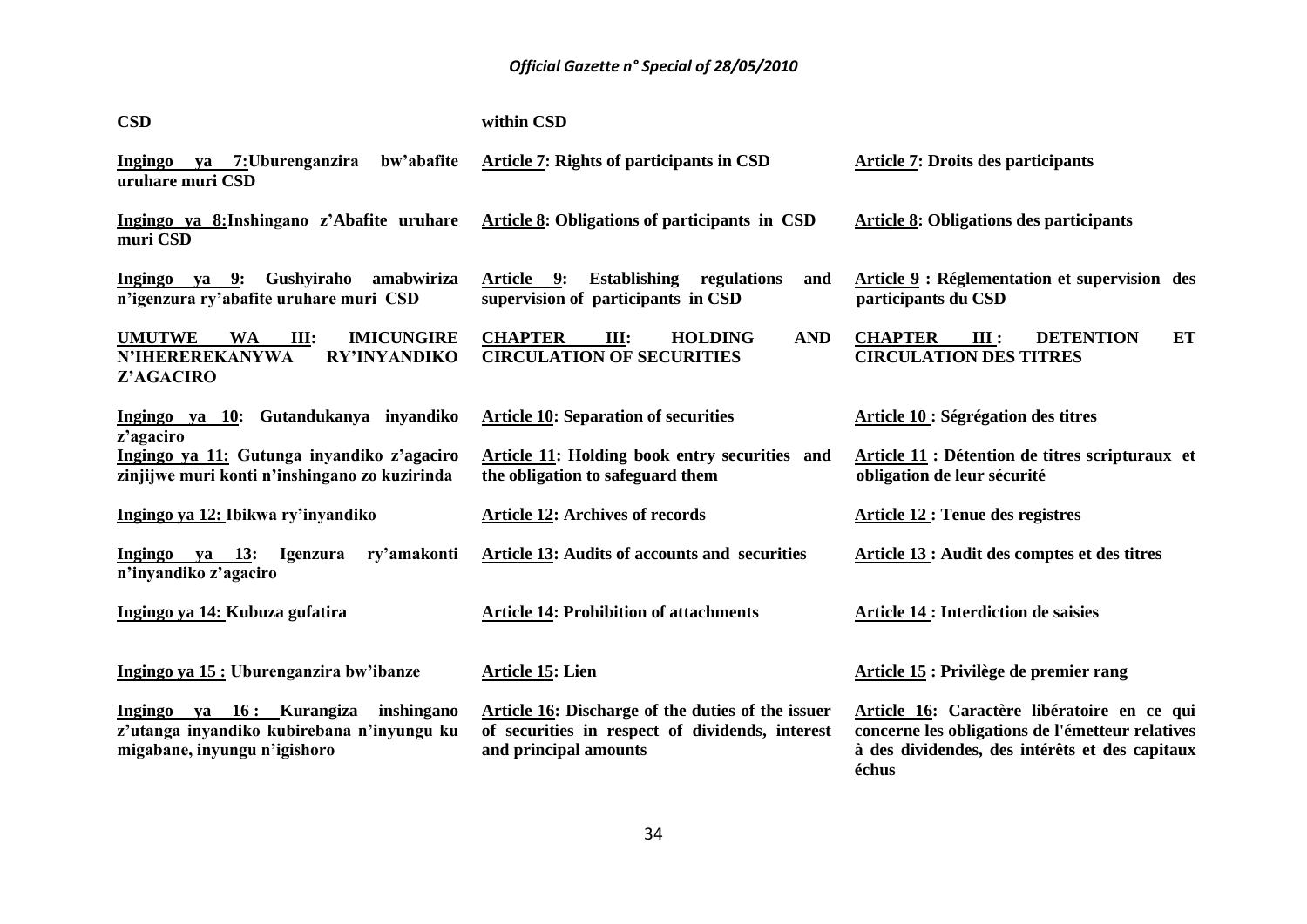| UMUTWE WA IV:                 |  | INYANDIKO CHAPTER IV: BOOK ENTRY SECURITIES | <b>CHAPTER IV : TITRES SCRIPTURAUX</b> |
|-------------------------------|--|---------------------------------------------|----------------------------------------|
| Z'AGACIRO ZINJIJWE MURI KONTI |  |                                             |                                        |

**Icyiciro cya mbere: Ingingo rusange ku nyandiko zanditse kandi zishyinguwe mu buryo bw'ikoranabuhanga Section one: Common provisions to dematerialized and immobilized securities Section première : Dispositions communes aux titres dématerialisés et aux titres immobilisés** 

**Article 18 : Droits du participant sur ou** 

**relatifs à des titres scripturaux** 

**Article 21 : Mise en garantie de titres** 

**Section 2 : Titres dématerialisés**

**de titres** 

**Article 22 : Caractère définitif des transferts** 

**Ingingo ya 17 : Uburyo buhurizahamwe inyandiko Article 17. Fungibility regime Article 17 : Régime de fongibilité**

**Ingingo ya 18 : Uburenganzira bw'ufite uruhare muri CSD bukomoka ku nyandiko z'agaciro zinjijwe muri konti Article 18: Participant's rights over Book-entry securities** 

**Ingingo ya 19 : Uburenganzira bwa nyir'inyandiko z'agaciro zinjijwe muri konti Article 19: Rights of holders of Book-entry securities Article 19 : Droits des détenteurs des titres scrupturaux** 

**Ingingo ya 20 : Ibimenyetso by' inyandiko z'agaciro zinjijwe muri konti Article 20 : Proof of Book-entry securities Article 20 : Preuve de titres scripturaux**

**Ingingo ya 21 : Kugwatiriza inyandiko z'agaciro Article 21 : Collateralization of securities**

**Ingingo ya 22 : Ihererekanya burundu bw'inyandiko z'agaciro Article 22 : Definitive transfer of securities** 

**Icyiciro cya 2 : Inyandiko z'agaciro Section 2: Dematerialized securities**

**Ingingo ya 23: Inyandiko z'agaciro zishobora gutangwa zitabikiwe ibyemezo mu mpapuro Article 24: Itangwa ry'inyandiko z'agaciro Article 23: Securities subject to dematerialization Article 24: Issuing of dematerialized securities Article 23 : Titres susceptibles de dématérialisation Article 24: Emission des titres dématérialisés**

**zanditswe zitari mu mpapuro**

**zishyinguye mu buryo bw'ikoranabuhanga**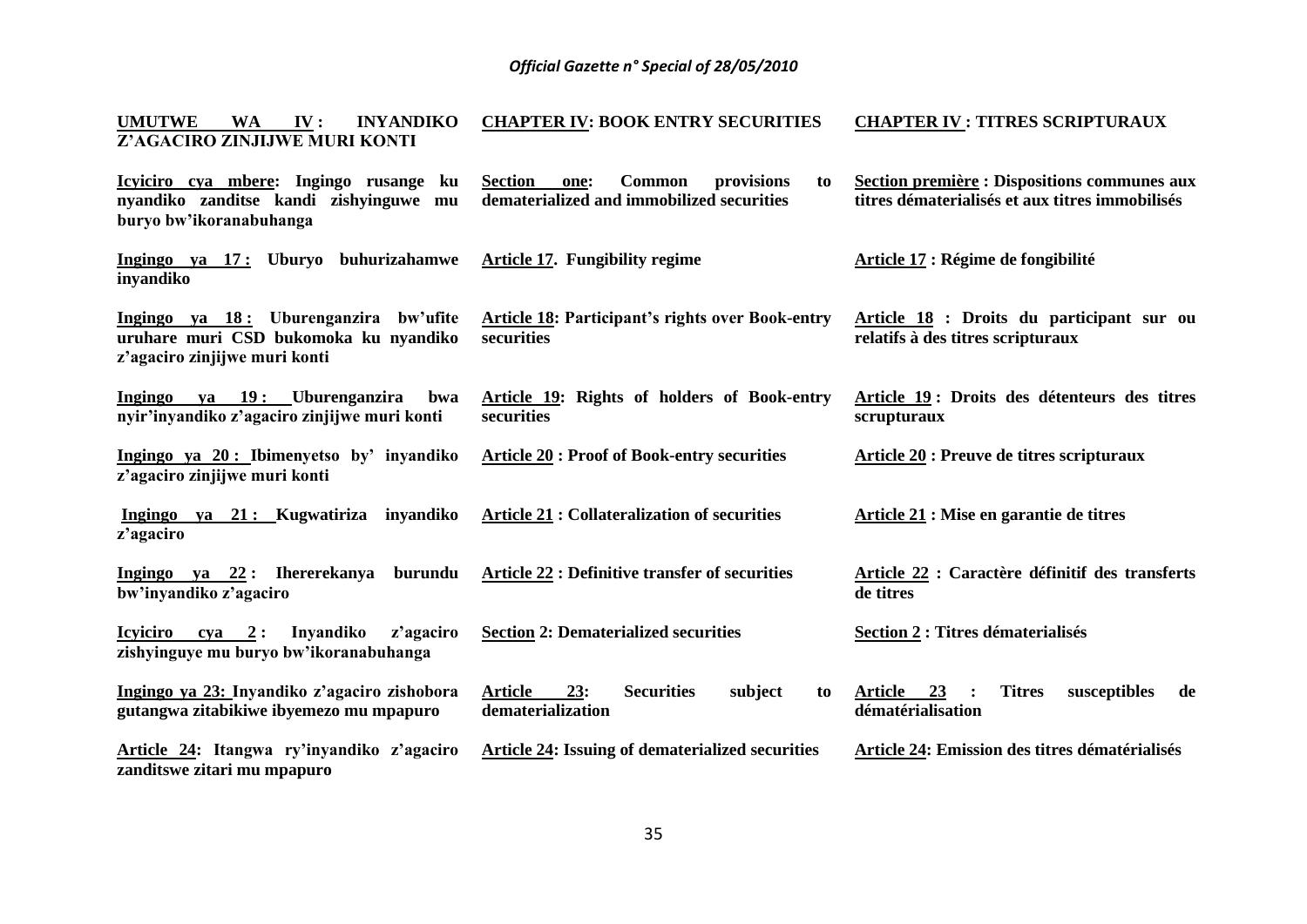| Icyiciro cya 3: Inyandiko z'agaciro zibikiwe<br>ibyemezo mu mpapuro                                    | <b>Section 3:Immobilized securities</b>                                  | <b>Section 3: Titres immobilisés</b>                                                   |
|--------------------------------------------------------------------------------------------------------|--------------------------------------------------------------------------|----------------------------------------------------------------------------------------|
| Ingingo ya 25: Inyandiko z'agaciro zishobora<br>kubikirwa ibyemezo mu mpapuro                          | Article 25: Securities subject to immobilization                         | <b>Titres</b><br><b>Article</b><br>susceptibles<br>25:<br>d'immobilisation             |
| Ingingo ya 26: Iyandikwa<br>ry'inyandiko<br>z'agaciro<br>bitabo<br>by'amasosiyete<br>mu<br>y'ubucuruzi | Article 26 : Recording of securities in<br>companies' registers          | Article 26 : Enregistrement des titres dans les<br>registres des sociétés commerciales |
| Ingingo<br>Inyandiko<br>z'agaciro<br>ya 27:<br>zihererekanyijwe mu buryo buboneye                      | <b>Article 27: Good delivery securities</b>                              | Article 27 : Titres de bonne livraison                                                 |
| <b>UMUTWE WA V: INGINGO ZINYURANYE</b><br><b>N'IZISOZA</b>                                             | <b>CHAPTER V: TRANSITIONAL AND FINAL</b><br><b>PROVISIONS</b>            | <b>CHAPITRE</b><br>V<br><b>DISPOSITIONS</b><br><b>TRANSITOIRES ET FINALES</b>          |
| Ingingo ya 28: Itegeko rikurikizwa igihe<br>cy'igongana ry'amategeko                                   | Articles 28: Applicable law in case of<br>conflicting laws               | Article 28 : Loi applicable en cas de conflit des<br>lois                              |
| Ingingo ya 29: Ibihano byo mu rwego<br>rw'ubutegetsi                                                   | <b>Article 29: Administrative sanctions</b>                              | <b>Article 29 : Sanctions administratives</b>                                          |
| Ingingo ya 30: Itegurwa, isuzumwa n'itorwa<br>ry'iri tegeko                                            | consideration<br>Article 30:<br>Drafting,<br>and<br>adoption of this law | Article 30: Initiation, examen et adoption de<br>la présente loi                       |
| ya 31:<br>Ivanwaho<br>ry'ingingo<br>Ingingo<br>z'amategeko zinyuranyije n'iri tegeko                   | <b>Article 31: Repealing of inconsistent provisions</b>                  | <b>Article 31: Disposition abrogatoire</b>                                             |
| Ingingo ya $32:$ Igihe iri<br>tegeko ritangira<br>gukurikizwa                                          | <b>Article 32: Commencement</b>                                          | Article 32: Entrée en vigueur                                                          |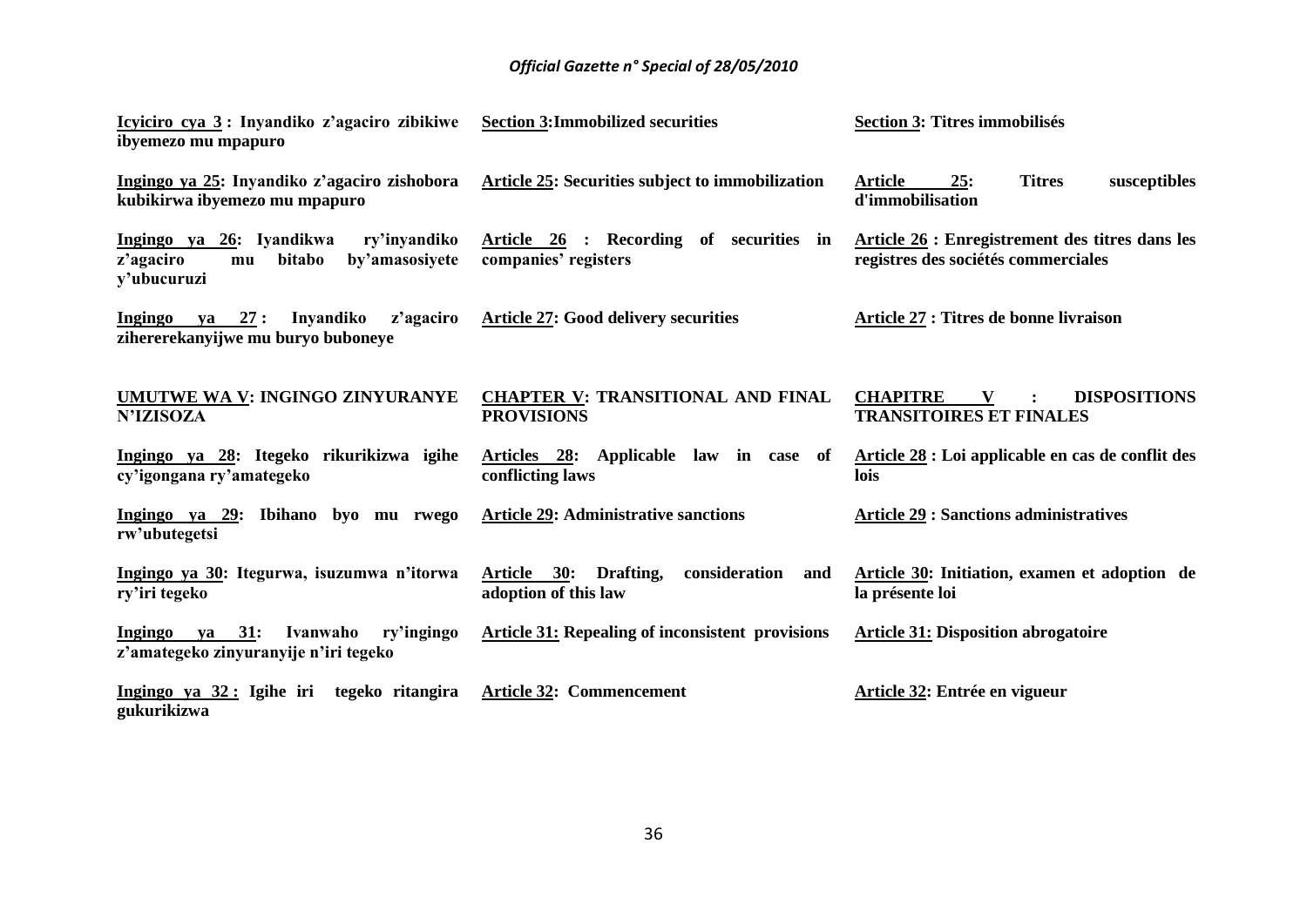**ITEGEKO N° 26/2010 RYO KUWA LAW N° 26/2010 RYO KUWA 28/05/2010 28/05/2010 RIGENA UBURYO INYANDIKO Z'AGACIRO ZIBIKWA, ZICUNGWA ZIKANAHEREREKANYWA GOVERNING THE HOLDING AND CIRCULATION OF SECURITIES** 

**Twebwe, KAGAME Paul,** Perezida wa Repubulika;

**We, KAGAME Paul,** President of the Republic; **Nous, KAGAME Paul,** Président de la République ;

**INTEKO ISHINGA AMATEGEKO YEMEJE, NONE NATWE DUHAMIJE, DUTANGAJE ITEGEKO RITEYE RITYA KANDI DUTEGETSE KO RYANDIKWA MU IGAZETI YA LETA YA REPUBULIKA Y'U RWANDA**

#### **INTEKO ISHINGA AMATEGEKO:**

Umutwe w"Abadepite mu nama yawo yo kuwa 4 Gicurasi 2010;

Ishingiye ku Itegeko Nshinga rya Repubulika y"u Rwanda ryo kuwa 04 Kamena 2003, nk'uko ryavuguruwe kugeza ubu, cyane cyane mu ngingo zaryo, iya 62, iya 66, iya 67, iya 90, iya 92, iya 93, iya 94, iya 108, iya 118 n"iya 201;

Ishingiye ku Itegeko n° 55/2007 ryo kuwa 30/11/2007 rigenga Banki Nkuru y"u Rwanda, cyane cyane mu ngingo yaryo ya 6;

Ishingiye ku Itegeko n°07/2009 ryo kuwa 27/04/2009 ryerekeye amasosiyete y"ubucuruzi;

**THE PARLIAMENT HAS ADOPTED, AND WE SANCTION, PROMULGATE THE FOLLOWING LAW AND ORDER IT BE PUBLISHED IN THE OFFICIAL GAZETTE OF THE REPUBLIC OF RWANDA**

**AU JOURNAL OFFICIEL DE LA REPUBLIQUE DU RWANDA**

**LE PARLEMENT A ADOPTÉ ET NOUS SANCTIONNONS, PROMULGUONS LA LOI DONT LA TENEUR SUIT ET ORDONNONS QU'ELLE SOIT PUBLIÉE** 

#### **THE PARLIAMENT:**

The Chamber of Deputies, in its session of 4 May 2010 ;

Pursuant to the Constitution of the Republic of Rwanda of 4 June 2003 as amended to date, especially in its Articles 62, 66, 67, 90, 92, 93,94 108, 118 and 201,

Pursuant to Law n° 55/2007 of 30/11/2007 governing the Central Bank of Rwanda, especially in its Article 6;

Pursuant to Law n° 07/2009 of 27/04/2009 relating to companies;

#### **LE PARLEMENT :**

La Chambre des Députés, en sa séance du 4 mai 2010;

Vu la Constitution de la République du Rwanda du 4 juin 2003 telle que révisée à ce jour, spécialement en ses articles 62, 66, 67, 90, 92, 93, 94, 108, 118 et 201;

Vu la Loi n° 55/2007 du 30/11/2007 régissant la Banque Centrale du Rwanda, spécialement en son article 6;

Vu la Loi n° 07/2009 du 27/04/ 2009 relative aux sociétés commerciales ;

**LOI N° 26/2010 RYO KUWA 28/05/2010 RELATIVE A LA DETENTION ET A LA CIRCULATION DES TITRES**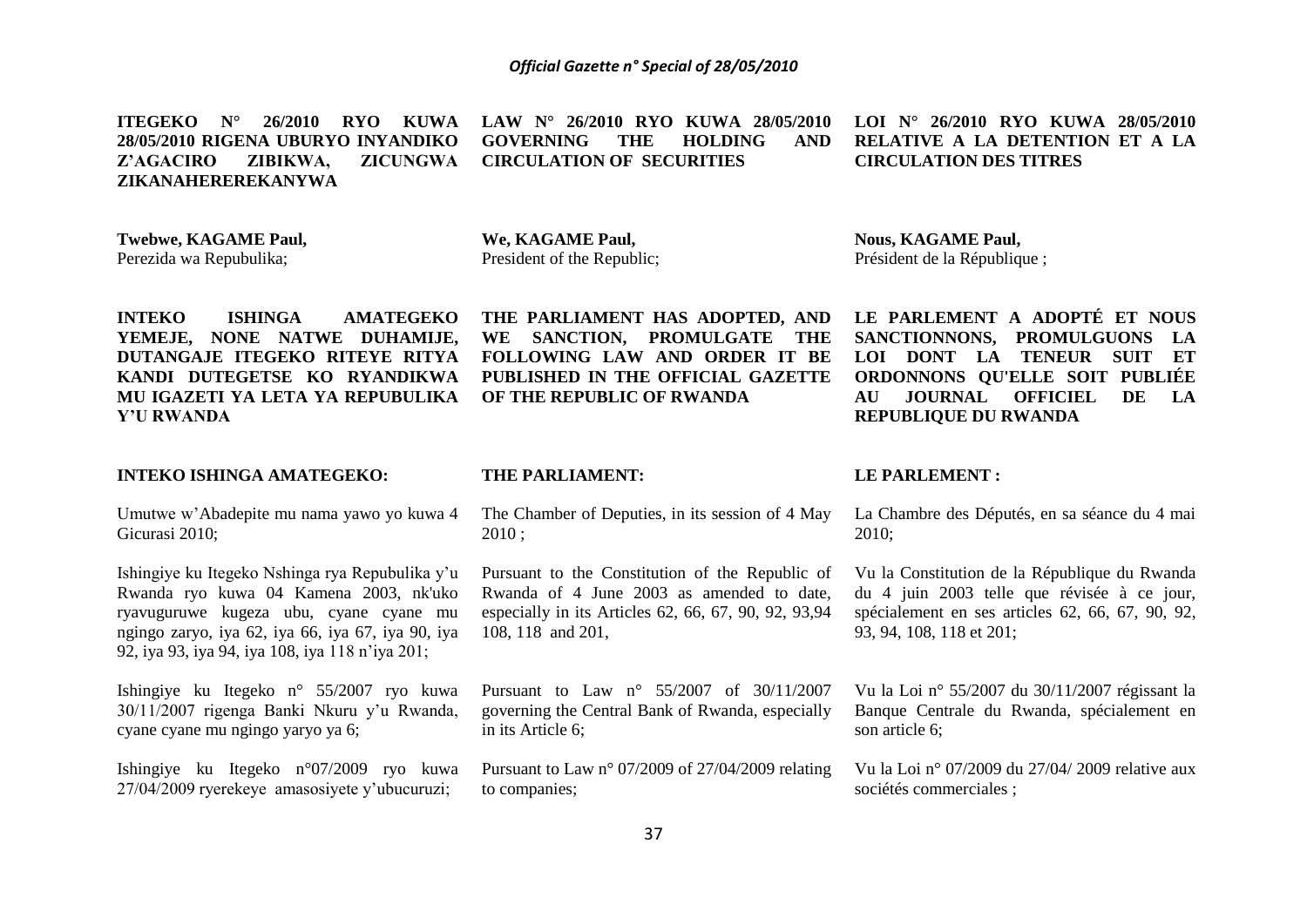| Ishingiye ku Itegeko n° 12/2009 ryo kuwa<br>ryerekeye izahura ry'ubucuruzi<br>26/05/2009<br>n'irangiza ry'ibibazo biturutse ku gihombo; | Pursuant to Law $n^{\circ}$ 12/2009 of 26/05/2009 relating<br>to commercial recovery and settling of issues<br>arising from insolvency; | Vu la Loi nº 12/2009 du 26/05/2009 relative au<br>redressement commercial et au règlement des<br>problèmes d'insolvabilité; |
|-----------------------------------------------------------------------------------------------------------------------------------------|-----------------------------------------------------------------------------------------------------------------------------------------|-----------------------------------------------------------------------------------------------------------------------------|
| Ishingiye ku Itegeko N° 03/2010 ryo kuwa<br>26/02/2010 rigenga uburyo bwo kwishyurana.                                                  | Pursuant to Law n° 03/2010 of 26/02/2010<br>concerning Payment System.                                                                  | Vu la Loi $n^{\circ}$ 03/2010 du 26/02/2010 relative au<br>système de paiement.                                             |
| YEMEJE:                                                                                                                                 | <b>ADOPTS:</b>                                                                                                                          | <b>ADOPTE:</b>                                                                                                              |
| <b>UMUTWE</b><br><b>INGINGO</b><br>WA<br><b>MBERE:</b><br><b>RUSANGE</b>                                                                | <b>CHAPTER ONE: GENERAL PROVISIONS</b>                                                                                                  | <b>CHAPITRE PREMIER : DISPOSITIONS</b><br><b>GENERALES</b>                                                                  |
| Ingingo ya mbere: Icyo iri tegeko rigamije                                                                                              | <b>Article One: Purpose of this law</b>                                                                                                 | Article premier : Objet de la présente loi                                                                                  |
| Iri tegeko rigena uburyo inyandiko z'agaciro<br>zibikwa, zicungwa zikanahererekanywa.                                                   | This Law regulates the holding and circulation of<br>securities.                                                                        | La présente loi régit la détention et la circulation<br>des titres.                                                         |
| Ingingo ya 2: Ibisobanuro by'amagambo                                                                                                   | <b>Article 2: Interpretation of terms</b>                                                                                               | <b>Article 2: Interpretation des termes</b>                                                                                 |
| akurikira<br>Muri<br>tegeko,<br>amagambo<br>iri<br>asobanurwa mu buryo bukurikira:                                                      | Under this law, the following terms shall have the<br>following meanings:                                                               | Aux fins de la présente loi, les termes repris ci-<br>après ont la signification suivante :                                 |
| $1°$ "Ufite<br>Konti":<br>ubikiwe<br>umuntu<br>inyandiko z'agaciro n'umuhuza;                                                           | $1^{\circ}$ "account holder" : a person in whose<br>name an intermediary<br>maintains a<br>securities account;                          | 1 <sup>°</sup> « titulaire de compte » : la personne au<br>nom de laquelle un intermédiaire tient un<br>compte de titres;   |
| $2^{\circ}$<br>"banki" : banki nk'uko biteganyijwe                                                                                      | $2^{\circ}$ "bank" : a bank within the meaning of the                                                                                   | $2^{\circ}$ « banque » : une banque au sens de la loi                                                                       |

- portant organisation de l"activité bancaire ;
- 3 º **« titres scripturaux »**: les titres dématérialisés et les titres immobilisés;

and immobilized securities ;

3 º "**book-entry securities**": dematerialized

Banking Law;

mu itegeko rigenga amabanki;

3 º " **inyandiko z'agaciro zinjijwe muri konti**": inyandiko z"agaciro zanditswe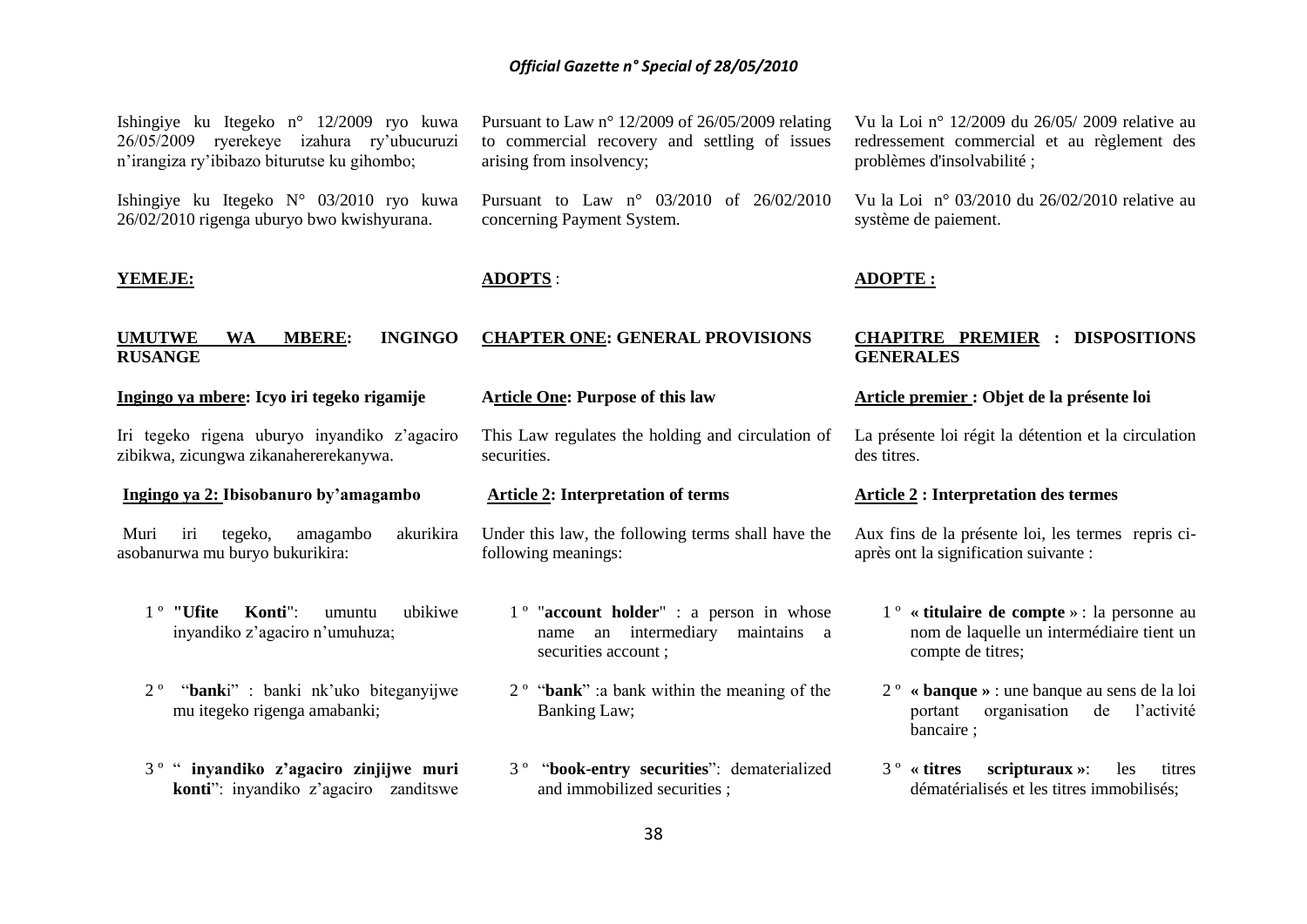zitari mu mpapuro n"inyandiko z"agaciro zibikiwe ibyemezo mu mpapuro ;

- 4 º "**Banki Nkuru"** : Banki Nkuru y"u Rwanda;
- 5 º "**iyandikwa ry'inyandiko z'agaciro zitari mu mpapuro"**: uburyo inyandiko z"agaciro zitangwa mu buryo bwo kwandikwa muri konti gusa;
- 6 º "**ihererekanya**": ririmo uburenganzira bw"ibanze mu nyungu z"umuhuza hashingiwe ku kibazo cyavuka kirebana no gucunga no gukoresha konti y"inyandiko z"agaciro;
- 7 º "**amasezerano y'ubugwate mu by'imari**": amasezerano y"ubugwate mu by"imari ajyanye n"iyegurirwa ry"izo ngwate cyangwa nta yegurirwa ryabayeho, yaba ashingiye cyangwa adashingiye ku yandi masezerano y"ibanze cyangwa ku bindi bigomba kuba byujujwe muri rusange;
- 8 º "**ikigo cy'imari**" : ikigo cy"imari nk"uko biteganywa n"Itegeko ry"amabanki;
- 9 º "**ibikwa ry'inyandiko z'agaciro ziri mu mpapuro**" :uburyo CSD cyangwa abayifitemo uruhare bakira inyandiko z"agaciro zisanzwe mu mpapuro, bakazibika, bakazitunga zinjijwe kuri
- 4 º "**Central Bank**": the National Bank of Rwanda;
- 5 º "**dematerialization**" : the process whereby Securities are issued only in the form of book-entry;
- 6 º "**disposition**": includes a lien of law in favour of the account holder's intermediary in respect of any claim arising in connection with the maintenance and operation of a Securities Account;
- 7 º "**financial collateral arrangement**": a financial collateral arrangement with transfer of ownership or financial collateral arrangement without transfer of ownership, whether or not covered by a framework agreement or general terms and conditions;
- 8 º "**financial Institution**": financial institution within the meaning of the Banking Law;
- 9 º "**immobilization**": the process whereby the central security depository CSD or its Participants accept in custody the existing registered Securities and hold them in their books in the form of Book-entry
- 4 º **« Banque Centrale »**: la Banque Nationale du Rwanda ;
- 5 º **« dématérialisation »**: le processus selon lequel des titres sont émis uniquement sous la forme d"inscription en compte ;
- 6 º **« transfert »** : comprend le privilège légal en faveur de l"intermédiaire du titulaire de compte lié à tout contentieux en relation avec la tenue et le fonctionnement d'un compte de titres ;
- 7 º **« contrat de garantie financière »**: un contrat de garantie financière avec transfert de propriété ou un contrat de garantie financière sans transfert de propriété, qu'ils soient couverts ou non par un accord-cadre ou par des conditions et modalités générales;
- 8 º **« établissement financier »**: établissement financier au sens de la loi portant organisation de l"activité bancaire;
- 9 º **« immobilisation »** : le processus selon lequel le CSD ou ses participants acceptent en dépôt des titres au porteur ou des titres nominatifs et les détiennent dans leurs livres sous la forme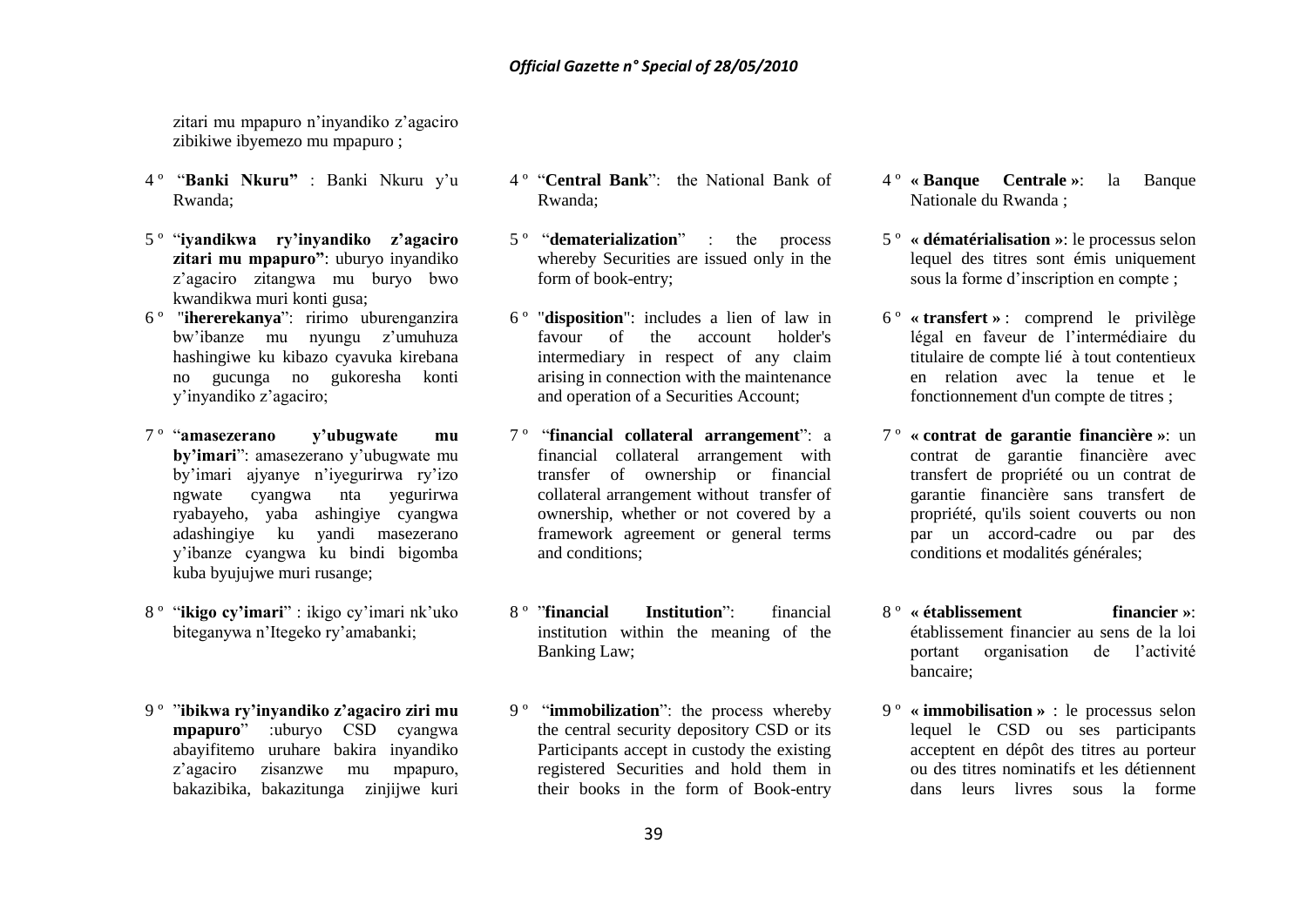konti;

- 10 º **"uburyo bw'ikurikirana ryerekeye igihombo":** uburyo bwose rusange buteganywa n"amategeko y"u Rwanda cyangwa ay"ikindi gihugu yerekeye izahura n"irangiza ry"ibibazo buturutse ku gihombo iyo ubwo buryo bugamije guhagarika cyangwa kugabanya ihererekanya cyangwa iyishyura ry"amafaranga mu Rwanda;
- 11 º **"umuhuza"**: mu gikorwa cy"umwuga cyangwa mu buryo busanzwe, umuntu ucunga Konti ku nyungu z"abandi cyangwa ku nyungu ze n"iz"abandi kandi abyemerewe ;
- 12 º "**CSD**": uburyo bukoreshwa na Banki Nkuru mu gucunga inyandiko z"agaciro;
- 13 º"**Abafite Uruhare muri CSD**": ibigo byemerewe gufungura no gutunga konti z"inyandiko z"agaciro muri CSD;
- 14 º **"Inyandiko z'agaciro"** :
- a) imigabane y"imari n"izindi nyandiko z"agaciro zisa nayo zitangwa na sosiyete z"ubucuruzi nyarwanda cyangwa nyamahanga;
- b) imigabane nguzanyo ikomoka mu gihugu cyangwa mu mahanga n"izindi

#### Securities:

- 10 º "**insolvency Proceedings"**: any collective measure provided for in the laws of Rwanda or of any other country either to wind up a person or entity or to reorganise it, where such measure involves the suspending of, or imposing limitations on transfers or payments in Rwanda.
- 11 º "**intermediary**": an authorized person who in the course of a business or other regular activity maintains security accounts for third parties interests or for own and third parties interests;
- 12 º "**CSD**": the Central Securities Depository;
- 13 º "**participants in CSD**:" institutions authorized to open and hold Securities Accounts with the CSD;

14 º"**Securities**":

- a) capital shares and other equivalent securities offered by domestic and foreign companies;
- b) domestic and foreign bonds and other forms of debt instruments that are

scripturale ;

- 10 º**procédure d'insolvabilité**: toute mesure collective prévue par la législation rwandaise, ou par la législation d'un autre pays, aux fins soit de liquider une personne ou entité, soit de procéder à sa réorganisation dès lors que cette mesure implique la suspension ou une limitation des transferts ou des paiements au Rwanda ;
- 11 º**intermédiaire** : une personne qui, dans le cadre de son activité professionnelle ou à titre habituel, tient des comptes de titres pour autrui ou tant pour autrui que pour compte propre, et agit en cette qualité ;
- 12 º**« CSD »** : système de tenue des titres utilisés par la Banque centrale;
- 13 º**« participants »** : les institutions autorisées à ouvrir et détenir des comptes-titres auprès du CSD ;

#### 14 º**« titres »** :

- a) les actions et les autres titres assimilables à des actions émis par des sociétés nationales ou étrangères;
- b) les obligations nationales ou étrangères et les autres titres de créance,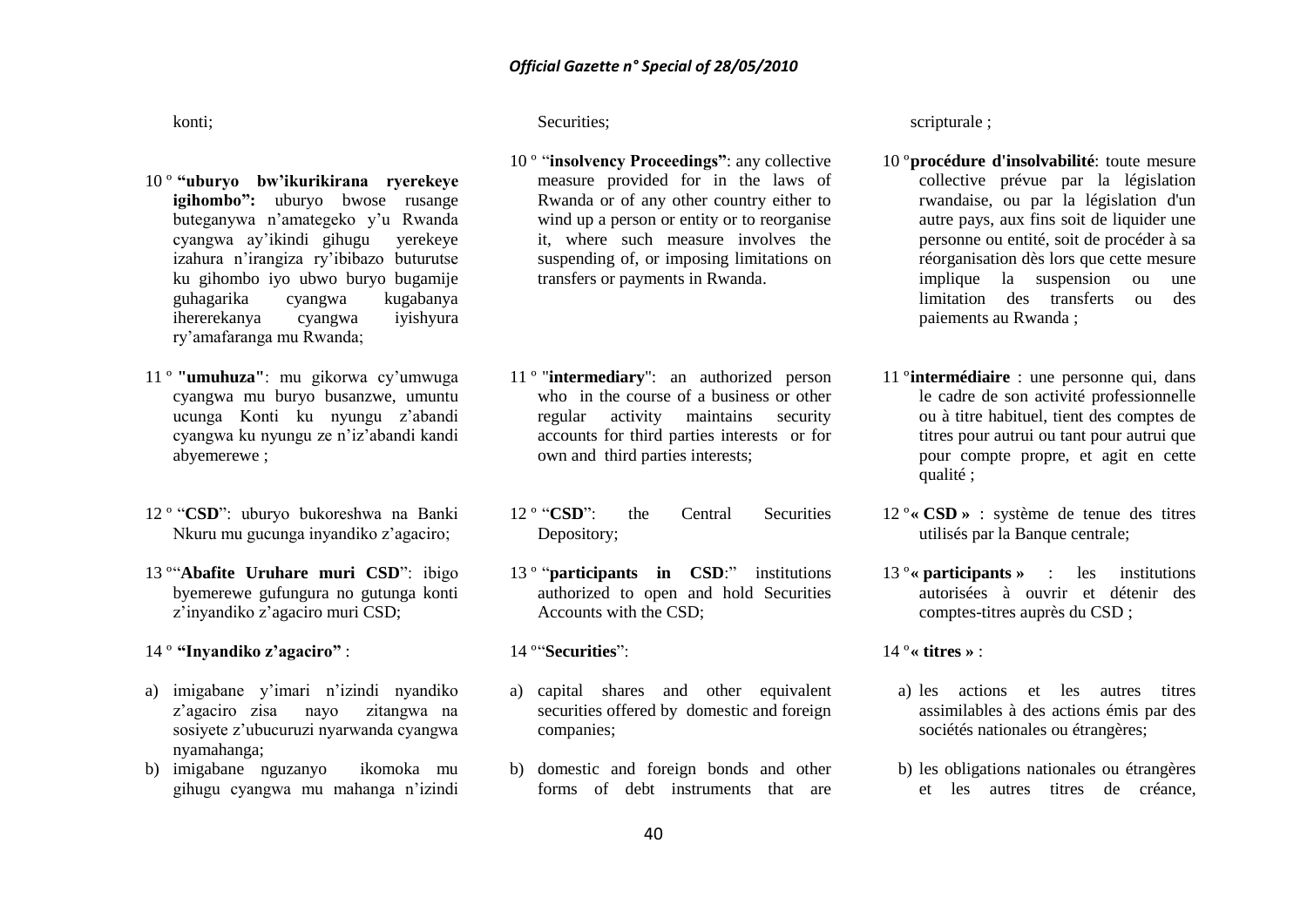nyandiko zisa nazo zigurishwa ku isoko ry"imari n"imigabane;

- c) izindi nyandiko izo ari zo zose zisanzwe zigurishirizwa ku isoko ry"imari n"imigabane kandi zitanga uburenganzira bwo kwegukana imigabane, imigabane nguzanyo n"izindi nyandiko z"agaciro, zirimo imigabane y"ibigega by"imari by"abishyize hamwe hakoreshejwe uburyo bwo kwiyemeza kuzishyura, kugura, kugurana cyangwa butanga uburenganzira bwo kwishyurwa amafaranga;
- d) inyandiko zikoreshwa ku isoko ry"amafaranga hatarimo inyandiko zikorweshwa mu kwishyurana;

15°. **"konti y'inyandiko z'agaciro**": konti inyandiko z"agaciro zandikwaho;

16°. **" ba nyir'inyandiko z'agaciro"**: abakiliya b"Abafite Uruhare muri CSD kandi bacungirwa nabo inyandiko z'agaciro zinijiwe muri konti :

17°."**itambamira:** imenyekanisha rigenewe Banki Nkuru biturutse ku itakara, iyibwa, iyangirika cyangwa inyerezwa ry"inyandiko z"agaciro.

negotiable on the capital market;

c) any other securities which are normally negotiable in and which give the right to acquire any such shares, bonds or other securities, including units in collective investment undertakings, by subscription, purchase or exchange or which give rise to a cash settlement;

d) capital market instruments excluding payment instruments;

15°. "**securities account**": an account on which Securities can be credited;

16°. "**securities holders"**: clients of the participants in CSD, on behalf of whom the said participants hold Book-entry Securities;

17°. "**stop notification"**: the notification filed with the Central Bank further to the loss, theft, destruction or misappropriation of the Securities.

négociables sur le marché des capitaux;

- c) tous autres titres qui sont habituellement négociés sur le marché des capitaux et conférant le droit d'acquérir de tels actions, obligations ou autres titres, y compris les parts dans les organismes de placement collectif, par voie de souscription, d"achat, d"échange ou donnant lieu à un règlement en espèces ;
- d) les instruments du marché monétaire à l"exclusion des instruments de paiement;
- 15 º**« comptes-titres »** : un compte sur lequel des titres sont crédités;
- 16 º**« détenteurs de titres »**: les clients de participants pour compte desquels lesdits participants détiennent des titres scripturaux ;
- 17 º**opposition**: la notification adressée à la Banque Centrale à la suite de la perte, du vol, de la destruction ou du détournement de titres.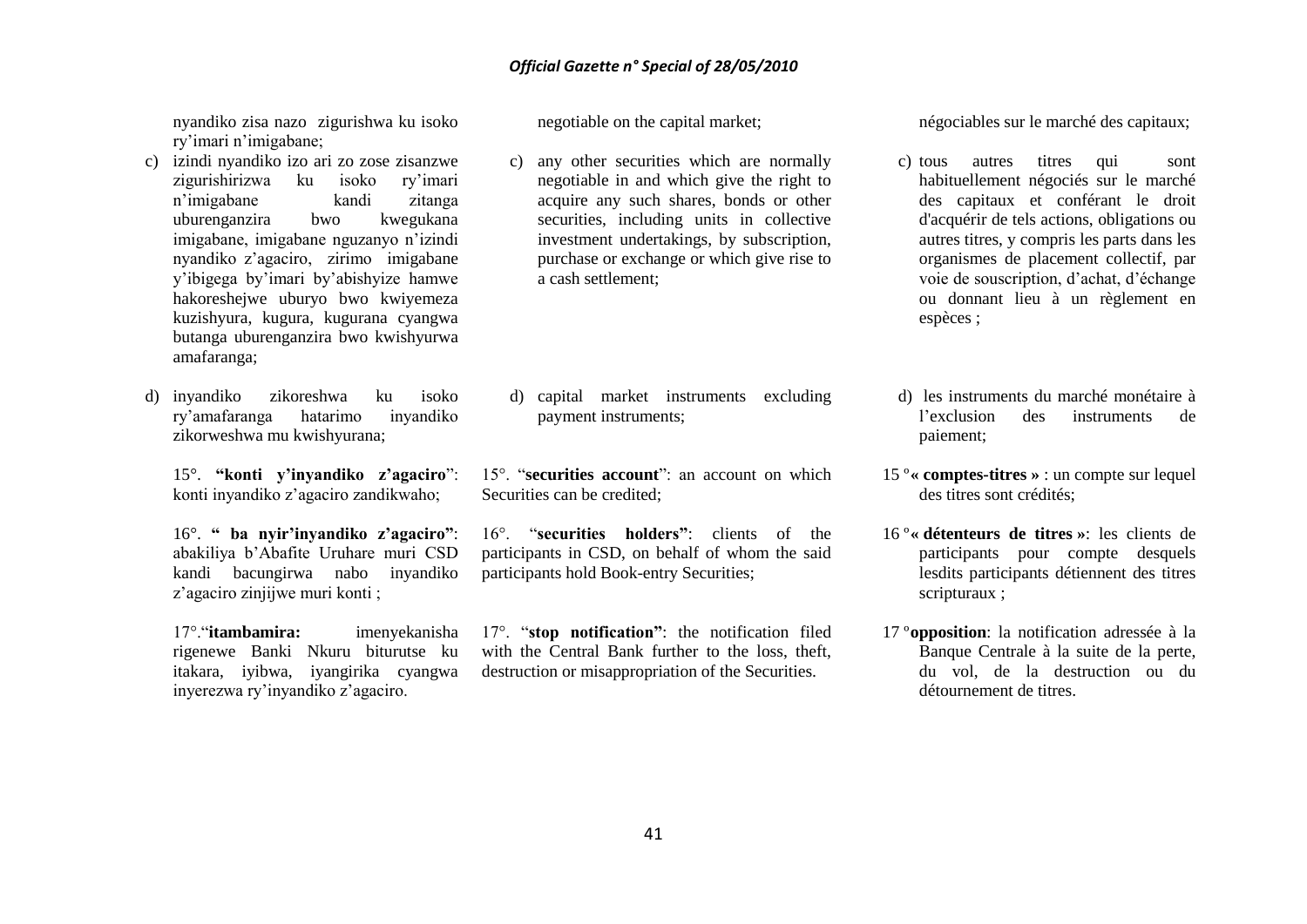| UMUTWE WA II: URWEGO RUSHINZWE<br>GUCUNGA INYANDIKO Z'AGACIRO N'<br><b>ABAFITE URUHARE MURI CSD</b>                                                        | <b>CHAPTER II : CENTRAL SECURITIES</b><br>DEPOSITORY AND ITS PARTICIPANTS                                                 | <b>CHAPITRE II : DÉPOSITAIRE CENTRAL</b><br>DE TITRES ET SES PARTICIPANTS                                             |
|------------------------------------------------------------------------------------------------------------------------------------------------------------|---------------------------------------------------------------------------------------------------------------------------|-----------------------------------------------------------------------------------------------------------------------|
| Icyiciro cya mbere: Urwego rushinzwe<br>gucunga inyandiko z'agaciro                                                                                        | <b>Section One: Central Securities Depository</b>                                                                         | Dépositaire Central de<br>Section première :<br><b>Titres</b>                                                         |
| Ingingo ya 3: Kuzuza inshingano z'Urwego<br>rushinzwe gucunga inyandiko z'agaciro                                                                          | Article 3: Exercise of the functions of the<br><b>Central Securities Depository</b>                                       | Article 3 : Exercice des fonctions du<br>Dépositaire Central de Titres                                                |
| Banki Nkuru niyo ishinzwe uburyo bwo kubika,<br>gucunga n'ihererekanya ry'inyandiko z'agaciro<br>bwitwa"CSD"<br>magambo<br>ahinnye<br>mu<br>y'icyongereza. | The Central Bank shall perform the functions of<br>Central Securities Depository system which is<br>abbreviated as "CSD". | La Banque Centrale exerce les fonctions de<br>Dépositaire Central de Titres dénommé « CSD »,<br>en sigle anglais.     |
| Ingingo ya 4: Ibikorerwa muri CSD                                                                                                                          | <b>Article 4: Functions of the CSD</b>                                                                                    | Article 4 : Prestations assurées par le CSD                                                                           |
| Imirimo ikorerwa muri CSD ni ikurikira:                                                                                                                    | The CSD shall perform the following functions:                                                                            | Les prestations assurées par le CSD sont les                                                                          |
|                                                                                                                                                            |                                                                                                                           | suivantes :                                                                                                           |
| 1° gufungura konti z'inyandiko z'agaciro mu<br>bitabo byayo;                                                                                               | 1° opening of Securities accounts in their<br>books;                                                                      | 1 <sup>°</sup> ouvrir les comptes-titres dans ses livres;                                                             |
| kubika no kurinda inyandiko z'agaciro<br>$2^{\circ}$<br>zanditswe mu izina ryayo cyangwa mu izina<br>ry'Abayifitemo Uruhare;                               | $2^{\circ}$ safe custody of Securities on its name or<br>on behalf of its participants;                                   | 2 <sup>°</sup> détenir et conserver les titres scripturaux<br>pour son compte propre ou celui de ses<br>participants; |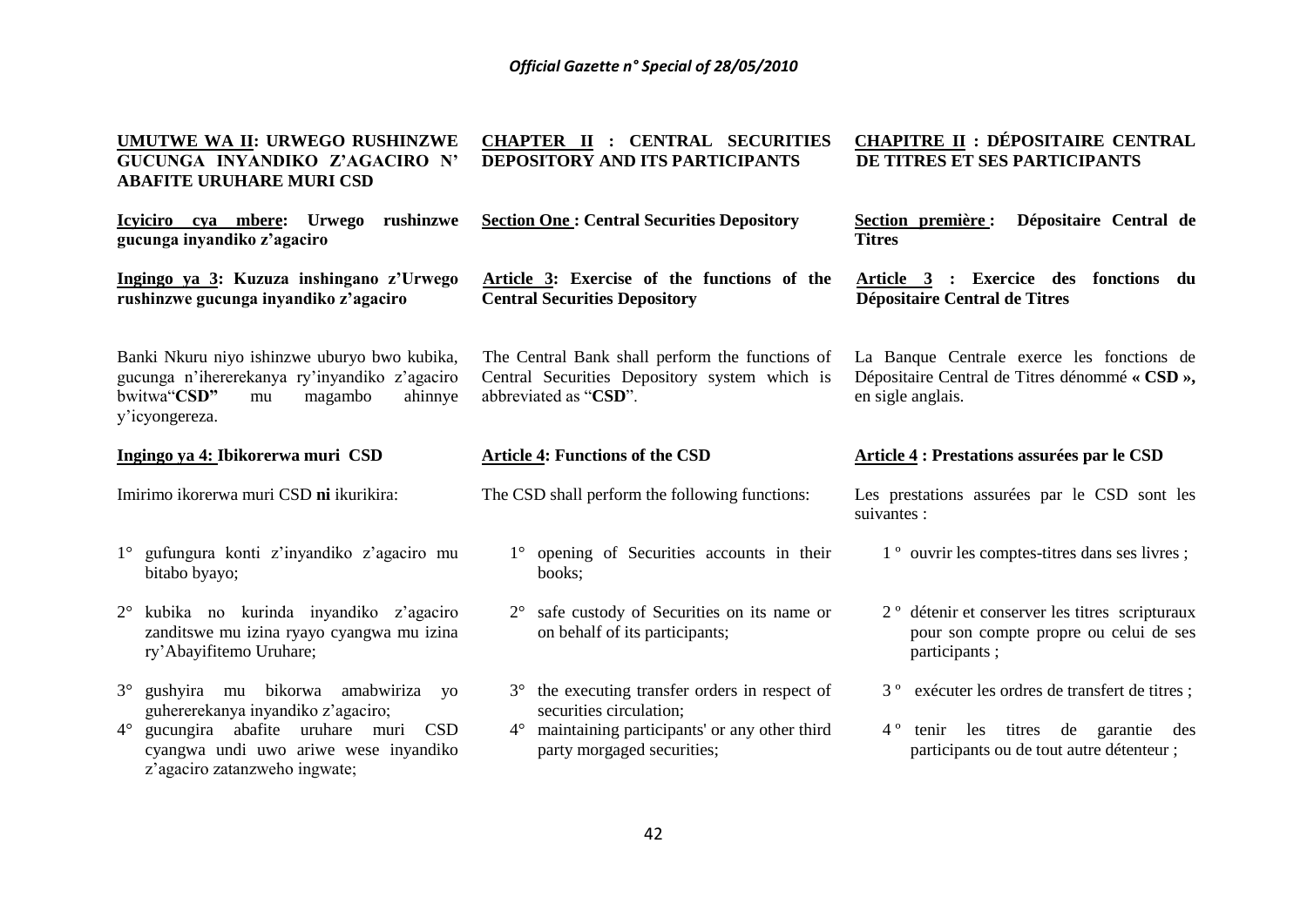- 5° guha serivisi abatanga inyandiko z"agaciro zinjijwe kuri konti harimo gukurikirana ihererekanywa ryazo;
- 6° indi mirimo yose yakorwa hashingiwe ku mabwiriza atangwa na Banki Nkuru.

#### **Ingingo ya 5: Uburyo bwo kwishyura bukoreshwa na CSD**

Ihererekanya ryose n"imyishyuranire by"inyandiko z"agaciro ziri muri CSD bikorwa na Banki Nkuru hakurikijwe itegeko ryerekeye uburyo bw"imyishyuranire.

#### **Icyiciro cya 2: Abafite uruhare muri CSD**

## **Ingingo ya 6: Abagomba kugira uruhare muri CSD**

Abafite uruhare muri CSD ni aba bakurikira:

- 1° amabanki;
- 2° abahuza bo kw"isoko ry"imari n"imigabane;
- 3° abandi bose babyemererwa kandi bujuje ibisabwa bishyirwaho na Banki Nkuru ikoresheje amabwiriza.

#### **Ingingo ya 7:Uburenganzira bw'Abafite uruhare muri CSD**

Abafite uruhare muri CSD nibo bonyine bafite uburenganzira bwo gufunguramo no gutunga inyandiko z"agaciro zinjijwe muri konti mu izina ry"abandi bantu.

- 5° providing service issuers of book entry securities including monitoring their circulation;
- 6° performing any other functions as may be assigned by the instructions of the Central Bank.

**Article 5 : Settlement mechanism applied by CSD**

Any circulation and settlement mechanisms of security within CSD shall be done by the Central Bank in accordance with the Law on Payment System.

#### **Section 2 : Participants in CSD**

### **Article 6: Persons who qualify for participation within CSD**

Participants within CSD are as follows:

- 1° banks;
- 2° intermediaries of the capital market;
- 3° any other authorized persons and who fulfil the conditions set by the Central Bank.

#### **Article 7: Rights of participants in CSD**

Only Participants are authorized to hold Bookentry Securities on behalf of third parties.

- 5 º fournir des services aux émetteurs de titres scripturaux et assurer le suivi de la circulation de ces titres ;
- 6 º assurer d"autres prestations qui seraient requises selon les instructions de la Banque Centrale.

#### **Article 5 : Système de règlement du CSD**

Tout transfert de titres et système de règlement de titres au Dépositaire Central des Titres sont assurés par la Banque Centrale conformément à la Loi relative au système de paiement.

#### **Section 2 : Participants au sein du CSD**

#### **Article 6: Participants au sein du CSD**

Les participants sont les personnes suivantes :

- $1^{\circ}$  les banques :
- 2 º les sociétés de bourse;
- 3 º toutes autres personnes agréées et remplissant les conditions fixéées par la Banque Centrale par voie d"instructions.

#### **Article 7: Droits des participants**

Seuls les participants sont autorisés à ouvrir et détenir des titres scripturaux pour compte d"autrui.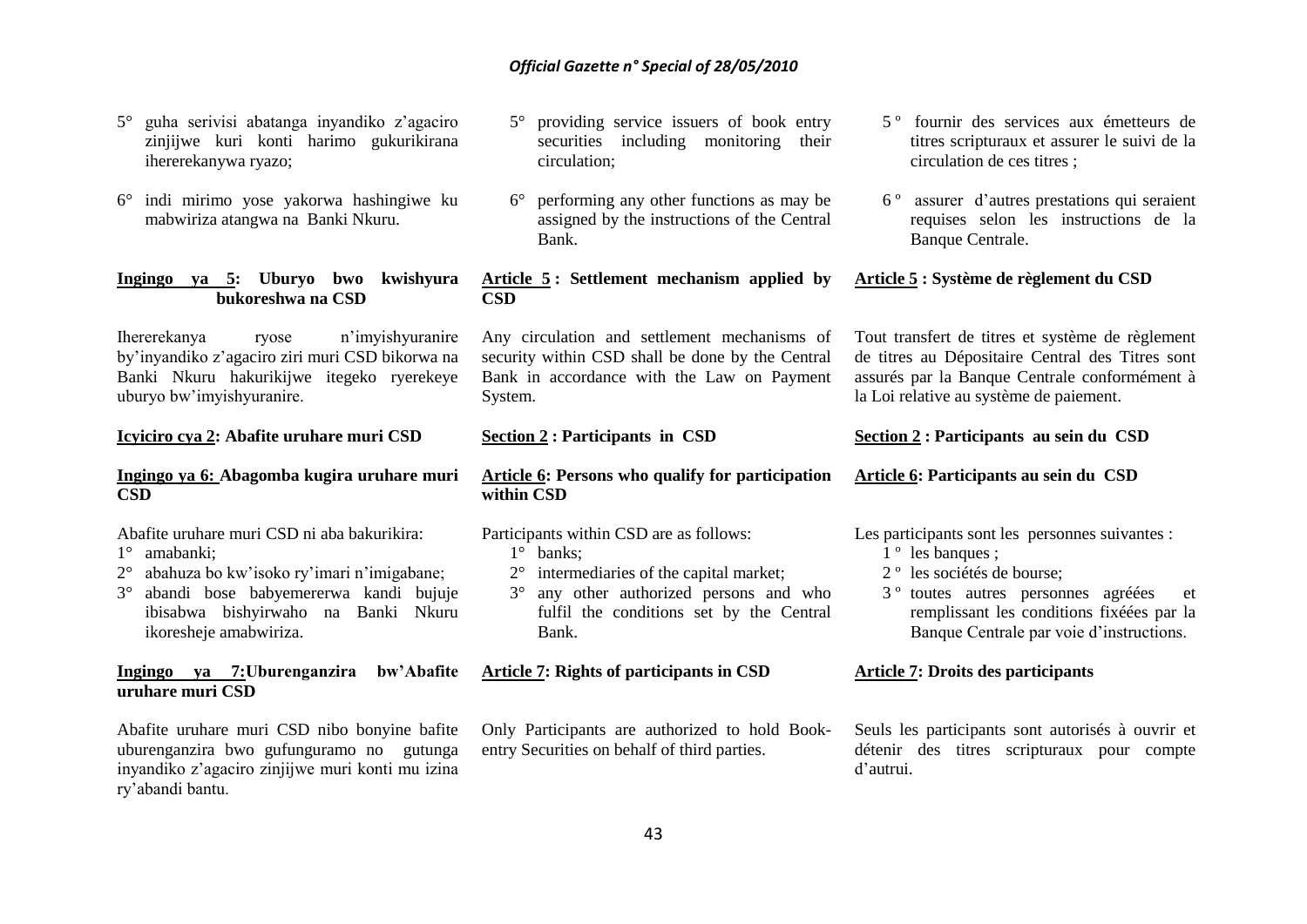#### **Ingingo ya 8:Inshingano z'abafite uruhare muri CSD**

**Article 8: Obligations of participants in CSD**

#### **Article 8: Obligations des participants**

Usibye igihe byemewe na Banki Nkuru ku birebana n"inyandiko z"agaciro zatanzwe n"ibigo by"abanyamahanga cyangwa se inyandiko z"ibigo byemewe ku isoko mpuzamahanga ry"imigabane, buri wese ufite uruhare muri CSD agomba kwandika muri konti inyandiko z"agaciro zose afite mu izina ry"abandi bantu ba nyirazo cyangwa se ze bwite muri CSD.

Igihe Banki Nkuru itanze uburenganzira budasanzwe, ishyiraho amabwiriza yo kubahirizwa n"abafite uruhare muri CSD mu birebana n"ubushobozi n"ubushishozi bisabwa igihe abafite uruhare muri CSD batoranya abo babikira inyandiko z"agaciro cyane cyane igihe uwo babikira inyandiko abarizwa mu gihugu kidafite amategeko agenga uburyo inyandiko z"agaciro zibikwa mu izina ry"undi muntu.

#### **Ingingo ya 9: Gushyiraho amabwiriza n'igenzura ry'abafite uruhare muri CSD**

Kugira ngo habeho imikorere yizewe kandi ihamye ya CSD n"abafitemo uruhare, Banki Nkuru ishyiraho amabwiriza mu rwego rwo gukumira ibibazo bituruka ku myenda, ku mikorere, kw"ikoranabuhanga n"ibindi byatuma CSD itagera ku nshingano zayo.

Except when authorized by the Central Bank regarding the sole securities issued by foreign companies or securities of companies accepted on a foreign capital market, each participant is required to hold the entirety of the Book-Entry securities it holds on behalf of Securities Holders or for its own account directly with the CSD.

In case the Central Bank provides an exception, it shall set instructions to be fulfilled by participants within CSD in terms of due skills and diligence required when participants are selecting their depositories, especially in case the depository is located in a country that does not have laws on central securities depositary and safekeeping of Securities for the account of a third party.

#### **Article 9: Establishing regulations and supervision of participants in CSD**

In order to ensure safe and sound operation of the CSD and its participants, the Central Bank shall issue regulations in terms of prevention of issues that may arise from credit, operations, technology and any other issue that may hinder the performance of CSD.

Sauf dans les cas autorisés par la Banque Centrale en ce qui concerne les seuls titres émis par une société étrangère ou les titres de sociétés cotés sur un marché des capitaux étranger, chaque participant doit détenir la totalité des titres scripturaux qu"il détient, pour le compte d"autres détenteurs de titres ou pour son compte propre, directement auprès du CSD.

Lorsqu"elle autorise une telle exception, la Banque Centrale précise les obligations à respecter par les participants en termes de compétence, de soin et de diligence requis dans la sélection et l"examen périodique de leurs dépositaires notamment au regard du fait que le dépositaire soit situé dans un pays dans lequel aucune réglementation ne régit la détention et la conservation de titres pour le compte d"une autre personne.

#### **Article 9 : Réglementation et supervision des participants**

Afin d"assurer l"exploitation sûre et saine du CSD par les participants, la Banque Centrale met en place les règlements permettant de prévenir les risques de crédit, les risques opérationnels, les risques informatiques et tout autre risque susceptible de compromettre la mission du CSD.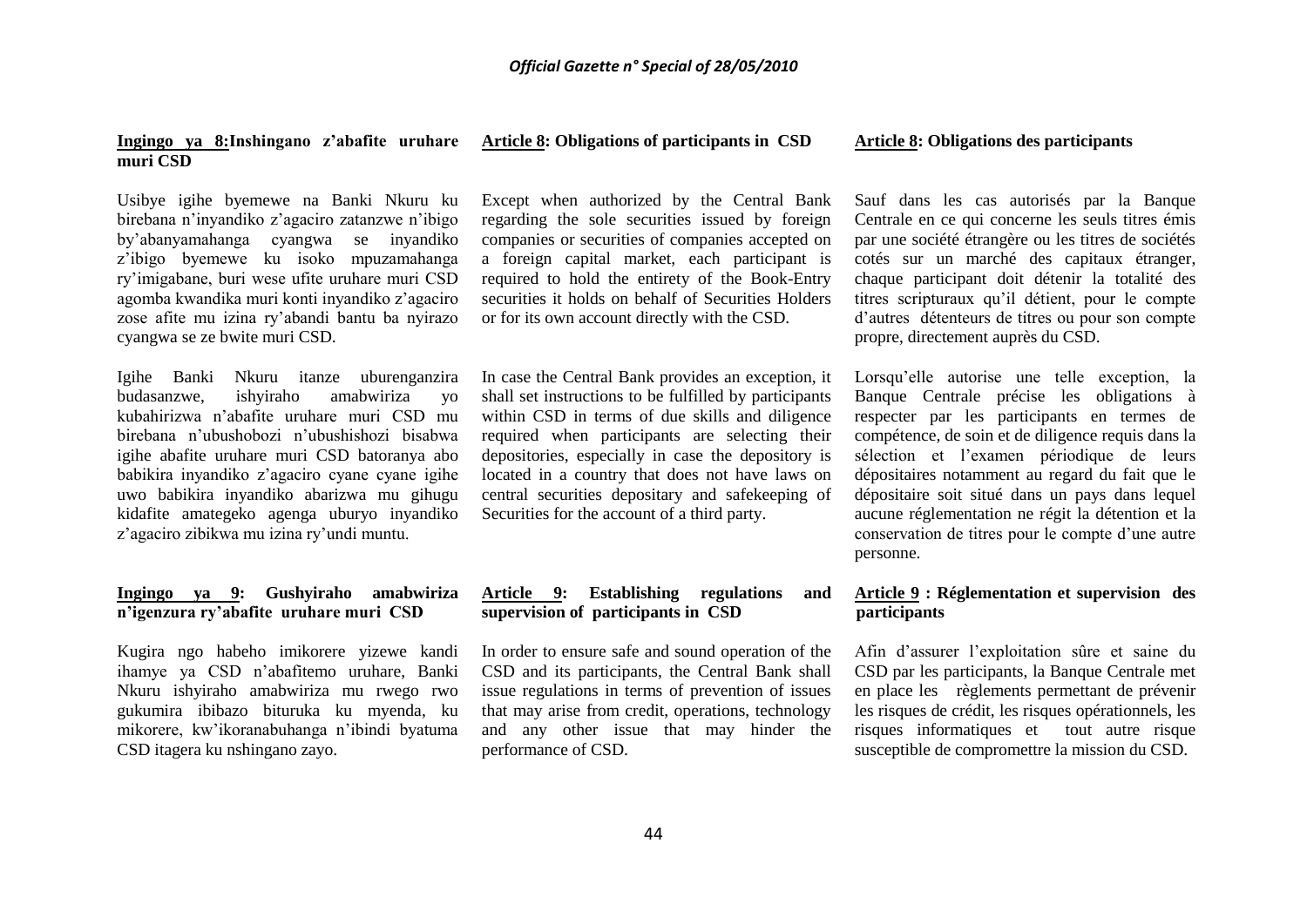Banki Nkuru igenzura abafite uruhare muri CSD hagamijwe gushimangira urwego rw"imari no kubahiriza iri tegeko n"amabwiriza arishingiyeho.

Mu rwego rwo gushyira mu bikorwa iyi ngingo, Banki Nkuru ishobora kugirana amasezerano n"Ikigo gishinzwe Isoko ry"imari n"imigabane cyangwa n"urundi rwego rwose rubifitiye ububasha.

**UMUTWE WA III: IMICUNGIRE N'IHEREREKANYWA RY'INYANDIKO** 

**Z'AGACIRO**

The Central Bank shall supervise participants in CSD in order to ensure the effectiveness of the financial system and to comply with this Law and any other related regulations.

In order to implement this article, the Central Bank may conclude any memorandum of understanding with the Capital Market Authority or any other competent authority.

La Banque Centrale assure la supervision des participants en vue de garantir la solidité du système financier et le respect de la présente loi et tout règlement de son application.

Dans le cadre de la mise en application du présent article, la Banque Centrale peut conclure tout accord avec l"autorité chargée des marchés des capitaux ou toute autorité compétente.

#### **CHAPTER III: HOLDING AND CHAPTER III : DETENTION ET CIRCULATION DES TITRES**

#### **Ingingo ya 10: Gutandukanya inyandiko z'agaciro**

CSD n"abayifitemo uruhare bagomba kubika inyandiko na konti zose igihe cyose bifasha gutandukanya inyandiko z"agaciro za buri mukiliya n"izabo bwite.

Abafite uruhare muri CSD batandukanya mu bitabo by"imari bya CSD inyandiko z"agaciro zabo bwite zinijiwe muri konti n'iz'abakiliya babo zo zishobora kubikwa muri konti imwe cyangwa buri mukiliya akagira iye.

CSD itandukanya mu bitabo by"imari byayo n"iby"abandi babikamo, inyandiko z"agaciro zayo bafite n"izo bafitiye abandi bafitemo uruhare.

Nanone kandi, CSD ikora ibishoboka byose

CSD and its participants shall keep records and all accounts at all times that facilitates to separate

**CIRCULATION OF SECURITIES**

**Article 10: Separation of securities**

securities of each client from their own.

Participants in CSD shall separate, in the books of the CSD, the book-entry securities held for their own account from those held for their clients, which may be held in one account or where each client owns his or hers.

The CSD shall separate, in the books of its depositories, the securities held for its account from those held for the account of its participants.

CSD shall also take the necessary steps to ensure

#### **Article 10 : Ségrégation des titres**

Le CSD et les participants doivent tenir tous les registres et les comptes nécessaires pour permettre de distinguer à tout moment les titres détenus pour chaque client de leurs propres titres.

Les participants doivent séparer, dans les livres du CSD, des titres scripturaux qu"ils détiennent pour leur propre compte de ceux qu"ils détiennent pour compte de leurs clients, lesquels titres peuvent être détenus dans des comptes globaux ou individualisés.

Le CSD doit séparer, dans les livres de ses dépositaires, les titres qu"il détient pour son compte propre et ceux qu'il détient pour le compte de ses participants.

Le CSD prend également les mesures nécessaires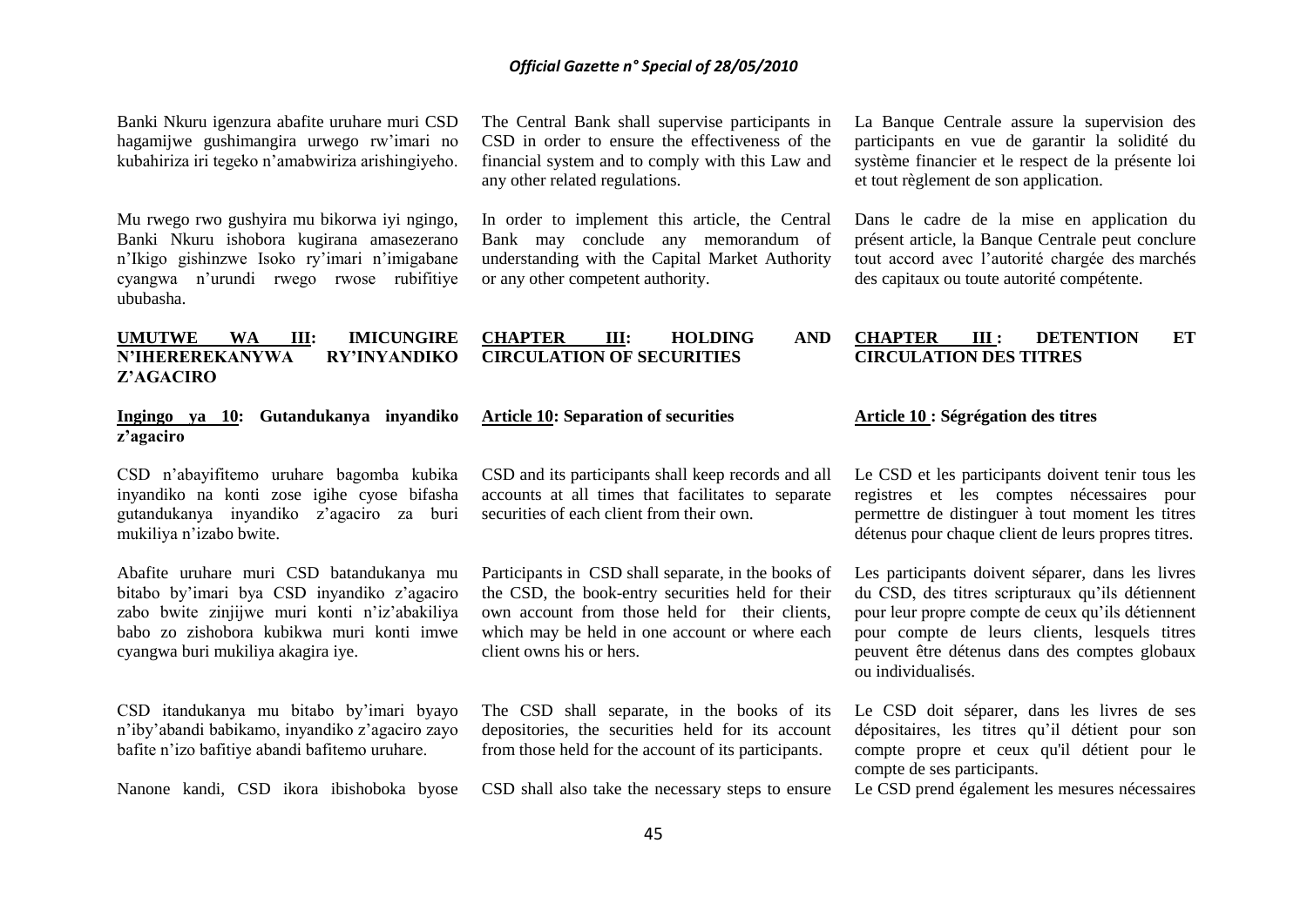kugirango inyandiko z"agaciro z"abafite uruhare muri CSD kandi zibikijwe undi muntu zishobore gutandukanywa n"iza CSD hamwe n"iz"uwo muntu hashingiwe kuri za konti zanditswe mu bitabo by"imari by"uwo muntu mu buryo butandukanye cyangwa hashingiwe ku zindi ngamba zafatwa muri urwo rwego.

CSD n"abafitemo uruhare barinda uburenganzira bw"abakiliya ku nyandiko z"agaciro zinjijwe muri konti. Ntibashobora kuzigira izabo cyangwa kuzikoresha mu nyungu zabo cyangwa z"abandi bantu, keretse abakiliya bemeye iryo koreshwa.

Banki Nkuru ishyiraho amabwiriza rusange agenga uko inyandiko z"agaciro z"abakiliya zikoreshwa, by"umwihariko ayo mabwiriza agomba kugaragaza uburyo umukiliya yemera ko zikoreshwa.

#### **Ingingo ya 11: Gutunga inyandiko z'agaciro zinjijwe muri konti n'inshingano zo kuzirinda**

Ufite uruhare muri CSD agomba kuba afite umubare w"inyandiko z"agaciro ungana n"uri kuri konti kuri buri bwoko zaba ize cyangwa iz"abakiliya be.

**I**gihe inyandiko z"agaciro z"ubwoko ubu n"ubu zahererekanyijwe ziruta umubare w"izatanzwe mu gihe cyo kwandikwa muri konti cyangwa mu

that any CSD participants' securities deposited with a third party are identifiable separately from the securities belonging to the CSD and from securities belonging to that third party, on the basis of differently titled accounts on the books of the third party or other equivalent measures that achieve the same level of protection.

The CSD and the participants shall safeguard the ownership rights of their respective clients over the Book-entry securities. They shall under no circumstances appropriate, or otherwise use such securities for their own interest or for the benefit of third parties, unless the clients expressly accept such use.

The Central Bank shall set up regulations governing conditions under which securities of clients can be used, in particular the regulations shall identify modalities under which the client's consent to use them shall be given.

### **Article 11: Holding book entry securities and the obligation to safeguard them**

A participant shall have an aggregate number of securities equal to the aggregate number of securities of each category credited to securities account whether for his/her own or for his/her clients.

If the number of securities of a given category in circulation exceeds the number of Securities initially issued during dematerilization or during

pour s"assurer que tous les titres des participants qui ont été déposés auprès d"un tiers peuvent être identifiés séparément des titres appartenant au CSD et des titres appartenant à ce tiers grâce à des comptes aux libellés différents dans les livres de ce tiers ou à d"autres mesures équivalentes assurant le même degré de protection.

Le CSD et les participants doivent sauvegarder les droits de propriété de leurs clients respectifs concernant les titres scripturaux. Ils ne peuvent, en aucun cas, s"approprier ou autrement utiliser ces titres pour leur propre compte ou au bénéfice de tiers, à moins que ces clients n"aient expressément accepté une telle utilisation.

La Banque Centrale fixe les règlements régissant les conditions d"utilisation des titres de clients, lesquels règlements doivent en particulier déterminer les modalités selon lesquelles l"accord des clients doit être donné.

### **Article 11 : Détention de titres scripturaux et obligation de leur sécurité**

Un participant doit détenir un nombre total de titres égal au nombre des titres qui figurent au crédit des comptes-titres qu"il tient pour luimême ou pour ses détenteurs de titres.

Lorsque les titres d'une catégorie et d'une émission donnés en circulation excèdent le nombre de titres initialement émis ou détenus, la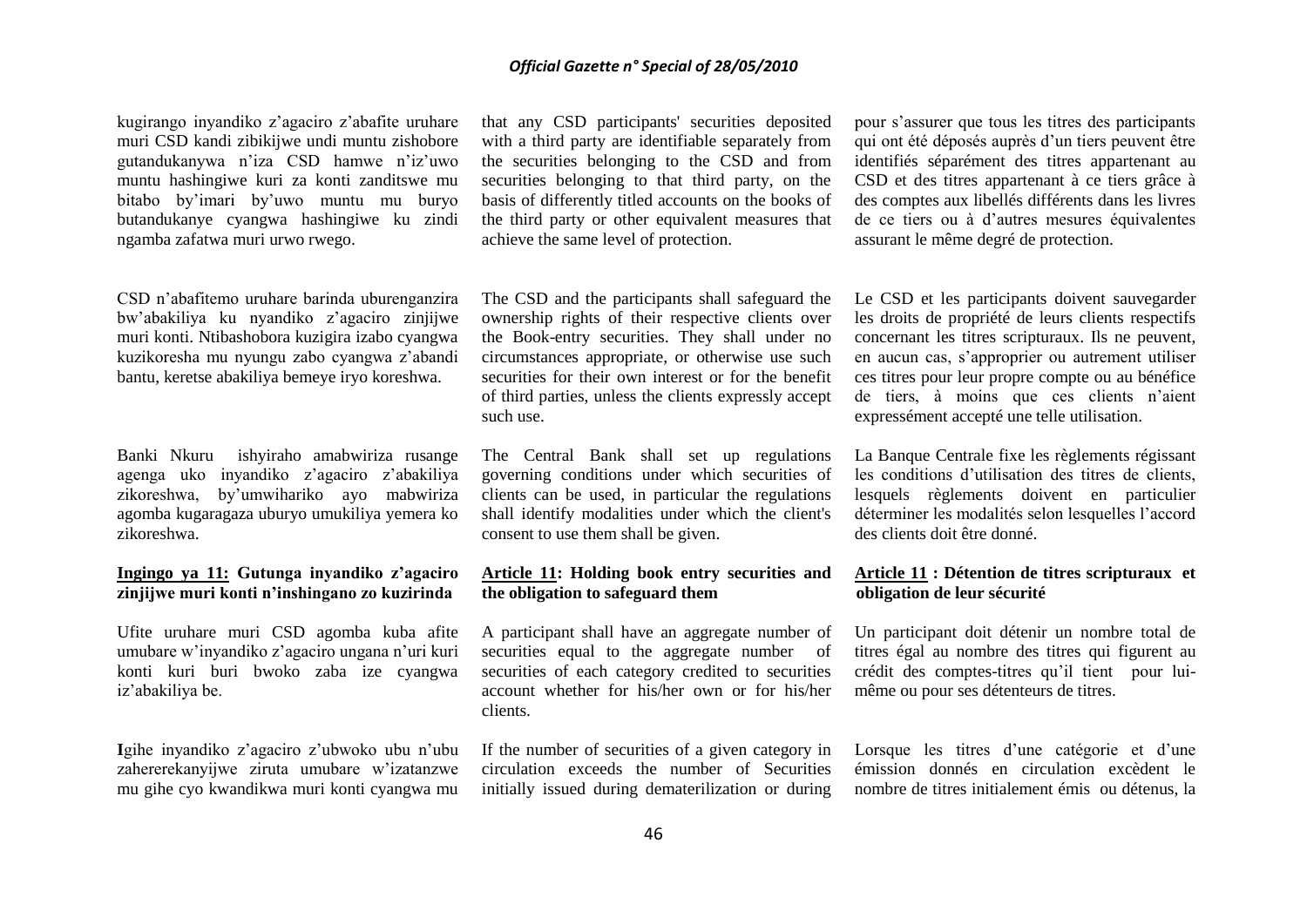gihe cyo kubikwa, igihombo kigabanwa hagati y"abazihuriyeho hakurikijwe uburenganzira buri wese azifiteho.

CSD ibazwa gusa ibyangiritse bitewe n"imikorere yayo mibi, imyitwarire mibi yayo igambiriwe, amakosa yayo cyangwa y"abakozi bayo cyangwa ay"undi yahaye kuyikorera imirimo imwe n"imwe cyangwa yose.

#### **Ingingo ya 12: Ibikwa ry'inyandiko**

CSD n"abafitemo uruhare bafata ingamba zose zishoboka kugira ngo ibitabo n"inyandiko zibitswe bitabamo amakosa.

CSD n"abafitemo uruhare babika inyandiko z"ibyakozwe byose mu gihe cy"imyaka icumi  $(10)$ .

Inyandiko zishyinguye za CSD n"iz"abafitemo uruhare zishobora kubikwa mu buryo bw"ikoranabuhanga.

**Ingingo ya 13: Igenzura ry'amakonti n'inyandiko z'agaciro**

CSD ikora igenzura ku buryo buhoraho mu rwego rwo gukurikirana niba ibyanditse muri konti zayo bihuye n"inyandiko zinjijwe muri konti hatitawe ku kureba niba zarabitswe cyangwa zaranditswe muri konti.

the immobilization, the loss shall be born by the co-owners in proportion to their respective rights.

CSD shall only be liable for any consequential damage caused by its own poor performance, wilful misconduct, its gross negligence or of its staff or of any service provider to which it has assigned to carry out part or whole of its function.

#### **Article 12: Archives of records**

CSD and its participants shall take all necessary precautions in order to ensure the accuracy of their books and records.

The CSD and its participants shall keep records of all operations for a period of ten (10) years.

The archives of the CSD and of its participants may be held in an electronic form.

**Article 13: Audits of accounts and securities**

The CSD shall conduct regular audits in order to monitor the consistency between its accounts and the Book-entry Securities, regardless whether they have been subject to immobilisation or dematerialization.

perte est supportée par les copropriétaires au prorata de leurs droits respectifs.

Le CSD est uniquement responsable de tout dommage causé par sa mauvaise performance, sa faute intentionnelle ou ses fautes ou de celles de ses agents ou de tout prestataire de services auquel il a confié la réalisation du tout ou partie de ses fonctions.

#### **Article 12 : Tenue des registres**

Le CSD et ses participants prennent toutes les précautions en vue d"assurer l"exactitude de leurs livres et registres.

Le CSD et ses participants conservent la trace de toutes leurs opérations pendant une période de  $\mathrm{d}$ ix (10) ans.

Les archives du CSD et de ses participants peuvent être détenues sous forme électronique.

#### **Article 13 : Audit des comptes et des titres**

Le CSD procède à des audits réguliers afin de contrôler la cohérence entre ses comptes et les titres scripturaux, que ceux-ci résultent d"une immobilisation ou d"une dématérialisation.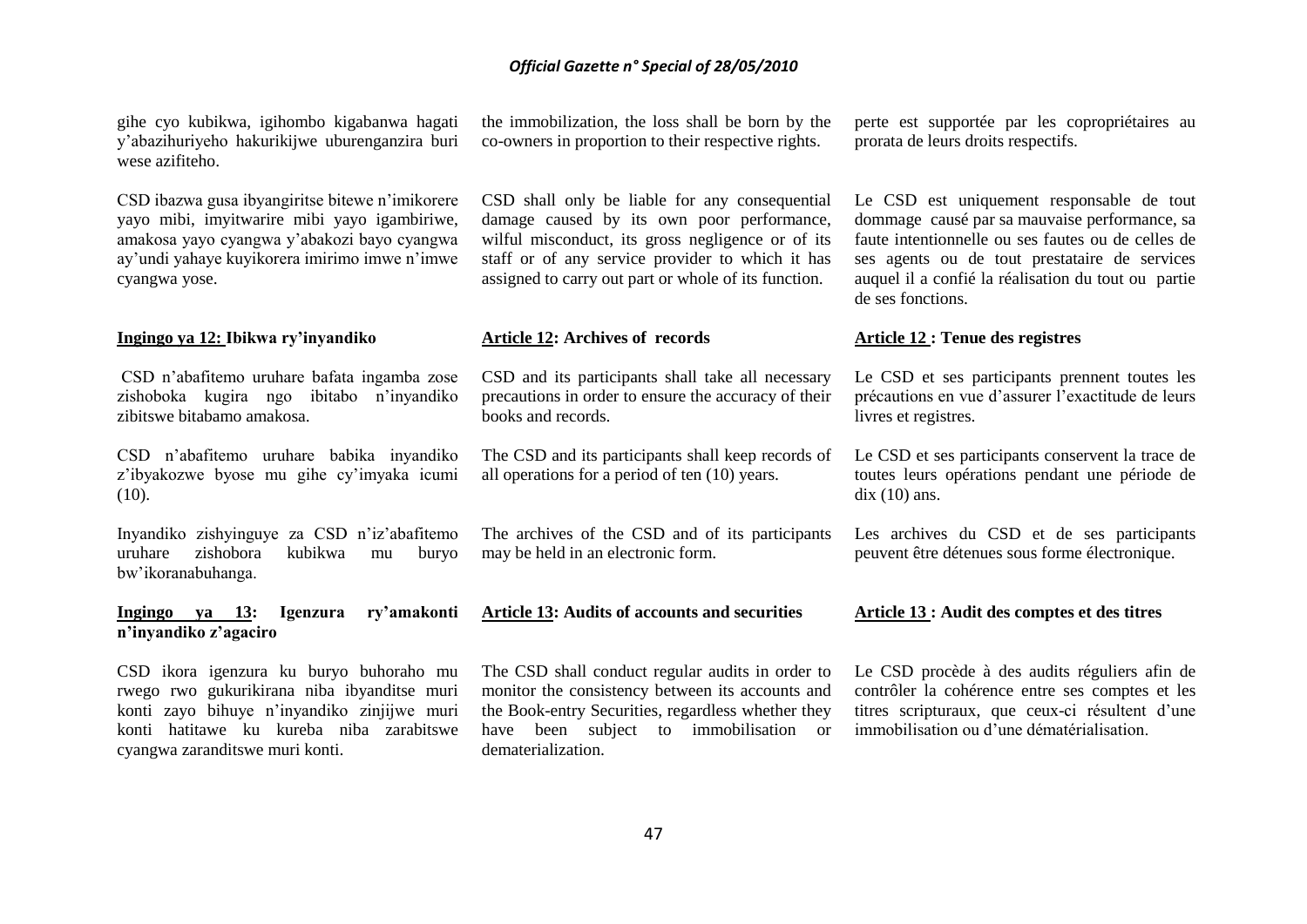#### **Ingingo ya 14: Kubuza gufatira**

Inyandiko z"agaciro zanditswe mu bitabo bya CSD ntizishobora na rimwe gufatirwa keretse bikozwe na CSD ubwayo.

Abafitiwe umwenda na nyir"inyandiko z"agaciro bafite uburenganzira bwo gukurikirana umubare usagutse w"inyandiko z"agaciro zanditse mu bitabo by"abafite uruhare muri CSD mw"izina ry"ubarimo umwenda.

#### **Ingingo ya 15 : Uburenganzira bw'ibanze**

CSD ifite uburenganzira bw"ibanze ku nyandiko bwite z"ufite uruhare muri CSD ibitse igihe igomba kwishyurwa imirimo yakoze.

CSD igira uburenganzira nk"ubwo ku nyandiko ibikiye abafite uruhare muri CSD mu izina rya ba nyir"inyandiko z"agaciro kugira ngo hubahirizwe inshingano zabo zikomoka ku mirimo bakorewe na CSD.

Abafite uruhare muri CSD bagira uburenganzira bw"ibanze ku nyandiko z"agaciro babikiye ba nyir"inyandiko, iyo bagomba kwishyurwa imirimo babakoreye.

Uburenganzira bukomoka ku masezerano y"ubugwate mu by"imari buza mbere y"uburenganzira buvugwa muri iyi ngingo igihe

#### **Article 14: Prohibition of attachments**

Securities held in the books of the CSD shall under no circumstances be attached except by the CSD.

Creditors of the securities holders shall assert claims against the available balance of securities credited to an account of CSD participants in the name of their debtor.

#### **Article 15: Lien**

The CSD shall have access to book-entry securities held in the name of its participants in CSD in case it has to be paid for any of the services carried out.

The CSD shall enjoy a similar lien in respect of the securities held for the participants on behalf of the securities holders to guarantee the due discharge of any obligation due in connection with any of the services carried out by the CSD.

The Participants shall enjoy lien in respect of the book-entry securities held for securities holders if they have to be paid for services rendered to them.

Lien deriving from Financial Collateral Arrangement shall take precedence over the lien mentioned in this article if the CSD or a

#### **Article 14 : Interdiction de saisies**

Aucune saisie-arrêt n"est admise sur les titres dans les livres du CSD à l"exception des saisies effectuées par le CSD lui-même.

Les créanciers du détenteur de titres peuvent faire valoir leurs droits sur le solde disponible des titres crédités à un compte au nom de leur débiteur dans les livres de leurs participants.

#### **Article 15 : Privilège de premier rang**

Le CSD bénéficie d'un privilège de premier rang sur les titres scripturaux qu"il détient pour compte propre d"un participant aux fins de se faire payer tout service qu"il lui a rendu.

Le CSD bénéficie d'un privilège identique sur les titres détenus pour ses participants pour le compte des leurs détenteurs des titres aux fins de garantir la bonne exécution par ces derniers de leurs obligations à son égard en relation avec tout service qu'il leur a rendu.

Les participants bénéficient d'un privilège de premier rang sur les titres scripturaux qu"ils détiennent pour les détenteurs de titres lorsqu"ils doivent se faire payer tout service qu"ils leur ont rendu.

Les droits découlant du contrat de garantie financière priment sur le privilège visé au présent article dans la mesure où le CSD ou le participant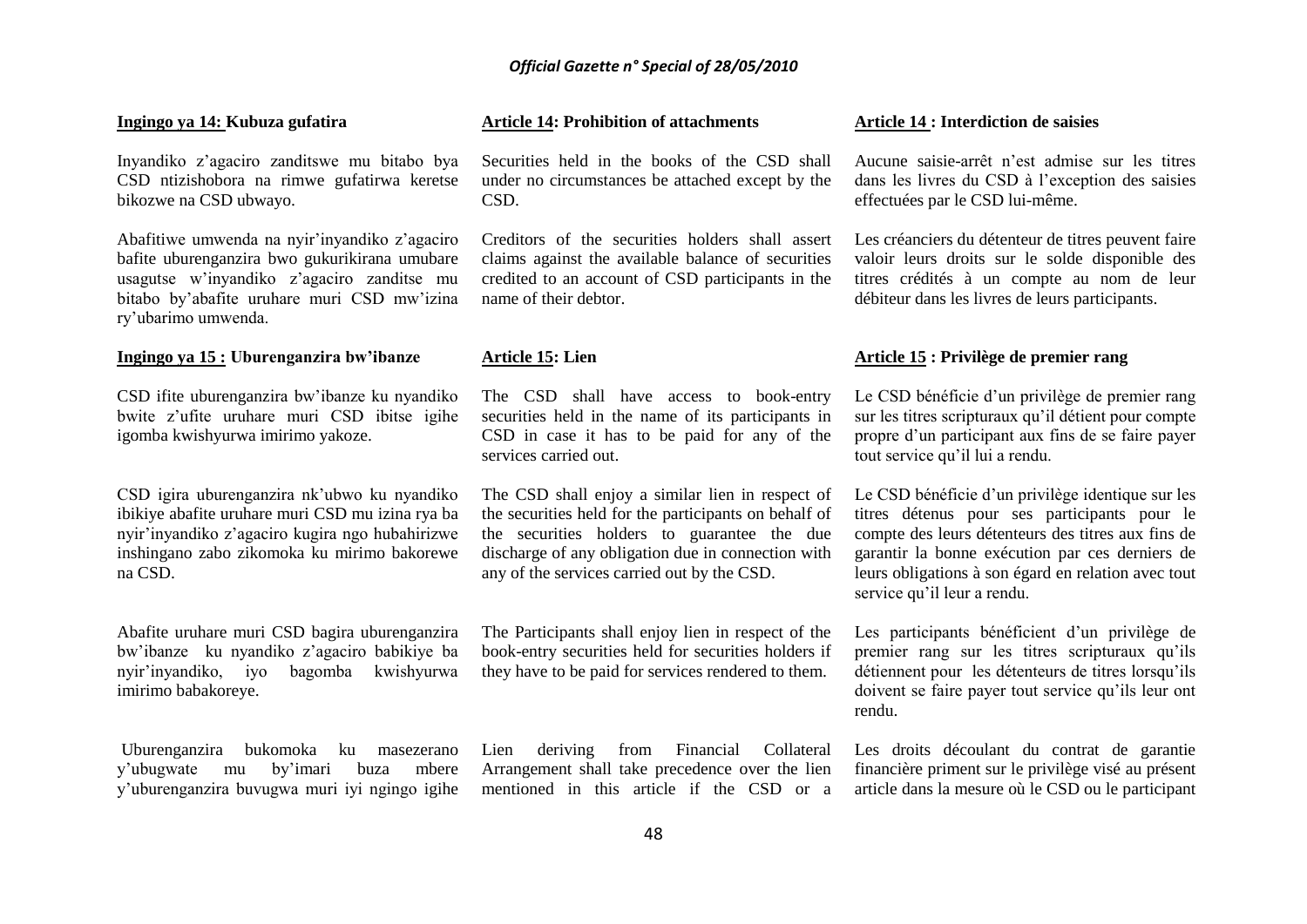CSD cyangwa ufite uruhare muri CSD yemeye kubwandika muri konti yabugenewe yihariye.

## **Ingingo ya 16 : Kurangiza inshingano z'utanga inyandiko kubirebana n'inyungu ku migabane, inyungu n'igishoro**

Kwishyura Banki Nkuru nk"ushinzwe ihwanyabwishyu ya CSD, hishyurwa inyungu ku migabane, inyungu n"igishoro byerekeranye n"inyandiko zishyinguwe, bikuraho umwenda uwatanze izo nyandiko afitiye ba nyir"inyandiko.

Izo nyungu n"igishoro byishyuwe binyuze muri Banki Nkuru cyangwa ibindi bigo by"imari ntibifatirwa n"abo Banki Nkuru cyangwa ibyo bigo bibereyemo umwenda.

#### **UMUTWE WA IV : INYANDIKO Z'AGACIRO ZINJIJWE MURI KONTI**

**Icyiciro cya mbere: Ingingo rusange ku nyandiko zanditse kandi zishyinguwe mu buryo bw'ikoranabuhanga**

#### **Ingingo ya 17 : Uburyo buhurizahamwe inyandiko**

Gutunga inyandiko z"agaciro zanditswe zitari mu mpapuro n"inyandiko zibikiwe ibyemezo mu mpapuro bikorwa gusa mu buryo bw"inyandiko kuri konti. Ntizigira umubare wihariye kandi zikoreshwa mu kwishyurana bitewe n"uko ziteye. Igihe zishyinguwe mu bitabo, CSD ishobora participant of CSD agreed to credit it to a special account**.**

#### **Article 16: Discharge of the duties of the issuer of securities in respect of dividends, interest and principal amounts**

The payment of dividends, interest and principal amounts relating to Book-Entry Securities to the Central Bank acting as settlement agent of the CSD shall discharge any obligation of the issuer vis-à-vis the security holders.

The interests and principal amounts paid through the Central Bank or any other financial institutions shall not be attached by the Central bank or such institutions creditors.

## **CHAPTER IV: BOOK ENTRY SECURITIES**

**Section One: Common provisions to dematerialized and immobilized securities**

#### **Article 17. Fungibility regime**

Holding of dematerialized and immobilized securities shall only exist in book entry form. They have no serial number and are fungible by nature. In case of immobilisation, the CSD may return to its participants identical bearer or registered securities without regard to their serial numbers. a accepté de l"inscrire sur un compte spécial.

#### **Article 16: Caractère libératoire en ce qui concerne les obligations de l'émetteur relatives à des dividendes, des intérêts et des capitaux échus**

Le paiement à la Banque Centrale en sa qualité d"agent de règlement du CSD, des dividendes, des intérêts et des capitaux échus en rapport avec des titres scripturaux est libératoire pour l"émetteur à l"égard des détenteurs de titres.

Ces intérêts et capitaux échus ainsi payés via la Banque Centrale ou toute autre institution financière sont insaisissables par les créanciers de la Banque Centrale ou de ces institutions.

#### **CHAPTER IV : TITRES SCRIPTURAUX**

**Section première : Dispositions communes aux titres dématérialisés et aux titres immobilisés**

#### **Article 17 : Régime de fongibilité**

La détention de titres dématérialisés et de titres immobilisés existe uniquement sous la forme d'une inscription en compte. Ils n"ont pas de numéro et sont fongibles par nature. En cas d"immobilisation, le CSD a la faculté de restituer à ses participants des titres identiques sans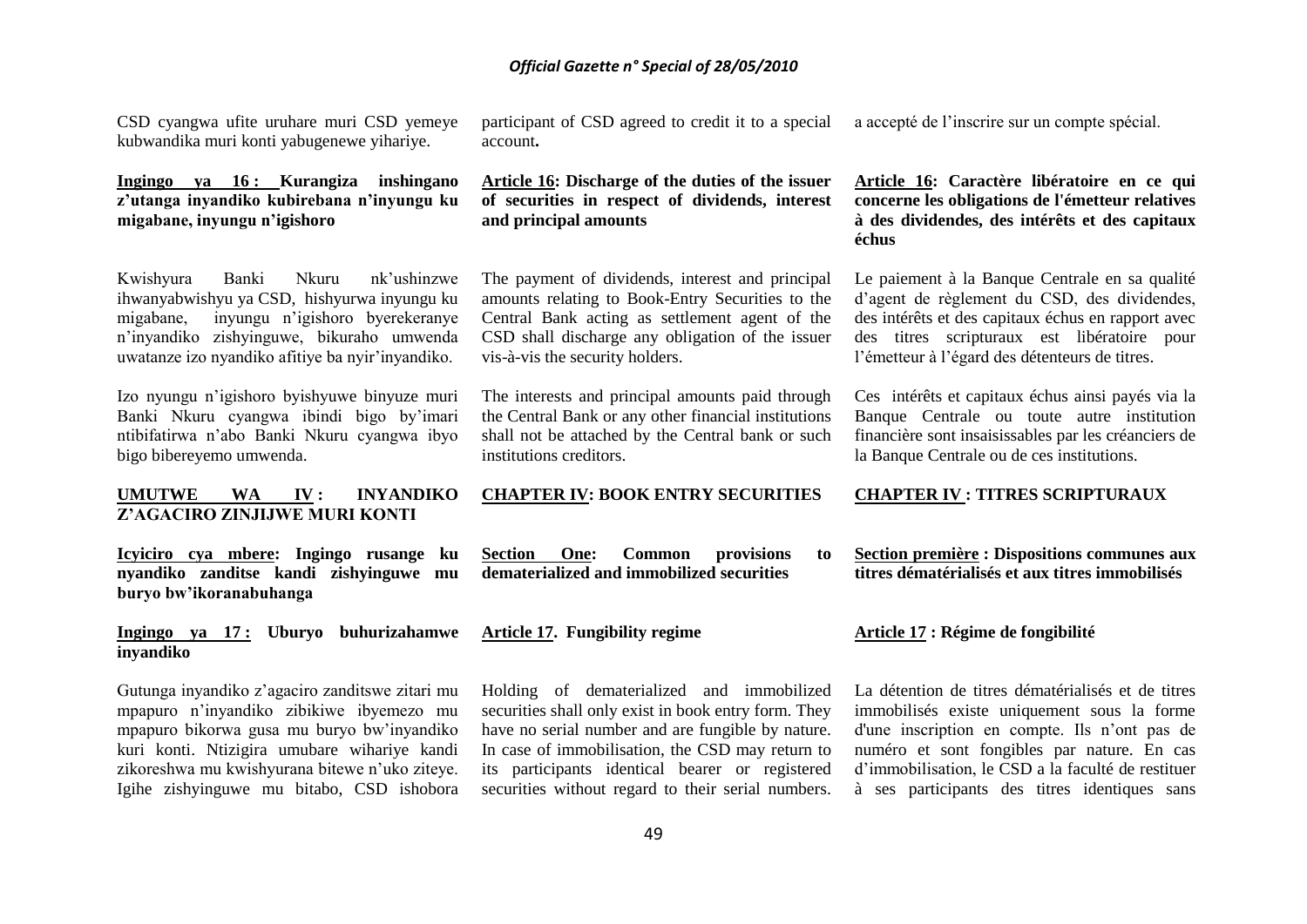gusubiza ku babitsi inyandiko z"agaciro zisa nazo hatitawe ku mubare uziranga. Ibi bikurikizwa no ku bafite uruhare muri CSD na ba nyir"inyandiko.

Iyandikwa rikozwe kuri konti y"inyandiko z"agaciro zo mu bwoko runaka kandi itanzwe mu buryo buzwi, ritanga uburenganzira bw"ifatanyamutungo, burangwa no kudafatika ku nyandiko zose zo mu bwoko bumwe zatanzwe kandi bitewe n"impamvu, zahinduwe mu buryo bw"ikoranabuhanga cyangwa zishyinguwe na CSD cyangwa n"abafite uruhare muri CSD.

Gutunga inyandiko zishyinguwe cyangwa zibitswe hakoreshejwe ikoranabuhanga, bigaragazwa n"agaciro kari kuri konti y"inyandiko z"agaciro, bikagaragazwa hifashishijwe inyandiko za Konti zitanzwe na CSD cyangwa n"abafite uruhare muri CSD. CSD cyangwa abafite uruhare muri CSD , babisabwe, bashobora gutanga icyemezo cyanditse kigaragaza agaciro nyakuri k"inyandiko z"agaciro zinjijwe muri konti .

Inyandiko z"agaciro zinjijwe muri konti zihererekanywa hakurwa cyangwa hongerwa agaciro kazo kuri konti.

### **Ingingo ya 18 : Uburenganzira bw'ufite uruhare muri CSD bukomoka ku nyandiko z'agaciro zinjijwe kuri konti**

Abafite uruhare muri CSD, uburenganzira bwabo bubazwa CSD ku nyandiko z"agaciro zabo bwite.

This also applies to the participants of CSD and owners of securities.

The credit to a security account in respect of a certain type and which is issued in a clear manner, shall give rise to a right of co-ownership of intangible nature in respect of all securities of the said type and issuance that, as the case may be, has been dematerialized or immobilized by the CSD or the participants.

The holding of dematerialized and immobilized securities shall be evidenced by the credit to a security account, which shall be demonstrated by means of the account statements delivered by CSD or its participants. CSD or its participants may also, upon request, issue a written certificate indicating the actual credit of Book-entry **Securities** 

Book-entry Securities are transferred by debits and credits between Security Accounts.

#### **Article 18: Participant's rights over Book-entry securities**

Participants holding Book-Entry Securities for their own account with the CSD shall assert their concordance de numéro. Il en est de même des participants et des détenteurs de titres.

Le crédit à un compte-titres de titres d'une catégorie et d"une émission donnés confère un droit de copropriété, de nature incorporelle, sur l"universalité de titres de même catégorie et émission qui, selon les cas, ont été dématérialisés ou immobilisés auprès du CSD ou des participants.

La détention de titres dématérialisés ou immobilisés est constatée par le crédit d'un Compte-titres, qui sera établi au moyen des relevés de compte remis par le CSD ou les participants. Le CSD ou les participants peuvent émettre des certificats en ce qui concerne les titres scripturaux détenus.

Les titres scripturaux sont transférés par voie de débits et crédits entre comptes-titres.

#### **Article 18 : Droits du participant sur ou relatifs à des titres scripturaux**

Les Participants qui détiennent pour leur compte propre des Titres scripturaux auprès du CSD font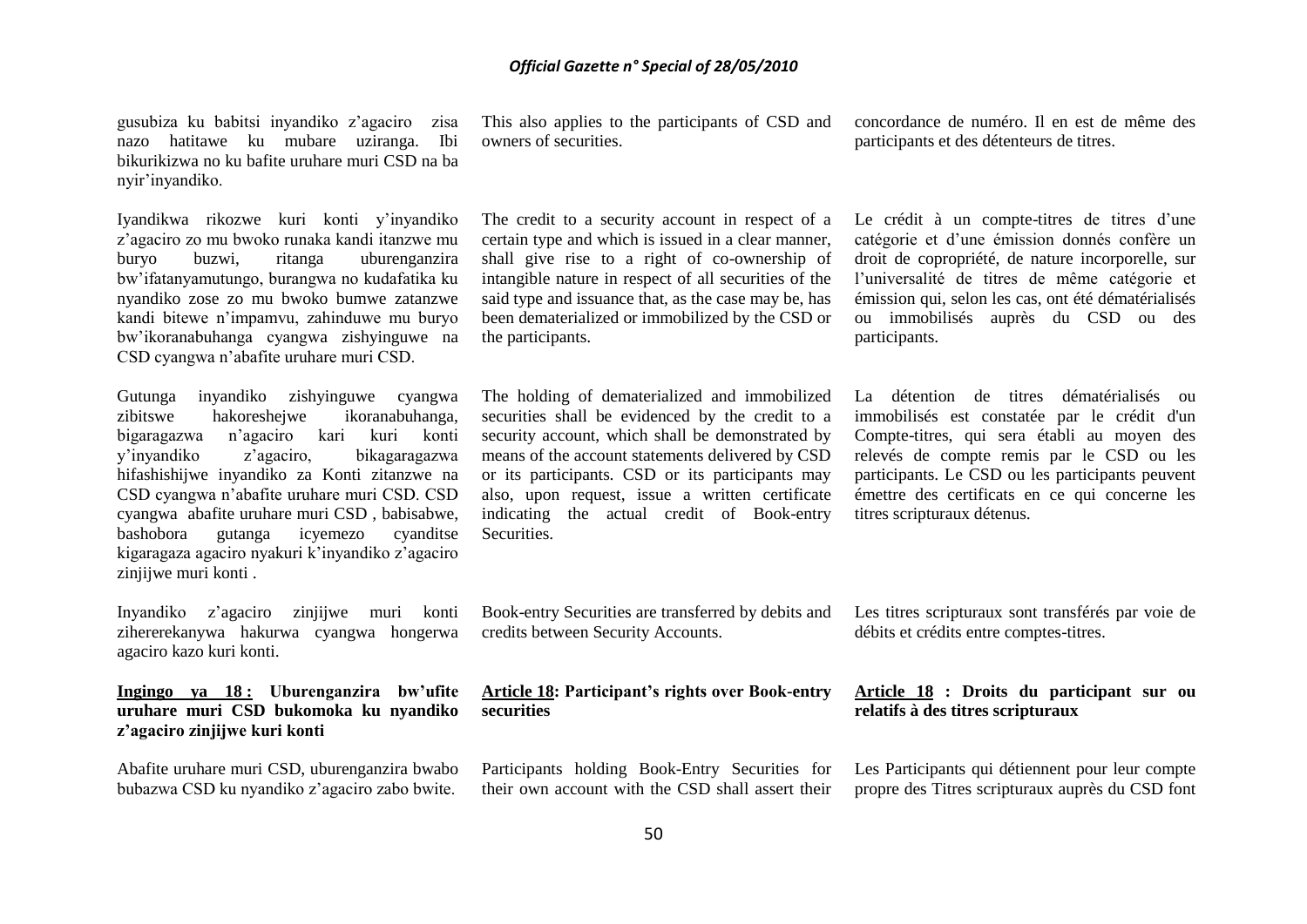|                                                                                                                                                                                                                                                                                                                                   | rights in those Securities against the CSD.                                                                                                                                                                                                                                                                                                                                                      | valoir leurs droits à l'égard du CSD.                                                                                                                                                                                                                                                                                                                                                           |
|-----------------------------------------------------------------------------------------------------------------------------------------------------------------------------------------------------------------------------------------------------------------------------------------------------------------------------------|--------------------------------------------------------------------------------------------------------------------------------------------------------------------------------------------------------------------------------------------------------------------------------------------------------------------------------------------------------------------------------------------------|-------------------------------------------------------------------------------------------------------------------------------------------------------------------------------------------------------------------------------------------------------------------------------------------------------------------------------------------------------------------------------------------------|
| Ariko uburenganzira bwabo bubazwa uwatanze<br>inyandiko z'agaciro iyo:                                                                                                                                                                                                                                                            | However, they assert their rights against the issuer<br>of the securities if:                                                                                                                                                                                                                                                                                                                    | Cependant, ils font valoir leurs droits à l'égard de<br>l'émetteur des titres :                                                                                                                                                                                                                                                                                                                 |
| 1° bushingiye ku mikorere<br>y'uwatanze<br>inyandiko z'agaciro;                                                                                                                                                                                                                                                                   | $1^\circ$ they are based on the operations of the issuer of<br>the securities;                                                                                                                                                                                                                                                                                                                   | 1° lorsque ces droits sont fondés sur le<br>fonctionnement de l'émetteur des titres;                                                                                                                                                                                                                                                                                                            |
| $2^{\circ}$ mu gihe uwatanze inyandiko z'agaciro ari mu<br>gihombo.                                                                                                                                                                                                                                                               | 2° the issuer of securities has been declared<br>bankrupt.                                                                                                                                                                                                                                                                                                                                       | 2° en cas de procédure d'insolvabilité ouverte à<br>l'encontre de l'émetteur des titres.                                                                                                                                                                                                                                                                                                        |
| Ingingo ya 19: Uburenganzira<br>bwa<br>nyir'inyandiko z'agaciro zinjijwe muri konti                                                                                                                                                                                                                                               | Article 19: Rights of holders of Book-entry<br>securities                                                                                                                                                                                                                                                                                                                                        | Article 19: Droits des détenteurs des titres<br>scrupturaux                                                                                                                                                                                                                                                                                                                                     |
| Ba nyir'inyandiko z'agaciro zinjijwe muri konti,<br>uburenganzira bwabo bubazwa<br>ubacungira<br>inyandiko ufite uruhare muri CSD.                                                                                                                                                                                                | The rights of securities holders over Book-entry<br>securities shall be exercised against the<br>participants.                                                                                                                                                                                                                                                                                   | Les détenteurs de titres scrupturaux exercent<br>leurs droits à l'égard des participants.                                                                                                                                                                                                                                                                                                       |
| Ariko uburenganzira bwabo bubazwa uwatanze<br>inyandiko z'agaciro iyo:                                                                                                                                                                                                                                                            | However, securities holders shall only exercise<br>their rights against the issuer if:                                                                                                                                                                                                                                                                                                           | Cependant, ils font valoir leurs droits à l'égard de<br>l'émetteur de titres :                                                                                                                                                                                                                                                                                                                  |
| $1^\circ$ bushingiye ku mikorere<br>y'uwatanze<br>inyandiko z'agaciro;                                                                                                                                                                                                                                                            | 1° they are based on the operations of the issuer<br>of the securities;                                                                                                                                                                                                                                                                                                                          | $1^\circ$ lorsque<br>droits<br>fondés<br>ces<br>sont<br>sur<br>fonctionnement de l'émetteur des titres.                                                                                                                                                                                                                                                                                         |
| $2^{\circ}$ mu gihe uwatanze inyandiko z'agaciro ari mu<br>gihombo.                                                                                                                                                                                                                                                               | the issuer of securities has been declared<br>$2^{\circ}$<br>bankrupt.                                                                                                                                                                                                                                                                                                                           | 2° en cas de procédure d'insolvabilité ouverte à<br>l'encontre de l'émetteur des titres;                                                                                                                                                                                                                                                                                                        |
| Mu gihe ufite uruhare muri CSD akorerwa<br>ikurikiranagihombo, ikurikiranwa ry'inyandiko<br>z'agaciro agomba kubazwa, rikorwa mu buryo<br>bukomatanyije ku nyandiko z'agaciro zibitse<br>muri CSD mu izina rye. Banki Nkuru ishobora,<br>ikoresheje amabwiriza, gutunganya no kugena<br>uburyo ikurikirana rikomatanyije rikorwa. | In the event of Insolvency Proceedings opened<br>against the participant, the action for recovery of<br>the number of securities which the participant is<br>liable to return, shall be brought collectively<br>against the pool of securities registered under the<br>name of the participant within CSD. The Central<br>Bank may by regulation organize or regulate such<br>collective action. | En cas de procédure d'insolvabilité ouverte à<br>l'encontre du participant, la revendication du<br>nombre des titres dont le participant<br>est<br>redevable,<br>s'exerce<br>collectivement<br>sur<br>l'universalité des titres inscrits au nom du<br>participant auprès du CSD. La Banque Centrale<br>peut, par règlement, organiser et régler les<br>modalités d'une telle action collective. |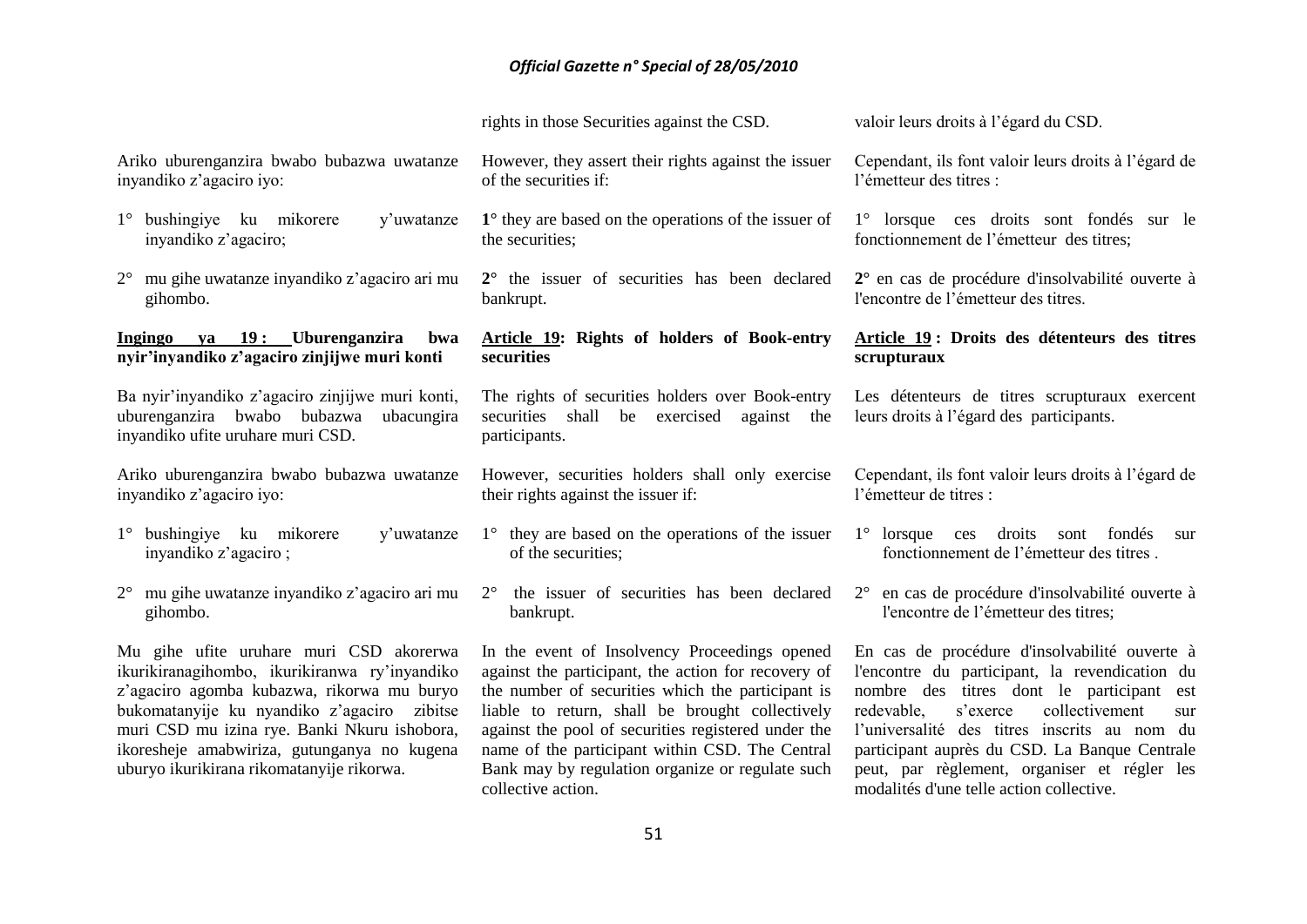Iyo imbumbe y"inyandiko z"agaciro idahagije kugira ngo inyandiko zose zigomba gusubizwa zisubizwe ba nyirazo, imbumbe isaranganywa kuri ba nyirazo hakurikijwe uburenganzira bazifiteho.

Iyo ufite uruhare muri CSD nawe afite inyandiko ze bwite z"ubwoko bumwe, ahabwa gusa inyandiko z"agaciro zisagutse, nyuma y"uko umubare wose w"inyandiko z"ubwoko bumwe abikiye ba nyirazo zibasubijwe.

#### **Ingingo ya 20 : Ibimenyetso by' inyandiko z'agaciro zinjijwe muri konti**

Ba nyir"inyandiko bagaragariza uwatanze inyandiko n"abandi bavugwa mu ngingo 19 y"iri tegeko ibimenyetso by"ukuri k"umubare w"inyandiko z"agaciro zabo, hifashishijwe impapuro zigaragaza uko konti ihagaze zitangwa n"abafite uruhare muri CSD. Abafite uruhare muri CSD bashobora no gutanga icyemezo kigaragaza ukuri kw"inyandiko z"agaciro zinjijwe kuri konti.

#### **Ingingo ya 21 : Kugwatiriza inyandiko z'agaciro**

Kwandika inyandiko z"agaciro zinjijwe muri konti zifatwa nk"ingwate zifitwe cyangwa zigenzurwa n"ufata ingwate iyo zanditswe kuri konti yihariye iri muri CSD cyangwa iri mu

If the pool is insufficient to allow complete restitution of all due securities, it shall be allocated among the co-owners in proportion to their rights.

If the participant itself is the owner of a number of Securities of the same category, it shall only be entitled to the number of securities remaining after the total number of securities of the same category which it held for securities holders has been returned to those securities holders.

# **Article 20 : Proof of Book-entry securities**

The Securities Holders shall prove the existence and the number of their securities vis-à-vis the issuers and any other stakeholder relevant in the context of Article 19 of this law by means of the account statements delivered by the participants. The participants may also deliver certification in order to evidence the existence of the Book-entry securities.

#### **Article 21 : Collateralization of securities**

The crediting of Book-Entry Securities shall be taken as collateral in the possession or under the control of the Collateral Taker if they are credited to a special account opened with the CSD or its

Si cette universalité est insuffisante pour assurer la restitution intégrale des titres , elle sera répartie entre les copropriétaires en proportion de leurs droits.

Si le participant est lui-même propriétaire d'un nombre de titres inscrits en compte de la même catégorie, il ne lui est attribué que le nombre des titres qui subsistent après que le nombre total des titres de la même catégorie détenus par lui pour le compte de ses détenteurs de titres aura été restitué.

#### **Article 20 : Preuve de titres scripturaux**

Les détenteurs de Titres prouvent l'existence et le nombre de leurs titres à l'égard de l'émetteur ou de toute autre partie prenante dans le cadre de l'Article 19 de la présente loi au moyen d'extraits de compte remis par les participants. Les participants peuvent également délivrer des attestations aux fins de certifier l'existence des titres scripturaux.

#### **Article 21 : Mise en garantie de titres**

Le crédit de titres scripturaux est considéré comme une garantie en possession ou sous contrôle du preneur de garantie s"ils sont inscrits sur un compte spécial ouvert auprès du CSD ou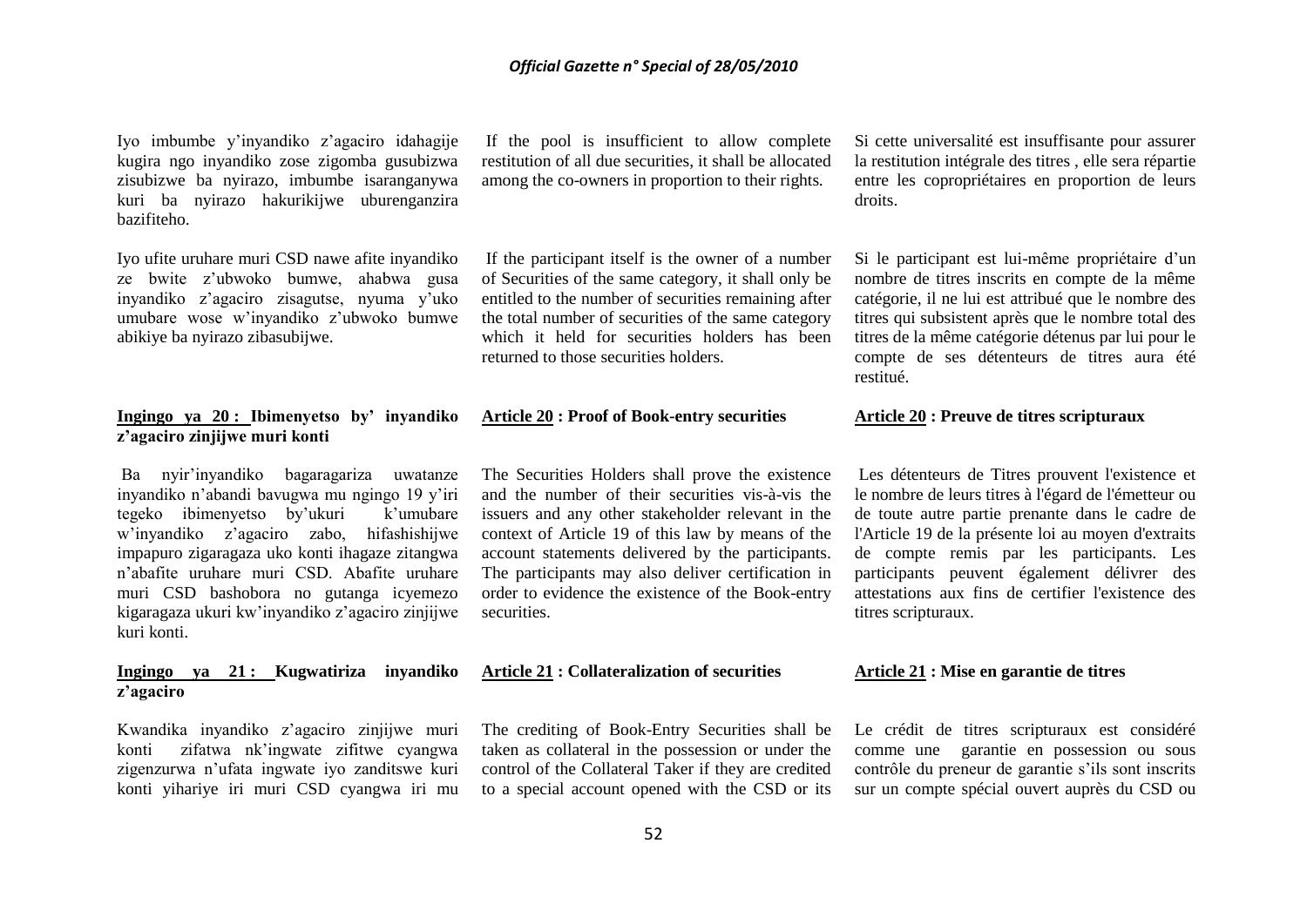bafite uruhare muri CSD mu izina ry"umuntu impande zombi zumvikanyeho.

#### **Ingingo ya 22 : Ihererekanya burundu bw'inyandiko z'agaciro**

Ihererekanywa ry"inyandiko z"agaciro **r**iteganywa mu gika cya 2 n"icya 4 by"ingingo ya 17 no mu ngingo ya 21 z"iri tegeko ntirigibwaho impaka igihe cyose CSD, nyir"inyandiko z"agaciro, abafite uruhare muri CSD cyangwa undi wese wazihawe, yazibonye buriganya. Cyakora ntibivanaho uburyozwe bw"uwatanze inyandiko y"agaciro imbere y"uwahohotewe.

#### **Icyiciro cya 2 : Inyandiko z'agaciro zishyinguye mu buryo bw'ikoranabuhanga**

**Ingingo ya 23: Inyandiko z'agaciro zishobora gutangwa zitabikiwe ibyemezo mu mpapuro**

Inyandiko z"agaciro zikurikira zitangwa zitabikiwe ibyemezo mu mpapuro:

- 1° inyandiko z"agaciro z"umwenda zitangwa na Repubulika y'u Rwanda cyangwa na Banki Nkuru ;
- 2° inyandiko z"agaciro zitangwa na sosiyete y"ubucuruzi igengwa n"amategeko ya Repubulika y"u Rwanda kandi yiyandikishije ku Isoko ry'imari n'imigabane;

participants in the name of a person agreed on by both parties.

# **Article 22 : Definitive transfer of Securities**

The transfer of securities described under paragraphs 2 and 4 of Article 17 and in Article 21 of this Law shall not be challenged on whatsoever basis, as long as the CSD, the Participant, the Securities Holders or any other third parties received them in bad faith. This is however without prejudice to the liability of the transferor of the Securities vis-à-vis the person suffering the lost.

#### **Section 2: Dematerialized Securities**

**Article 23: Securities subject to dematerialization**

The following securities shall be issued in dematerialized form :

- 1° the debt securities issued by the Republic of Rwanda or by the Central Bank;
- 2° the securities issued by a company incorporated under the laws of the Republic of Rwanda and listed on the Rwanda Stock Exchange (RSE);

de ses participants au nom d'une personne convenue par les deux parties.

#### **Article 22 : Caractère définitif des transferts de titres**

Le transfert de titres visés aux alinéas 2 et 4 de l"Article 17 et à l"article 21 de la présente loi ne peuvent être mis en cause sur quelque base que ce soit aussi longtemps que le CSD, les participants, les détenteurs de titres ou une tierce partie, a reçu ces titres de mauvaise foi. Ceci est toutefois sans préjudice de la responsabilité du donneur d'ordre à l'égard de la personne préjudiciée.

#### **Section 2 : Titres dématerialisés**

#### **Article 23 : Titres susceptibles de dématérialisation**

Les titres visés ci-après sont émis sous une forme dématérialisée :

- 1° les titres représentatifs d'un emprunt émis par la République du Rwanda ou par la Banque Centrale ;
- 2° les titres émis par une société régie par la législation de la République du Rwanda et cotés sur le Marché Boursier du Rwanda ;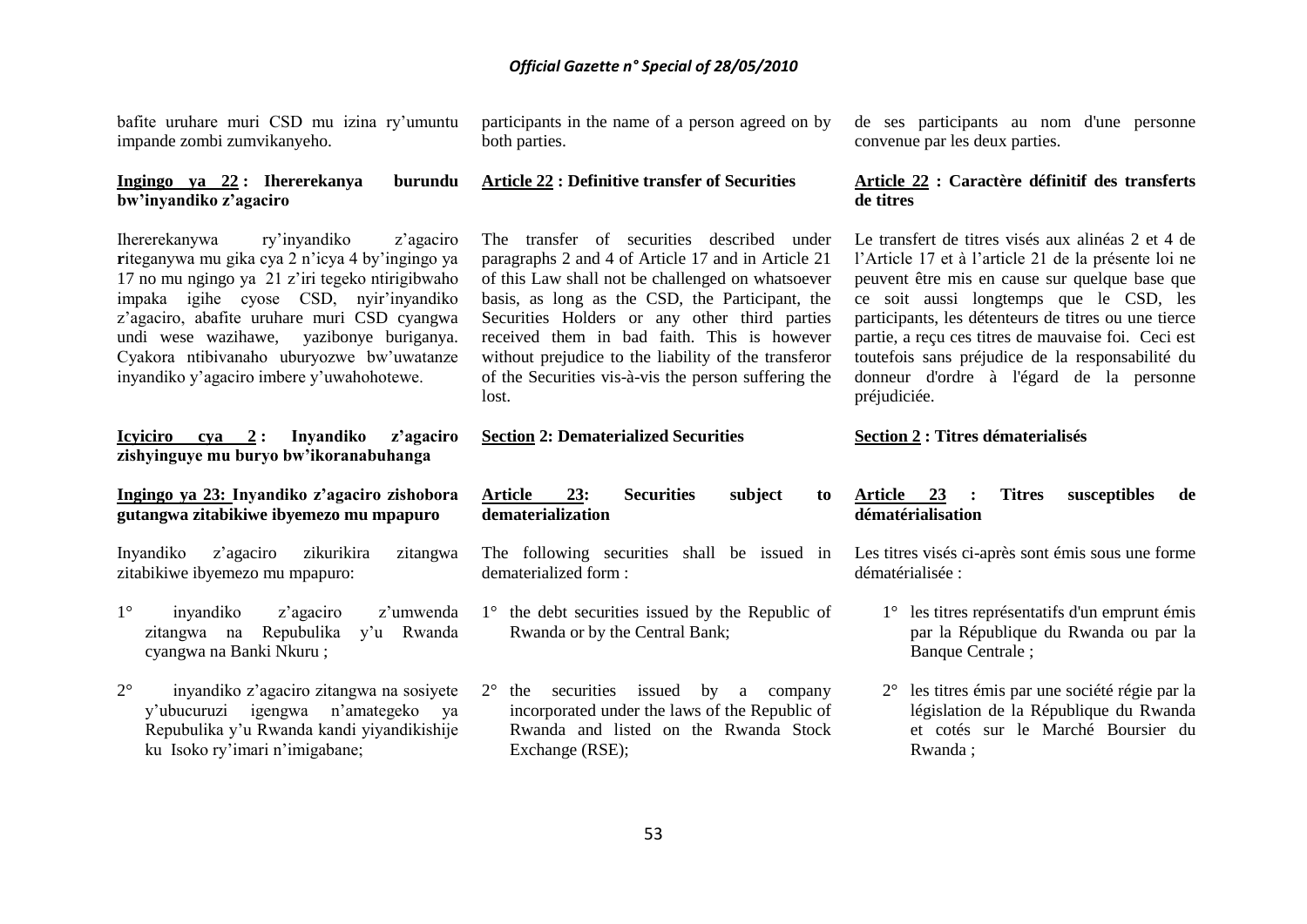3° inyandiko z"agaciro zitanzwe n"amabanki cyangwa n"ibigo by"imari.

Ibivugwa mu gika cya mbere cy"iyi ngingo ntibikurikizwa iyo inyandiko z"agaciro zatanzwe ku isoko ry"imari ry"amahanga cyangwa rigengwa n"amategeko y"ikindi gihugu.

Banki Nkuru ishobora gushyiraho amabwiriza agena iyandikwa ry"inyandiko z"agaciro z"ikindi kigo nyarwanda icyo ari cyo cyose zigomba gutangwa zitabikiwe ibyemezo mu mpapuro.

Inyandiko y"agaciro i**y**o ariyo **y**ose, ishobora kubikwa muri CSD mu buryo bw"ikoranabuhanga hatitawe ku mategeko agenga uwayitanze, iyo ubwo buryo bwemewe n"amategeko agenga itangwa ry"iyo nyandiko.

## **Article 24: Itangwa ry'inyandiko z'agaciro zanditswe zitari mu mpapuro**

Itangwa **ry'**inyandiko z"agaciro zose zibitswe mu buryo bw"ikoranabuhanga rinyuzwa muri CSD kuko ariyo yonyine ibyemererwa n"amategeko,.

3° Securities issued by Banks or Financial **Institutions** 

The provisions of the first paragraoph of this article do not apply to securities issued in foreign financial markets or governed by the laws of a foreign country.

The Central Bank may put in place regulations requiring the dematerialized form on any other securities issued by any other Rwandese entity.

Any other securities may be subject to dematerialisation within the CSD, regardless of the laws governing the issuer, provided that such dematerialization is admitted by the law governing the issuance of the said securities.

**Article 24: Issuing of dematerialized securities**

All dematerialized securities shall be issued through the CSD because it is the only institution legally authorised to do so.

3° les titres émis par les Banques ou les Établissements financiers.

Les dispositions du premier paragraphe du présent article ne s'appliquent pas aux titres émis sur un marché financier étranger ou régis par la législation d'un autre pays.

La Banque Centrale peut mettre en place une réglementation imposant la forme dématérialisée de tous les titres émis par une entité de droit rwandais.

Tout autre titre peut faire l'objet d'une dématérialisation auprès du CSD quelle que soit la loi régissant son émetteur, lorsqu'une telle dématérialisation est admise par la loi régissant l'émission de ces titres.

**Article 24: Emission des titres dématérialisés**

Les titres dématérialisés sont émis via le CSD car il est la seule institution autorisée à le faire de par la loi.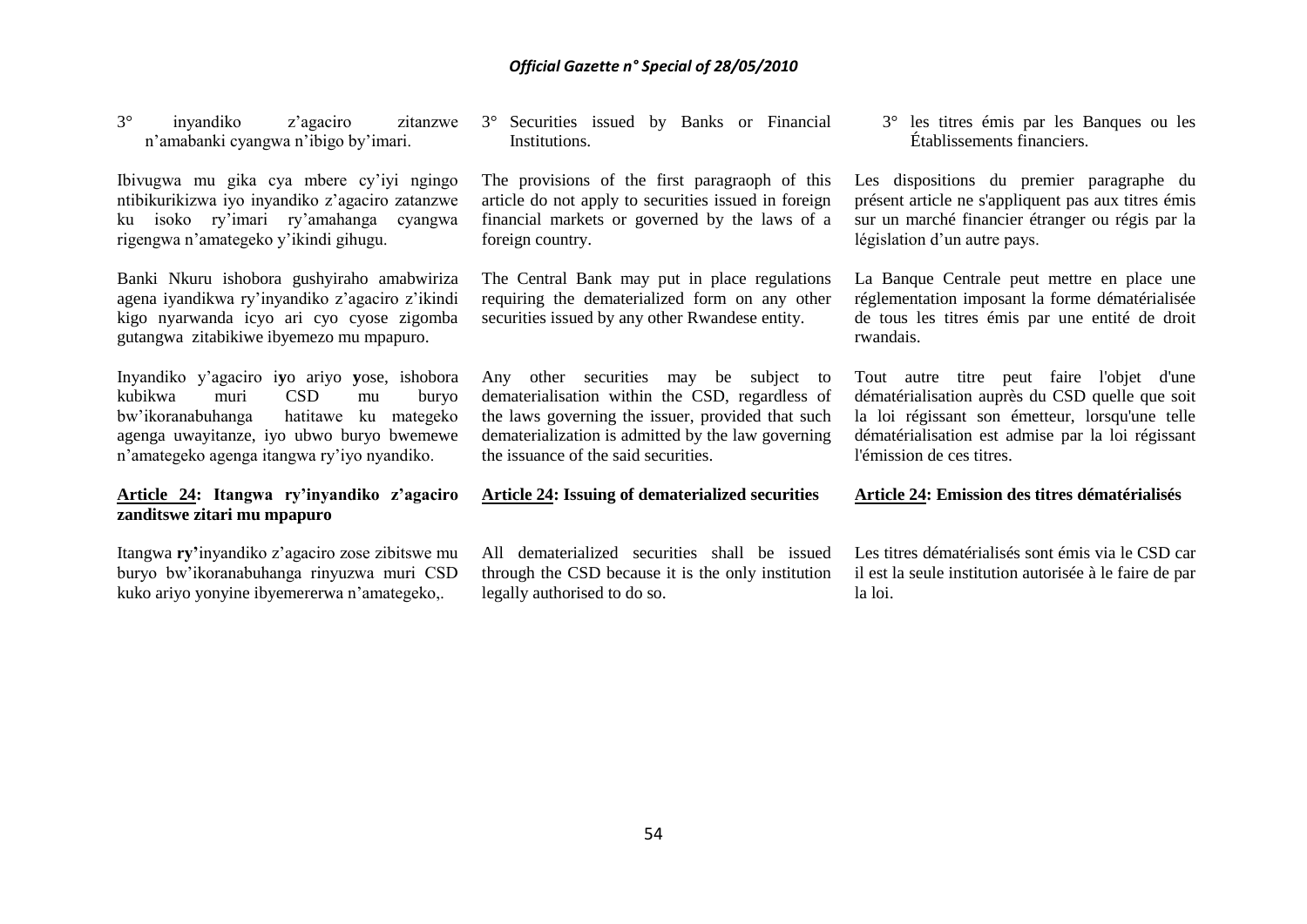| <u>Icyiciro cya 3:</u> Inyandiko z'agaciro zibikiwe Section 3: Immobilized securities |  |
|---------------------------------------------------------------------------------------|--|
| ibyemezo mu mpapuro                                                                   |  |

### **Ingingo ya 25: Inyandiko z'agaciro zishobora kubikirwa ibyemezo mu mpapuro**

Uretse inyandiko z"agaciro zanditswe zitabikiwe ibyemezo mu mpapuro ziteganywa n"iri tegeko, inyandiko zose, hatitawe k"uzitanze byaba ikigo cya Leta cyangwa ikigenga, ku bwoko bw"inyandiko yaba imigabane, imigabane ku nguzanyo n"izindi, nuko ziteye, zaba inyandiko zibitse mu mahanga zitabikiwe ibyemezo mu mpapuro, izanditse mu mazina ya ba nyirazo cyangwa mu mazina y"abazitwaje, zishobora kubikirwa ibyemezo mu mpapuro muri CSD.

Bitabangamiye ibiteganywa n'iri tegeko, CSD ishobora kubitsa inyandiko z"agaciro zibikiwe ibyemezo mu mpapuro ku zindi CSD zo mu mahanga ikoresheje uburyo bwiyandikisha butabikiwe ibyemezo mu mpapuro.

#### **Ingingo ya 26: Iyandikwa ry'inyandiko z'agaciro mu bitabo by'amasosiyete y'ubucuruzi**

Mu rwego rwo kubahiriza ingingo z"Itegeko ryerekeye amasosiyete y"ubucuruzi zirebana n"ibitabo by"imigabane n"iby"imigabane nguzanyo, CSD yemerewe kwandikwa muri ibyo bitabo iyo ibikora mu izina ry"abafite uruhare muri CSD cyangwa mu rya nyir"inyandiko z"agaciro.

## **Article 25: Securities subject to immobilization**

With the exceptions of dematerialized securities under this Law, any securities, regardless of the nature of their issuer, whether a public or private entity, their type, whether shares, obligations, or any others, and form, whether in foreign dematerialised form, registered in the name of their owners or bearers may be subject to immobilisation with the CSD.

Without prejudice to the provisions of this Law, the CSD may sub-deposit immobilized securities with other CSD abroad, by means of book-entry transfer.

**Article 26 : Recording of securities in companies' registers**

In compliance with the provisions of the Law relating to companies relating to shares and debentures, the CSD is allowed to be entered in those records, when acting on behalf of its participants or their securities holder.

#### **Section 3: Titres immobilisés**

#### **Article 25: Titres susceptibles d'immobilisation**

À l'exception des titres dématérialisés visés par la présente loi, tous les titres, quelle que soit la nature de leur émetteur qu"il soit une entité publique ou privée, le type de titres qu"ils soient des actions, des obligations, ou tout autre type, et leur forme, des titres dématérialisés étrangers, des titres nominatifs ou au porteur, peuvent faire l'objet d'une immobilisation auprès du CSD.

Sans préjudice des dispositions de la présente loi, le CSD peut sous-déposer ses titres dématérialisés auprès d"autres CSD à l'étranger, par voie scripturale.

#### **Article 26 : Enregistrement des titres dans les registres des sociétés commerciales**

Conformément aux dispositions de la loi sur les sociétés commerciales portant sur les registres des actions et des obligations de sociétés, le CSD est autorisé à être inscrit dans ces registres lorsqu'il agit pour le compte des participants ou du détenteur de titres.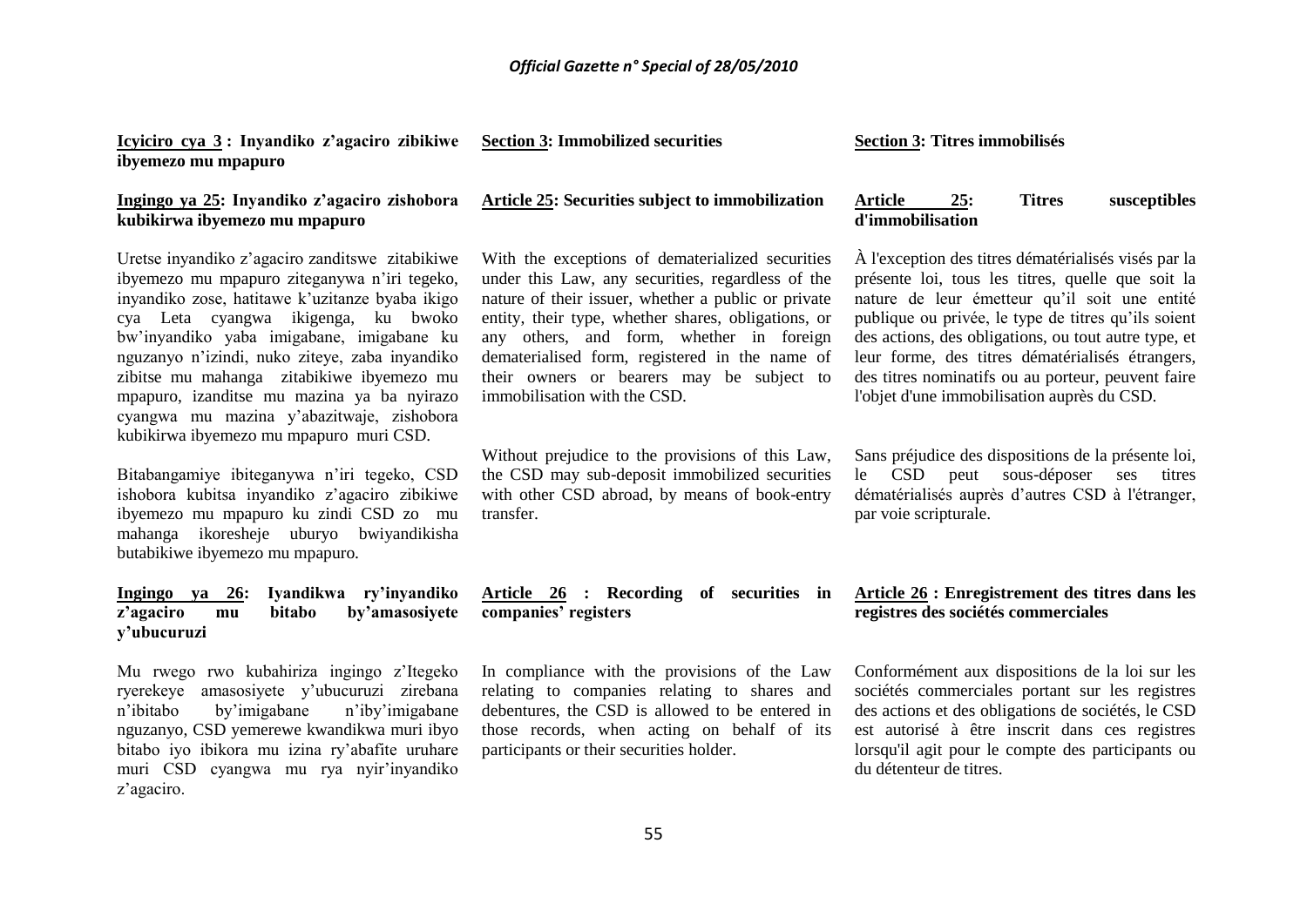| ya 27: Inyandiko z'agaciro<br><b>Ingingo</b><br>zihererekanyijwe mu buryo buboneye                                                                                                                                                                                                      | <b>Article 27: Good delivery securities</b>                                                                                                                                                                                                                                                                            | Article 27 : Titres de bonne livraison                                                                                                                                                                                                                                                                                       |
|-----------------------------------------------------------------------------------------------------------------------------------------------------------------------------------------------------------------------------------------------------------------------------------------|------------------------------------------------------------------------------------------------------------------------------------------------------------------------------------------------------------------------------------------------------------------------------------------------------------------------|------------------------------------------------------------------------------------------------------------------------------------------------------------------------------------------------------------------------------------------------------------------------------------------------------------------------------|
| Banki Nkuru ishyiraho amabwiriza agenga<br>itambamirwa n'ubundi buryo bwo kurinda<br>inyandiko z'agaciro zanditswe ku bazitwaje,<br>kwibwa, kubura cyangwa bwo kuzirinda ibindi<br>biza byose.                                                                                          | The Central Bank shall establish regulations stop<br>notification and protection of bearer securities<br>against theft, loss and any other calamities.                                                                                                                                                                 | La Banque Centrale fixe la réglementetion sur la<br>protection des titres au porteur contre le vol, la<br>perte et autres calamités, par le biais de la<br>procédure d'opposition.                                                                                                                                           |
| <b>CSD</b><br>n'abayifitemo<br>bagomba<br>uruhare,<br>inyandiko<br>z'agaciro<br>kwitwararika<br>ko<br>ko zitigeze<br>zahererekanyijwe neza, kandi<br>zitambamirwa. Iyo CSD yemeye inyandiko<br>z'agaciro zatambamiwe, igomba<br>kwirengera<br>ibiteganywa n'ingingo ya 11 y'iri tegeko. | The CSD and participants shall ensure that the<br>securities are of good delivery and, that they have<br>not been subject to any Stop Notification. Should<br>the CSD nevertheless accept a Security subject to<br>a Stop Notification, it shall be held liable under the<br>conditions set in Article 11 of this Law. | Le CSD et les participants veillent à ce que les<br>titres soient de bonne livraison et qu'ils n'aient été<br>soumis à aucune opposition. Si le CSD accepte<br>néanmoins un titre faisant l'objet d'une<br>opposition, il doit en être tenu responsable dans<br>les conditions prévues à l'article 11 de la présente<br>loi. |
| Kubitsa inyandiko z'agaciro muri CSD bigira<br>agaciro kamwe nk'igikorwa cy'ihererekanya.<br>Itambamira rikozwe nyuma y'iri bitsa nta gaciro<br>rigira.                                                                                                                                 | The deposit of securities with the CSD has the<br>same effect as disposal of said security; any Stop<br>Notification published after such deposit shall be<br>without effect.                                                                                                                                          | Le dépôt de titres auprès du CSD a les mêmes<br>effets qu'un acte de disposition; toute publication<br>d'opposition postérieure à ce dépôt est sans effet.                                                                                                                                                                   |
| UMUTWE WA V: INGINGO ZINYURANYE<br><b>N'IZISOZA</b>                                                                                                                                                                                                                                     | <b>CHAPTER V: TRANSITIONAL AND FINAL</b><br><b>PROVISIONS</b>                                                                                                                                                                                                                                                          | <b>CHAPITRE</b><br><b>DISPOSITIONS</b><br>V<br><b>TRANSITOIRES ET FINALES</b>                                                                                                                                                                                                                                                |
| Ingingo ya 28: Itegeko rikurikizwa igihe<br>cy'igongana ry'amategeko                                                                                                                                                                                                                    | Articles 28: Applicable law in case of<br>conflicting laws                                                                                                                                                                                                                                                             | Article 28 : Loi applicable en cas de conflit des<br>lois                                                                                                                                                                                                                                                                    |
| Haseguriwe ibiteganywa n'andi mategeko, ibi<br>bikurikira bigengwa n'amategeko y'igihugu konti<br>y'inyandiko z'agaciro iherereyemo:                                                                                                                                                    | Subject to provisions of other laws, the following<br>matters are governed by the laws of the country<br>where securities account is opened:                                                                                                                                                                           | Sous réserve des provisions d'autres lois, les<br>éléments ci-après sont régis par la législation du<br>pays où se trouve le compte - titres :                                                                                                                                                                               |
| 1° imiterere n'ingaruka ku muhuza n'abandi                                                                                                                                                                                                                                              | 1° the legal nature and effects against the                                                                                                                                                                                                                                                                            | 1° la nature juridique et les effets à l'égard de                                                                                                                                                                                                                                                                            |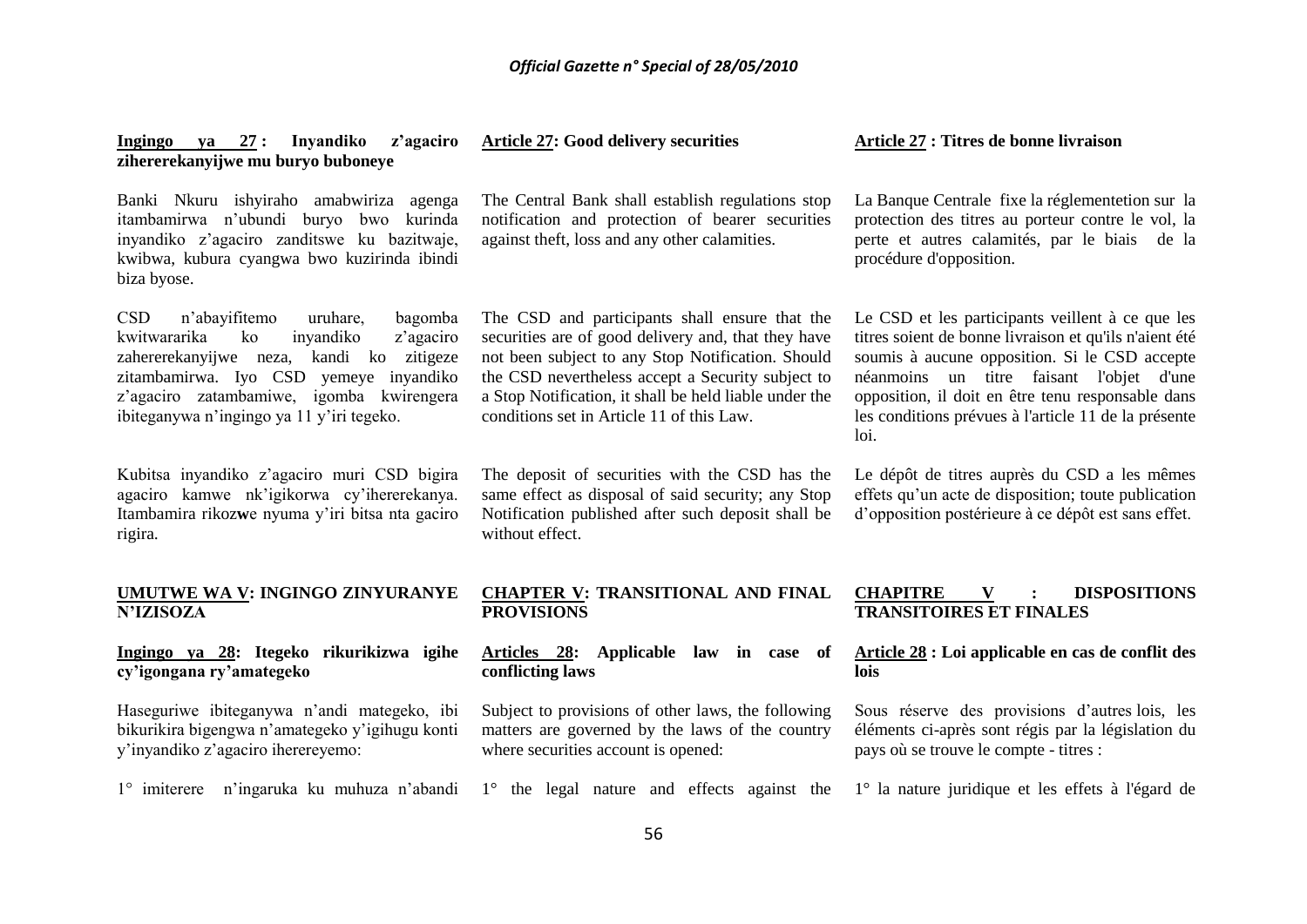bantu mu birebana n"uburenganzira bukomoka ku nyandiko z"agaciro ziri kuri konti;

2° imiterere n"ingaruka ku muhuza n"abandi bantu mu birebana n"ihererekanya ry"inyandiko z"agaciro zibitswe n**'**umuhuza;

3° ibyitwararikwa mu gukora itambamira ryerekeye ihererekanya ry"inyandiko z"agaciro zibitswe n"umuhuza ;

4° igihe uburenganzira umuntu afite ku nyandiko z"agaciro zibitswe n"umuhuza bushobora ku**va**naho cyangwa kubanziriza uburenganzira bw"undi ;

5° inshingano z"umuhuza k"uwundi muntu wese utari nyir"ikonti z"inyandiko z"agaciro, ukurikirana uburenganzira bukomoka ku nyandiko z"agaciro zibitswe n"uwo muhuza mu nyungu zitandukanye n"iza nyiri konti cyangwa undi muntu wese;

6° igihe ihererekanywa ry"inyandiko z"agaciro zibitswe n"umuhuza ritanga n"uburenganzira ku nyungu ku migabane, urwunguko, n"izindi nyungu zose, cyangwa ku bwishyu, igurisha n"ibindi.

**Ingingo ya 29: Ibihano byo mu rwego rw'ubutegetsi**

Banki Nkuru ishyiraho ikoresheje amabwiriza, ibihano byo mu rwego rw"ubutegetsi iyo abafite uruhare muri CSD batubahiriza iri tegeko intermediary and third parties of the rights resulting from securities deposited in an account;

2° the legal nature and effects against the intermediary and third parties of a disposition of securities held with an intermediary;

3° the requirements for perfection of a disposition of securities held with an intermediary;

4° whether a person's interest in Securities held with an intermediary extinguishes or has priority over another person's interest;

5° the duties of an intermediary to a person other than the securities account holder who asserts in competition with the securities holder or another person an interest in Securities held with that intermediary;

6° whether a disposition of securities held with an intermediary extends to entitlements to dividends, income, or other distributions, or to redemption, sale or other proceeds.

#### **Article 29: Administrative sanctions**

The Central Bank shall provide for, by means of regulations, administrative penalties where participants have not complied with this Law or

l'intermédiaire et des tiers des droits résultant des titres enregistrés sur le compte;

2° la nature juridique et les effets à l'égard de l'intermédiaire et des tiers d'un transfert de Titres détenus auprès d'un intermédiaire ;

3° les éventuelles conditions d'opposabilité d'un transfert de titres détenus auprès d'un intermédiaire ;

4° si le droit d'une personne sur des titres détenus auprès d'un intermédiaire a pour effet d'éteindre ou de primer le droit d'une autre personne ;

5° les éventuelles obligations d'un intermédiaire envers une personne autre que le titulaire de compte qui revendique des droits concurrents sur des titres détenus auprès de cet intermédiaire à l'encontre du titulaire de compte ou d'une autre personne ;

6° si le transfert de titres détenus auprès d'un intermédiaire s'étend aux droits aux dividendes, revenus, ou autres distributions, ou aux remboursements, produits de cession ou tous autres produits.

#### **Article 29 : Sanctions administratives**

La Banque Centrale met en place, par voie d"instructions, des sanctions administratives contre les participants qui ne respectent pas la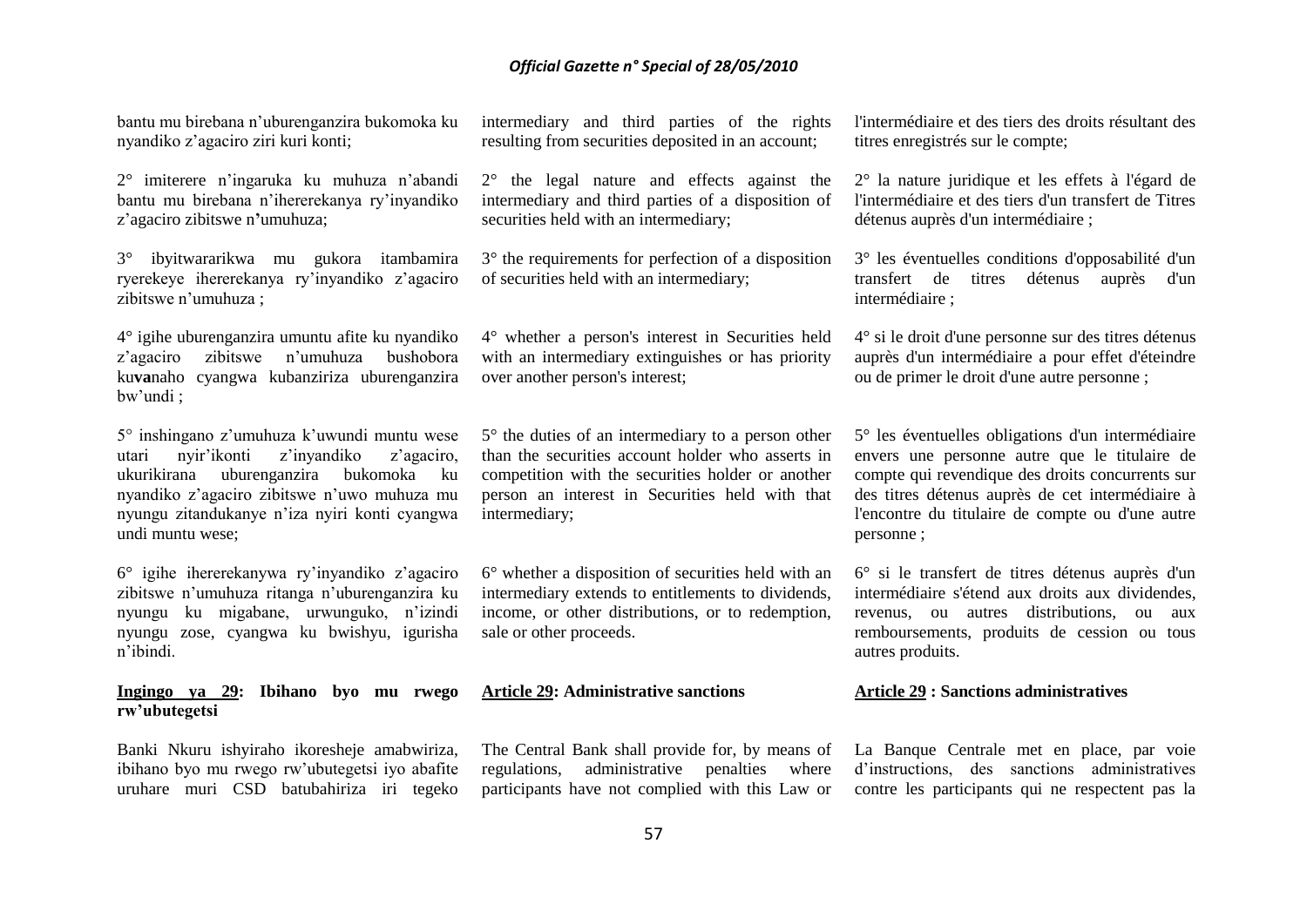| <b>KAGAME Paul</b><br>Perezida wa Repubulika                                                                        | <b>KAGAME Paul</b><br>President of the Republic                                                                         | <b>KAGAME Paul</b><br>Président de la République                                                                 |
|---------------------------------------------------------------------------------------------------------------------|-------------------------------------------------------------------------------------------------------------------------|------------------------------------------------------------------------------------------------------------------|
| $(s\acute{e})$                                                                                                      | $(s\acute{e})$                                                                                                          | $(s\acute{e})$                                                                                                   |
| Kigali, kuwa 28/05/2010                                                                                             | Kigali, on 28/05/2010                                                                                                   | Kigali, le 28/05/2010                                                                                            |
| Iri tegeko ritangira gukurikizwa ku munsi<br>ritangarijweho mu Igazeti ya Leta ya Repubulika<br>y'u Rwanda.         | This law shall enter into force on the date of its<br>publication in the Official Gazette of the Republic<br>of Rwanda. | La présente loi entre en vigueur le jour de sa<br>publication au Journal officiel de la République<br>du Rwanda. |
| Ingingo ya 32: Igihe iri tegeko ritangira<br>gukurikizwa                                                            | <b>Article 32: Commencement</b>                                                                                         | Article 32: Entrée en vigueur                                                                                    |
| Ingingo zose z'amategeko abanziriza iri kandi<br>zinyuranyije na ryo zivanyweho.                                    | All prior legal provisions inconsistent with this<br>Law are hereby repealed.                                           | Toutes les dispositions légales antérieures<br>contraires à la présente loi sont abrogées.                       |
| Ingingo ya 31:<br>Ivanwaho<br>ry'ingingo<br>z'amategeko zinyuranyije n'iri tegeko                                   | <b>Article 31: Repealing of inconsistent provisions</b>                                                                 | <b>Article 31: Disposition abrogatoire</b>                                                                       |
| Iri tegeko ryateguwe mu rurimi rw'Icyongereza,<br>kandi<br>risuzumwa<br>ritorwa<br>rurimi<br>mu<br>rw'Ikinyarwanda. | This law was drafted in English, considered and<br>adopted in Kinyarwanda.                                              | La présente loi a été initiée en anglais, examinée<br>et adoptée en Kinyarwanda.                                 |
| Ingingo ya 30: Itegurwa, isuzumwa n'itorwa<br>ry'iri tegeko                                                         | Article 30:<br>Drafting,<br>consideration<br>and<br>adoption of this law                                                | Article 30: Initiation, examen et adoption de<br>la présente loi                                                 |
| amabwiriza<br>ayo<br>ari<br>yo<br>yose<br>cyangwa<br>yashyizweho hakurikijwe iri tegeko.                            | with any other instructions<br>established in<br>accordance with this Law.                                              | présente loi ou pour le non respect de toutes<br>dispositions mises en place conforméments à la<br>présente loi. |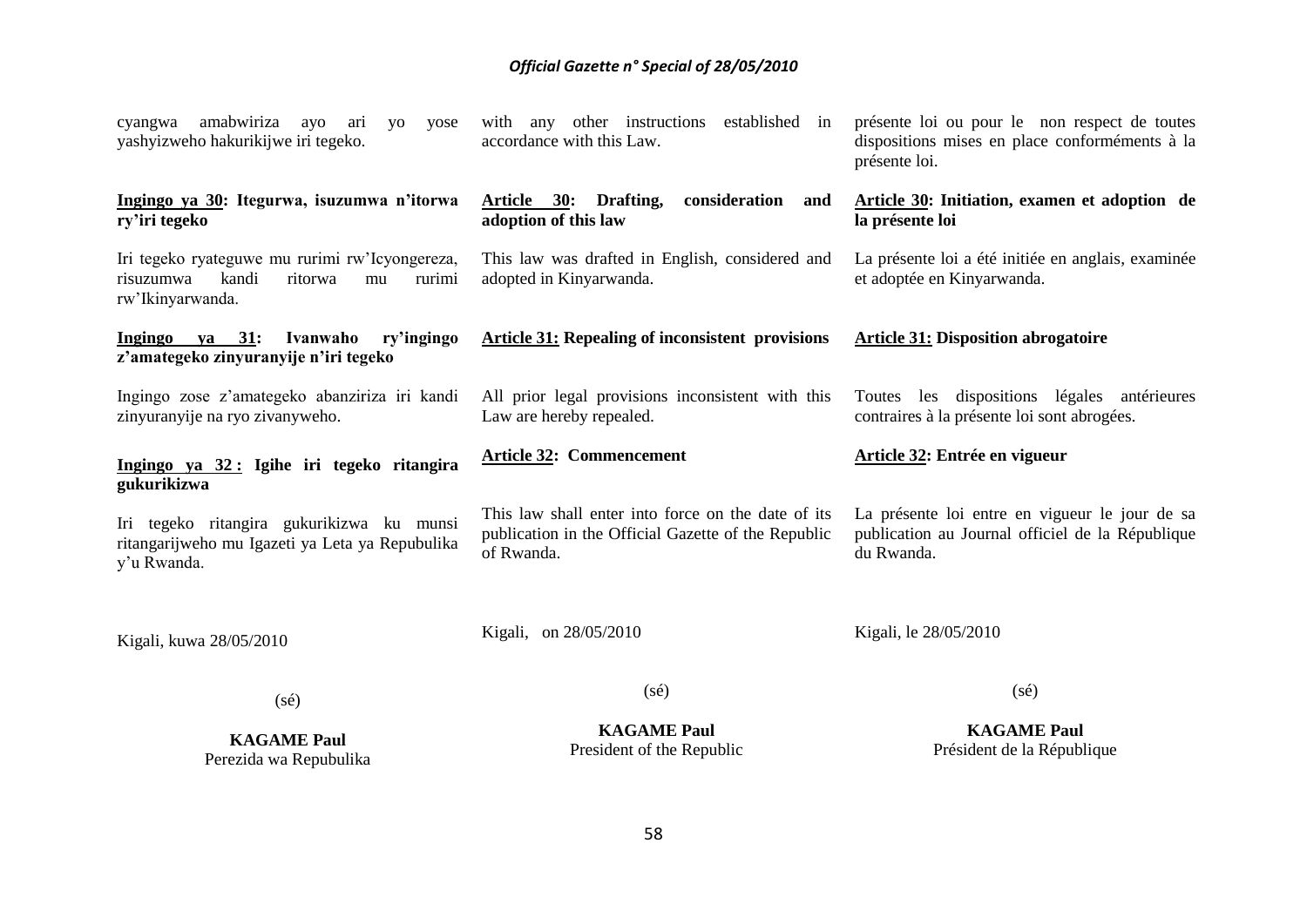(sé)

**MAKUZA Bernard** Minisitiri w"Intebe

(sé)

**MAKUZA Bernard** Prime Minister

(sé)

**MAKUZA Bernard** Premier Ministre

**Bibonywe kandi bishyizweho Ikirango cya Repubulika:**

**Seen and Sealed with the Seal of the Republic:**

**Vu et scellé du Sceau de la République :**

(sé) **KARUGARAMA Tharcisse** Minisitiri w"Ubutabera/Intumwa Nkuru ya Leta

(sé) **KARUGARAMA Tharcisse** Minister of Justice/Attorney General

(sé) **KARUGARAMA Tharcisse** Ministre de la Justice/Garde des Sceaux

59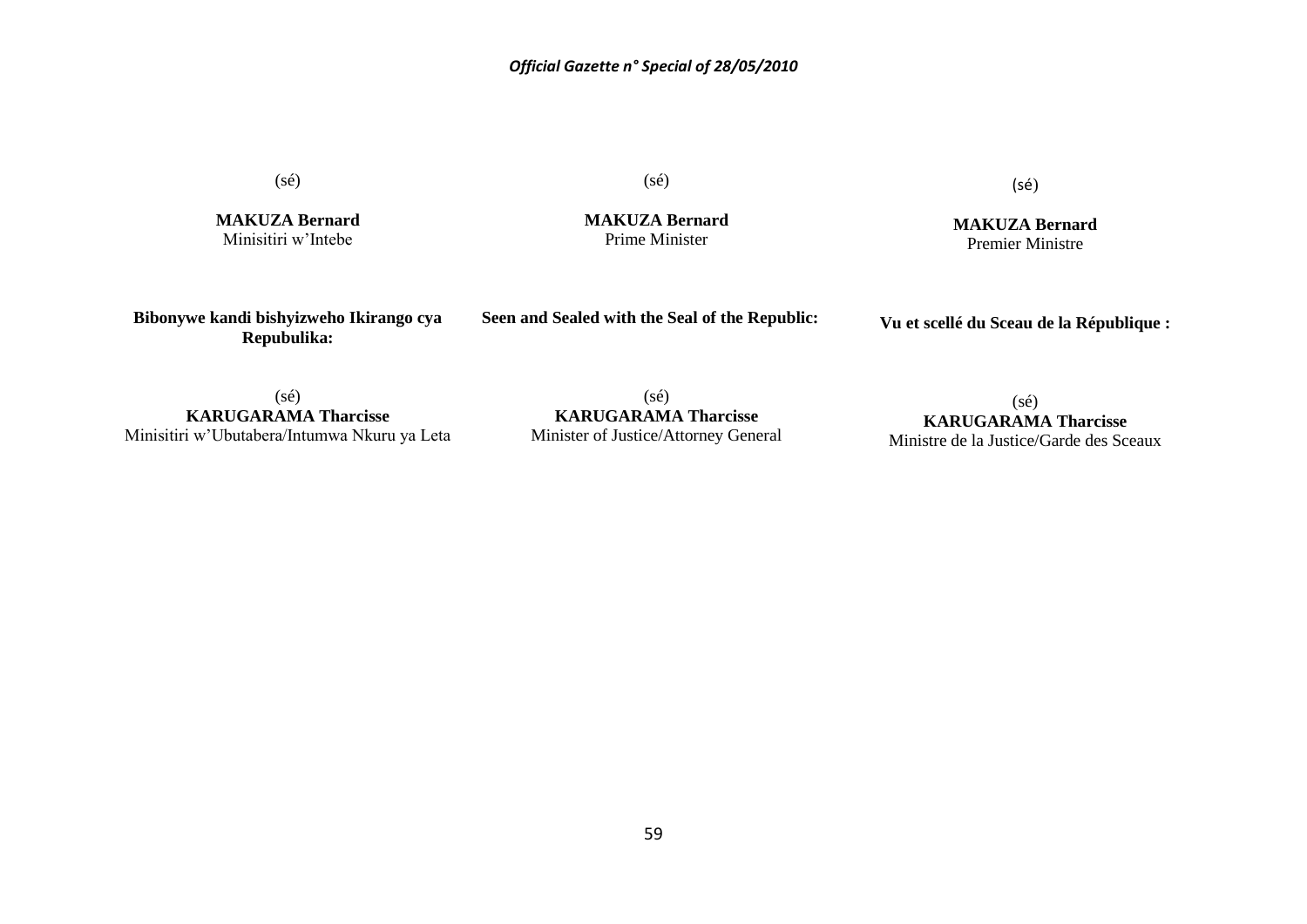#### **IKIGUZI CY'IGAZETI YA LETA YA SUBSCRIPTION AND ADVERTISING RATES REPUBULIKA Y'U RWANDA N'ICY'INYANDIKO ZIYITANGARIZWAMO TARIF DES ABONNEMENTS ET DES INSERTIONS**

Hakurikijwe Iteka rya Perezida n° 62/01 ryo kuwa By Presidential Order n°62/01 of 05/12/2008 and Référence faite à l'Arrêté Présidentiel n°62/01 05/12/2008 n'Iteka rya Minisitiri n° 01/03.04 ryo Ministerial Order n° 01/03.04 of 01/01/2009 du 05/12/2008 et à l'Arrêté Ministériel n° kuwa 01/01/2009 ashyiraho ikiguzi cy"Igazeti ya concerning subscription and advertising rates for the 01/03.04 du 01/01/2009 portant fixation du tarif Leta ya Repubulika y'u Rwanda n'icy'inyandiko Official Gazette of the Republic of Rwanda; ziyitangarizwamo ;

gishyizweho ku buryo bukurikira :

#### **A. Ikiguzi cy'umwaka wose**

| -Mu Rwanda                  | 50 000 Frs |
|-----------------------------|------------|
| -Mu bihugu bidukikije       | 60 000 Frs |
| -Mu bindi bihugu by'Afurika | 61 000 Frs |
| -Mu Burayi                  | 65 000 Frs |
| -Muri Amerika na Aziya      | 68 000 Frs |
| -Muri Oseyaniya             | 72 000 Frs |

#### **B. Ikiguzi cya buri numero: 1000 FRW**

## **C. Ikiguzi cy'inyandiko ziyitangarizwamo**

kuri buri rupapuro rwandikishije imashini cyangwa typed, whether by computer or typewriter. orudinateri.

Ku nyandiko ituzuye urupapuro rumwe, hakoreshwa uburyo bwo kubara imirongo: umurongo umwe ni amafaranga y"u Rwanda magana atanu na makumyabiri n"atanu (525).

Rwanda n"icy"inyandiko ziyitangarizwamo Gazette of the Republic of Rwanda shall be fixed as Officiel de la République du Rwanda est fixé follows:

#### **A. Annual subscription:**

| - Bordering Countries          | 60,000 Frw |
|--------------------------------|------------|
| - Other Countries in Africa    | 61,000 Frw |
| - European Countries           | 65,000 Frw |
| - American and Asian Countries | 68,000 Frw |
| - Oceania                      | 72,000 Frw |
|                                |            |

**B. Retail price per copy : 1000 FRW**

#### **C. Advertising rates:**

Amafaranga ibihumbi cumi na bine (14.000 Frw) Fourteen Thousand (14,000) Rwandan Francs per page

For inserts of less than one page, the price shall be five hundred twenty five (525) Rwanda Francs for one line. page, le prix est de cinq cent vingt-cinq

des abonnements et d"insertions au Journal Officiel de la République du Rwanda ;

Ikiguzi cy'Igazeti ya Leta ya Repubulika y'u The Subscription and advertising rates for the Official Le tarif des abonnements et insertions au Journal comme suit :

#### **A.Abonnement annuel :**

| -Rwanda                | 50 000 Frw |
|------------------------|------------|
| -Pays limitrophes      | 60 000 Frw |
| -Autres pays d'Afrique | 61 000 Frw |
| -Europe                | 65 000 Frw |
| -Amérique et Asie      | 68 000 Frw |
| -Océanie               | 72 000 Frw |
|                        |            |

#### **B. Prix de détail au numéro : 1000 FRW**

#### **C. Prix des insertions :**

Quatorze mille (14 000) Francs chaque page de texte dactylographié ou écrit à l"ordinateur.

Pour l'insertion d'un texte de moins d'une (525) francs rwandais par ligne.